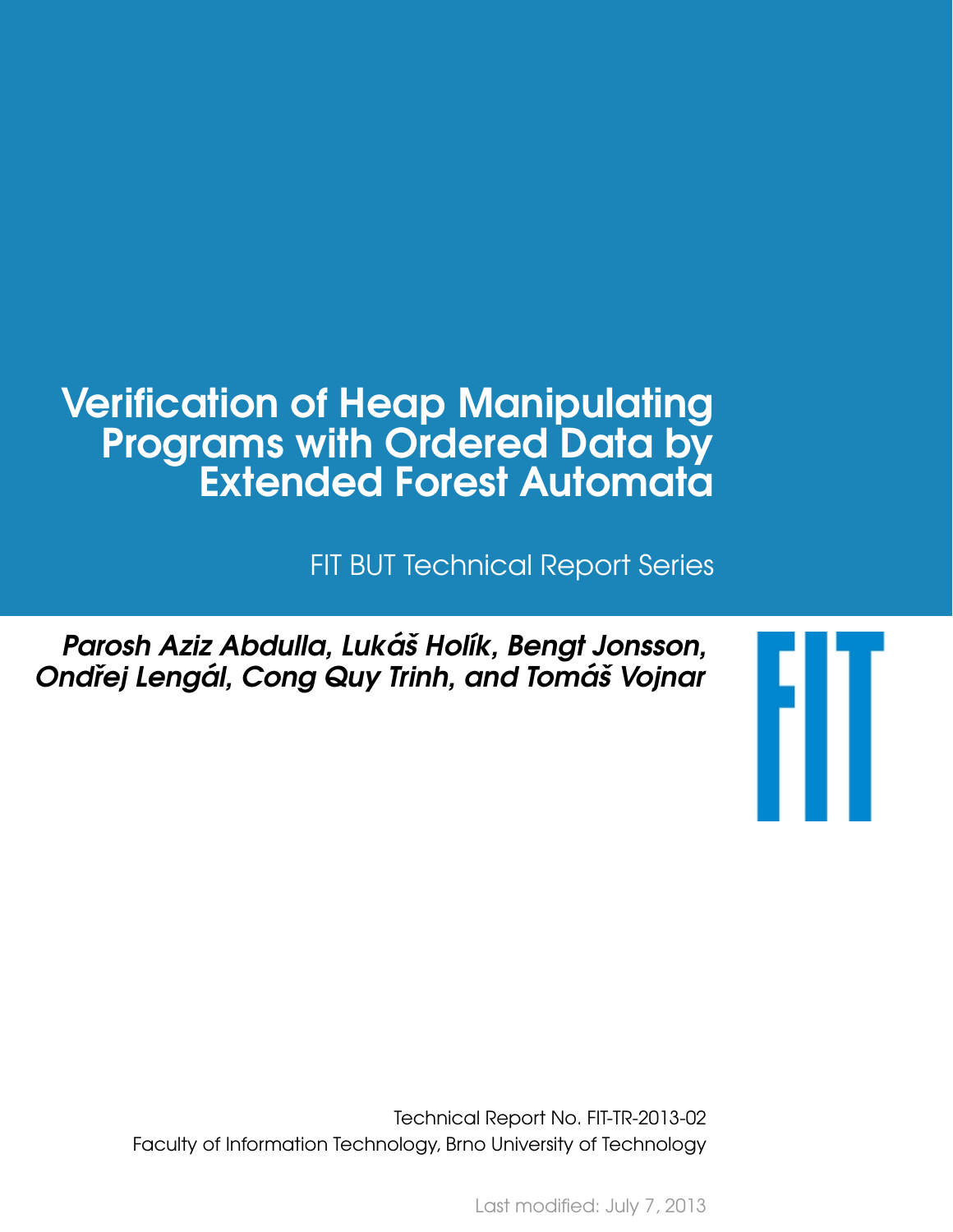NOTE: This technical report contains an extended version of the ATVA'13 paper with the same name.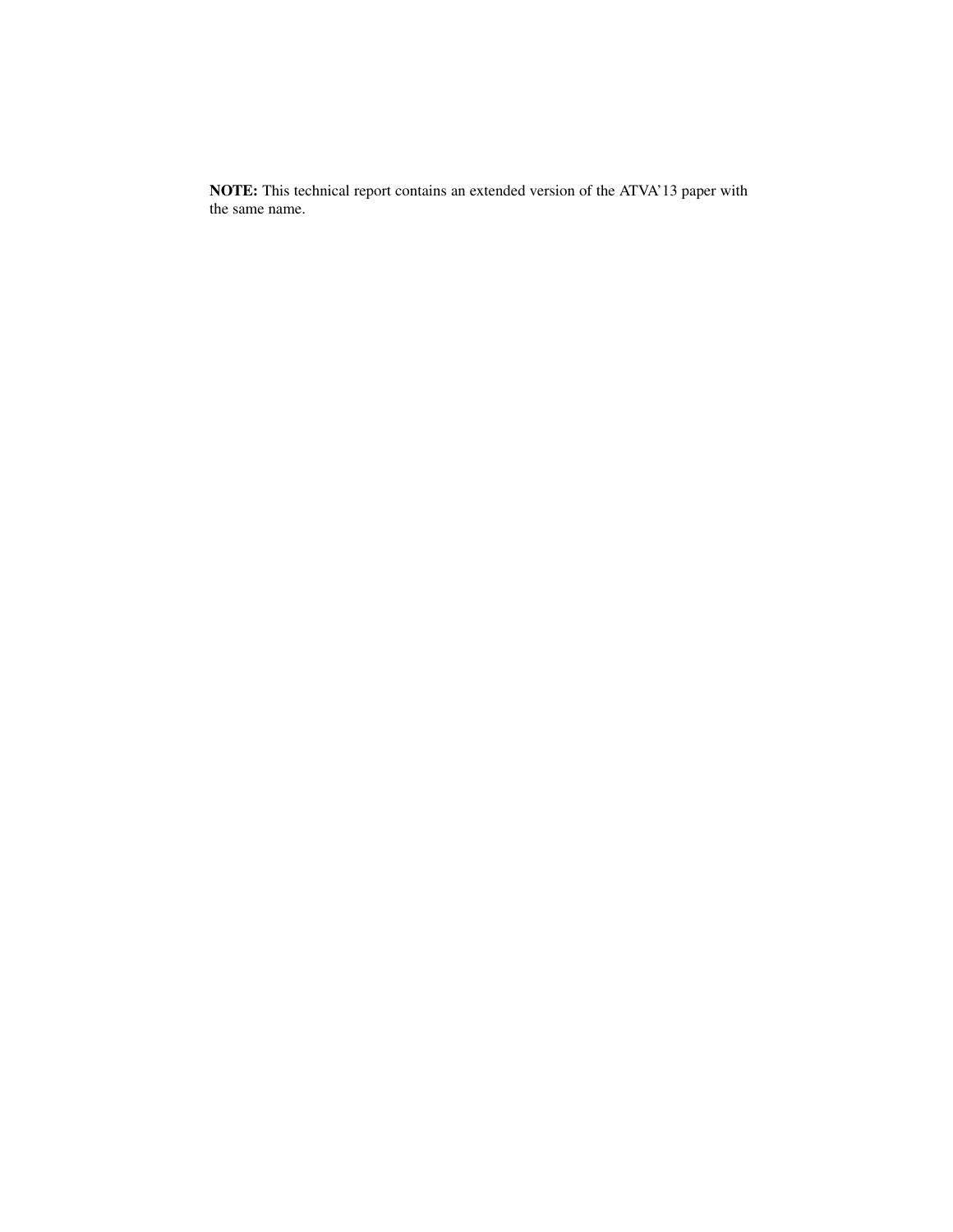## Verification of Heap Manipulating Programs with Ordered Data by Extended Forest Automata

Parosh Aziz Abdulla $^1$ , Lukáš Holík $^2$ , Bengt Jonsson $^1$ , Ondřej Lengál $^2$ , Cong Quy Trinh<sup>1</sup>, and Tomáš Vojnar<sup>2</sup>

<sup>1</sup> Department of Information Technology, Uppsala University, Sweden <sup>2</sup> FIT, Brno University of Technology, IT4Innovations Centre of Excellence, Czech Republic

Abstract. We present a general framework for verifying programs with complex dynamic linked data structures whose correctness depends on ordering relations between stored data values. The underlying formalism of our framework is that of forest automata (FA), which has previously been developed for verification of heap-manipulating programs. We extend FA by constraints between data elements associated with nodes of the heaps represented by FA, and we present extended versions of all operations needed for using the extended FA in a fullyautomated verification approach, based on abstract interpretation. We have implemented our approach as an extension of the Forester tool and successfully applied it to a number of programs dealing with data structures such as various forms of singly- and doubly-linked lists, binary search trees, as well as skip lists.

### 1 Introduction

Automated verification of programs that manipulate complex dynamic linked data structures is one of the most challenging problems in software verification. The problem becomes even more challenging when program correctness depends on relationships between data values that are stored in the dynamically allocated structures. Such ordering relations on data are central for the operation of many data structures such as search trees, priority queues (based, e.g., on skip lists), key-value stores, or for the correctness of programs that perform sorting and searching, etc. The challenge for automated verification of such programs is to handle *both* infinite sets of reachable heap configurations that have a form of complex graphs *and* the different possible relationships between data values embedded in such graphs, needed, e.g., to establish sortedness properties.

As discussed below in the section on related work, there exist many automated verification techniques, based on different kinds of logics, automata, graphs, or grammars, that handle dynamically allocated pointer structures. Most of these approaches abstract from properties of data stored in dynamically allocated memory cells. The few approaches that can automatically reason about data properties are often limited to specific classes of structures, mostly singly-linked lists (SLLs), and/or are not fully automated (as also discussed in the related work paragraph).

In this paper, we present a general framework for verifying programs with complex dynamic linked data structures whose correctness depends on relations between the stored data values. Our framework is based on the notion of *forest automata* (FA)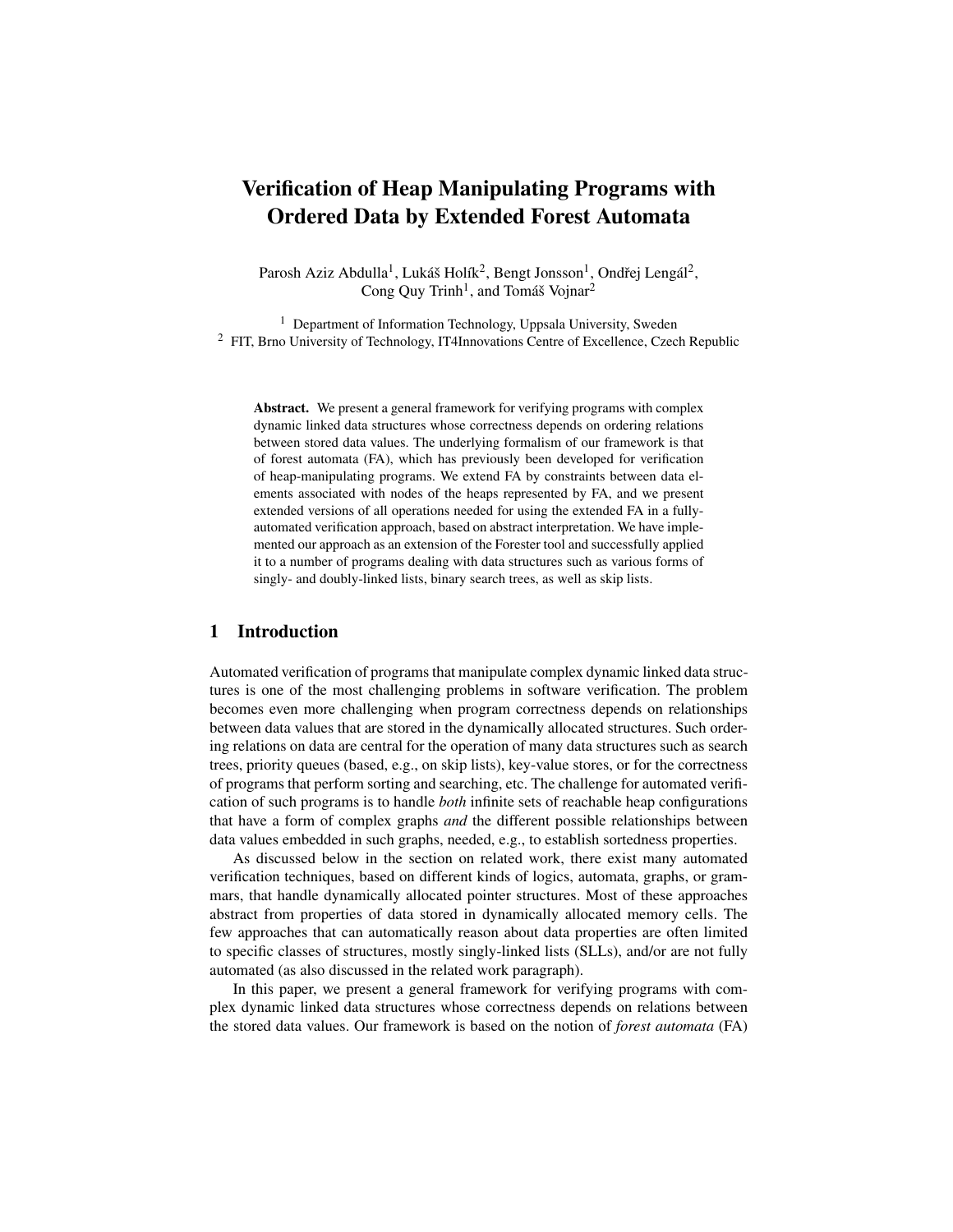which has previously been developed for representing sets of reachable configurations of programs with complex dynamic linked data structures [\[10](#page-18-0)[,11\]](#page-18-1). In the FA framework, a heap graph is represented as a composition of tree components. Sets of heap graphs can then be represented by tuples of tree automata (TA). A fully-automated shape analysis framework based on FA, employing the framework of *abstract regular tree model checking* (ARTMC) [\[6\]](#page-18-2), has been implemented in the Forester tool [\[13\]](#page-18-3). This approach has been shown to handle a wide variety of different dynamically allocated data structures with a performance that compares favourably to other state-of-the-art fully-automated tools.

Our extension of the FA framework allows us to represent relationships between data elements stored inside heap structures. This makes it possible to automatically verify programs that depend on relationships between data, such as various search trees, lists, and skip lists [\[17\]](#page-18-4), and to also verify, e.g., different sorting algorithms. Technically, we express relationships between data elements associated with nodes of the heap graph by two classes of constraints. *Local data constraints* are associated with transitions of TA and capture relationships between data of neighbouring nodes in a heap graph; they can be used, e.g., to represent ordering internal to some structure such as a binary search tree. *Global data constraints* are associated with states of TA and capture relationships between data in distant parts of the heap. In order to obtain a powerful analysis based on such extended FA, the entire analysis machinery must have been redesigned, including a need to develop mechanisms for propagating data constraints through FA, to adapt the abstraction mechanisms of ARTMC, to develop a new inclusion check between extended FAs, and to define extended abstract transformers.

Our verification method analyzes sequential, non-recursive C programs, and automatically discovers memory safety errors, such as invalid dereferences or memory leaks, and provides an over-approximation of the set of reachable program configurations. Functional properties, such as sortedness, can be checked by adding code that checks pre- and post-conditions. Functional properties can also be checked by querying the computed over-approximation of the set of reachable configurations.

We have implemented our approach as an extension of the Forester tool, which is a gcc plug-in analyzing the intermediate representation generated from C programs. We have applied the tool to verification of data properties, notably sortedness, of sequential programs with data structures, such as various forms of singly- and doubly-linked lists (DLLs), possibly cyclic or shared, binary search trees (BSTs), and even 2-level and 3-level skip lists. The verified programs include operations like insertion, deletion, or reversal, and also bubble-sort and insert-sort both on SLLs and DLLs. The experiments confirm that our approach is not only fully automated and rather general, but also quite efficient, outperforming many previously known approaches even though they are not of the same level of automation or generality. In the case of skip lists, our analysis is the first fully-automated shape analysis which is able to handle skip lists. Our previous fully-automated shape analysis, which did not handle ordering relations, could also handle skip lists automatically [\[13\]](#page-18-3), but only after modifying the code in such a way that the preservation of the shape invariant does not depend on ordering relations.

*Outline.* After a review of related works, in Section [3,](#page-5-0) we present our way of modeling heap graphs by forests. Then, in Section [4,](#page-7-0) we propose a representation of sets of heap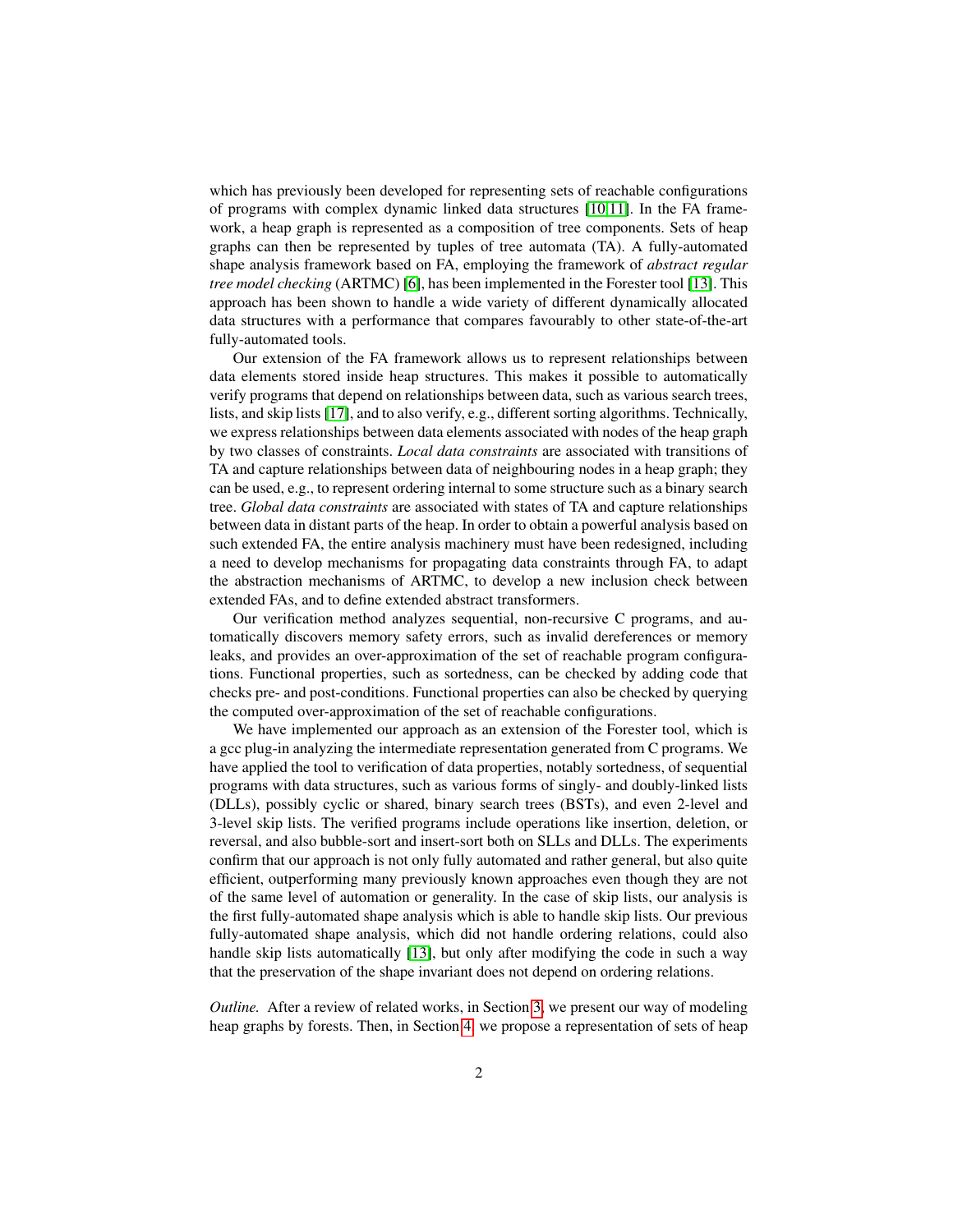graphs by forest automata that use constraints to specify relationships between data values. Section [5](#page-9-0) contains a description of our analysis procedure, including a procedure for saturating the set of constraints over data values. Section [6](#page-15-0) outlines how hierarchically nested forest automata can represent more complex data structures. Section [7](#page-16-0) describes our implementation of the proposed ideas as well as the obtained experimental results. Section [8](#page-17-0) contains conclusions and future work. The appendix contains proofs of some lemmas as well as the source code of the examples that are verified in our experiments.

#### 2 Related Work

As discussed previously, our approach builds on the fully automated FA-based approach for shape analysis of programs with complex dynamic linked data structures [\[10](#page-18-0)[,11](#page-18-1)[,13\]](#page-18-3). We significantly extend this approach by allowing it to track ordering relations between data values stored inside dynamic linked data structures.

For shape analysis, many other formalisms than FA have been used, including, e.g., separation logic and various related graph formalisms [\[21,](#page-18-5)[16,](#page-18-6)[7,](#page-18-7)[9\]](#page-18-8), other logics [\[19](#page-18-9)[,14\]](#page-18-10), automata [\[6\]](#page-18-2), or graph grammars [\[12\]](#page-18-11). Compared with FA, these approaches typically handle less general heap structures (often restricted to various classes of lists) [\[21](#page-18-5)[,9\]](#page-18-8), they are less automated (requiring the user to specify loop invariants or at least inductive definitions of the involved data structures) [\[16](#page-18-6)[,7](#page-18-7)[,9,](#page-18-8)[12\]](#page-18-11), or less scalable [\[6\]](#page-18-2).

Verification of properties depending on the ordering of data stored in SLLs was considered in [\[4\]](#page-18-12), which translates programs with SLLs to counter automata. A subsequent analysis of these automata allows one to prove memory safety, sortedness, and termination for the original programs. The work is, however, strongly limited to SLLs. In this paper, we get inspired by the way that [\[4\]](#page-18-12) uses for dealing with ordering relations on data, but we significantly redesign it to be able to track not only ordering between simple list segments but rather general heap shapes described by FA. In order to achieve this, we had to not only propose a suitable way of combining ordering relations with FA, but we also had to significantly modify many of the operations used over FA.

In [\[1\]](#page-17-1), another approach for verifying data-dependent properties of programs with lists was proposed. However, even this approach is strongly limited to SLLs, and it is also much less efficient than our current approach. In [\[2\]](#page-17-2), concurrent programs operating on SLLs are analyzed using an adaptation of a transitive closure logic [\[3\]](#page-18-13), which also tracks simple sortedness properties between data elements.

Verification of properties of programs depending on the data stored in dynamic linked data structures was considered in the context of the TVLA tool [\[15\]](#page-18-14) as well. Unlike our approach, [\[15\]](#page-18-14) assumes a fixed set of shape predicates and uses inductive logic programming to learn predicates needed for tracking non-pointer data. The experiments presented in [\[15\]](#page-18-14) involve verification of sorting and stability properties of several programs on SLLs (merging, reversal, bubble-sort, insert-sort) as well as insertion and deletion in BSTs. We do not handle stability, but for the other properties, our approach is much faster. Moreover, for BSTs, we verify that a node is greater/smaller than all the nodes in its left/right subtrees (not just than the immediate successors as in [\[15\]](#page-18-14)).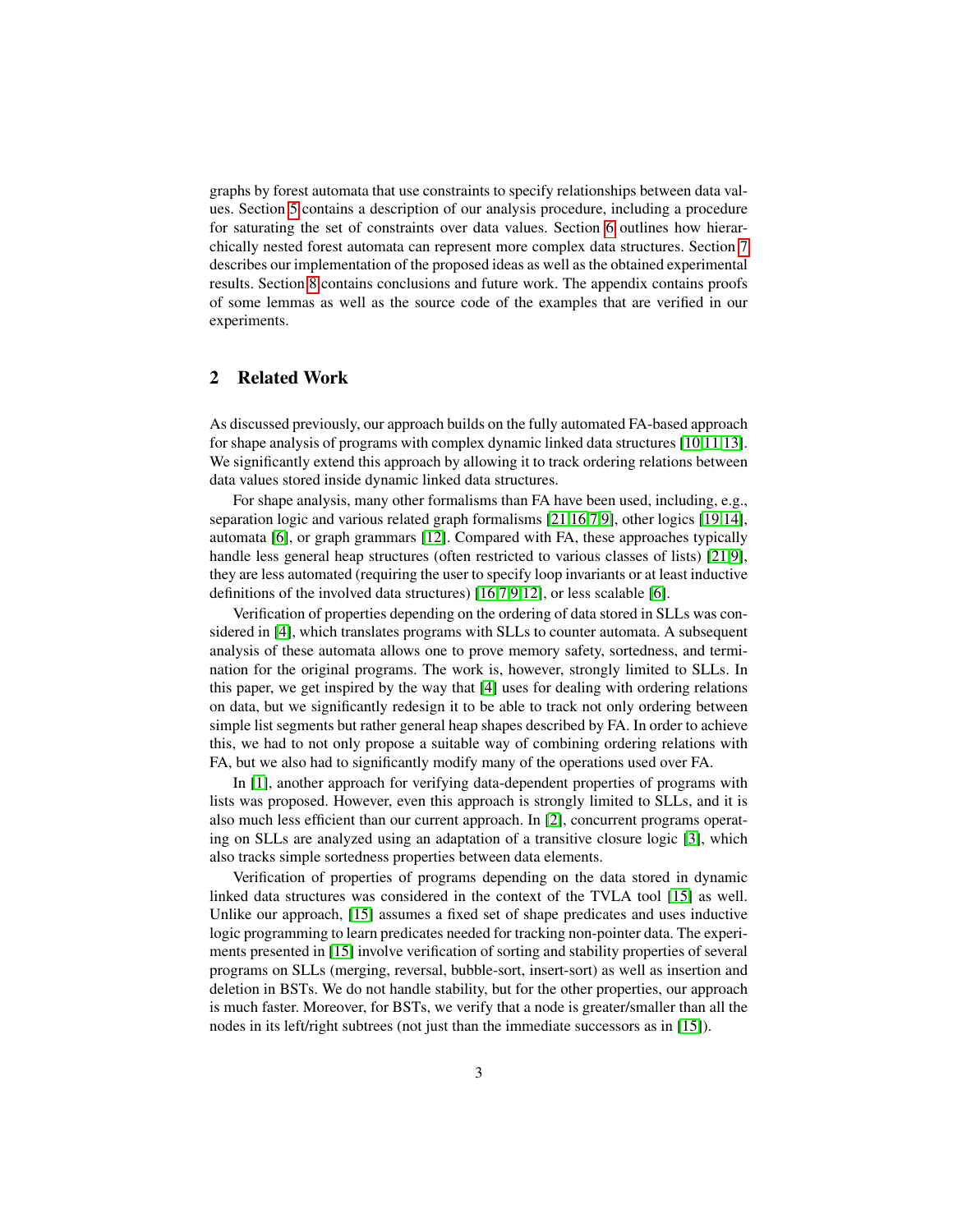An approach based on separation logic extended with constraints on the data stored inside dynamic linked data structures and capable of handling size, ordering, as well as bag properties was presented in [\[8\]](#page-18-15). Using the approach, various programs with SLLs, DLLs, and also AVL trees and red-black trees were verified. The approach, however, requires the user to manually provide inductive shape predicates as well as loop invariants. Later, the need to provide loop invariants was avoided in [\[18\]](#page-18-16), but a need to manually provide inductive shape predicates remains.

Another work that targets verification of programs with dynamic linked data structures, including properties depending on the data stored in them, is [\[22\]](#page-18-17). It generates verification conditions in an undecidable fragment of higher-order logic and discharges them using decision procedures, first-order theorem proving, and interactive theorem proving. To generate the verification conditions, loop invariants are needed. These can either be provided manually or sometimes synthesized semi-automatically using the approach of [\[20\]](#page-18-18). The latter approach was successfully applied to several programs with SLLs, DLLs, trees, trees with parent pointers, and 2-level skip lists. However, for some of them, the user still had to provide some of the needed abstraction predicates.

Several works, including [\[5\]](#page-18-19), define frameworks for reasoning about pre- and postconditions of programs with SLLs and data. Decidable fragments, which can express more complex properties on data than we consider, are identified, but the approach does not perform fully automated verification, only checking of pre-post condition pairs.

#### <span id="page-5-0"></span>3 Programs, Graphs, and Forests

We consider sequential non-recursive C programs, operating on a set of variables and the heap, using standard commands and control flow constructs. Variables are either *data variables* or *pointer variables*. Heap cells contain zero or several selector fields and a data field (our framework and implementation extends easily to several data fields). Atomic commands include tests between data variables or fields of heap cells, as well as assignments between data variables, pointer variables, or fields of heap cells. We also support commands for allocation and deallocation of dynamically allocated memory.

Fig. [1](#page-5-1) shows an example of a C function inserting a new node into a BST (recall that in BSTs, the data value in a node is larger than all the values of its left subtree and smaller than all the values of its right subtree). Variable x descends the BST to find the position at which the node newNode with a new data value d should be inserted.

Configurations of the considered programs consist to a large extent of heap-allocated data. A *heap* can be viewed as a (directed) graph whose nodes correspond to allocated memory cells. Each node contains a set of selectors and a data field. Each selector either points to another node, to the value null, or is undefined. The same holds for pointer variables of the program.

```
0 Node *insert(Node *root, Data d){
      Node* newNode = calloc(sizeof(Node));
2 if (!newNode) return NULL;
3 newNode→data = d;
       if (!root) return newNode;
      Node *x = root;
       while (x→data != newNode→data)
          7 if (x→data < newNode→data)
              if (x \rightarrow right) x = x \rightarrow right;
               else x \rightarrowright = newNode;
10 else
11 if (x \rightarrow left) x = x \rightarrow left;
12 else x→left = newNode;
13 if (x \leq -newNode) free(newNode);
       return root:
15 }
```
Fig. 1: A function which inserts a new node into a BST and returns a pointer to its root node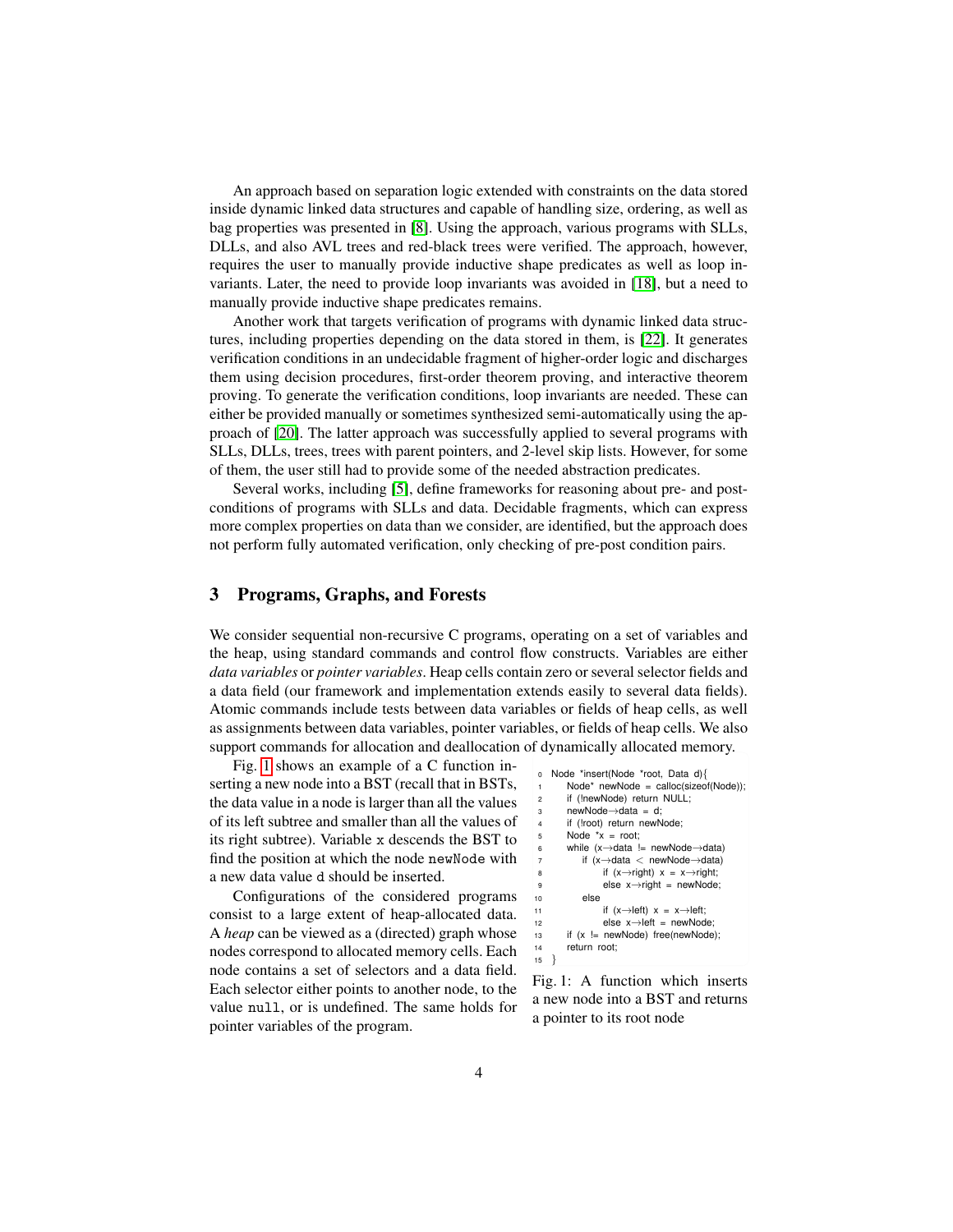We represent graphs as a composition of trees as follows. We first identify the *cutpoints* of the graph, i.e., nodes that are either referenced by a pointer variable or by several selectors. We then split the graph into tree components such that each cutpoint becomes the root of a tree component. To represent the interconnection of tree components, we introduce a set of *root references*, one for each tree component. After decomposition of the graph, selector fields that point to cut-points in the graph are redirected to point to the corresponding root references. Such a tuple of tree components is called a *forest*. The decomposition of a graph into tree components can be performed canonically as described at the end of Section [4.](#page-7-0)

circles, labeled by their data left edges. Each selector points ei- $_{\text{left}}$   $^{10}$   $_{\text{right}}$ Fig. [2\(](#page-6-0)a) shows a possible heap of the program in Fig. [1.](#page-5-1) Nodes are shown as values. Selectors are shown as ther to a node or to  $\perp$  (denoting null). Some nodes are labeled by a pointer variable that points to them. The node with

<span id="page-6-0"></span>

data value 15 is a cut-point since it is referenced by variable x. Fig. [2\(](#page-6-0)b) shows a tree decomposition of the graph into two trees, one rooted at the node referenced by root, and the other rooted at the node pointed by x. The right selector of the root node in the first tree points to root reference  $\overline{2}$  (*i* denotes a reference to the *i*-th tree  $t_i$ ) to indicate that in the graph, it points to the corresponding cut-point.

Let us now formalize these ideas. We will define graphs as parameterized by a set Γ of selectors and a set Ω of references. Intuitively, the references are the objects that selectors can point to, in addition to other nodes. E.g., when representing heaps,  $\Omega$  will contain the special value null; in tree components,  $\Omega$  will also include root references.

We use  $f : A \longrightarrow B$  to denote a partial function from A to B (also viewed as a total function  $f : A \to (B \cup \{\perp\})$ , assuming that  $\perp \notin B$ ). We assume an unbounded data domain  $\mathbb D$  with a total ordering relation  $\preceq$ .

*Graphs.* Let Γ be a finite set of *selectors* and Ω be a finite set of *references*. A *graph g* over  $\langle \Gamma, \Omega \rangle$  is a tuple  $\langle V_g, next_g, \lambda_g \rangle$  where  $V_g$  is a finite set of *nodes* (assuming  $V_g \cap \Omega$  = 0), next<sub>g</sub> :  $\Gamma \rightarrow (V_g \rightarrow (V_g \cup \Omega))$  maps each selector  $a \in \Gamma$  to a partial mapping next<sub>g</sub>(*a*) from nodes to nodes and references, and  $\lambda_g : (V_g \cup \Omega) \to \mathbb{D}$  is a partial *data labelling* of nodes and references. For a selector  $a \in \Gamma$ , we use  $a_g$  to denote the mapping next<sub>g</sub> $(a)$ .

*Program semantics.* A *heap* over  $\Gamma$  is a graph over  $\langle \Gamma, \{\text{null}\}\rangle$  where null denotes the null value. A *configuration* of a program with selectors Γ consists of a program control location, a heap *g* over Γ, and a partial valuation, which maps pointer variables to  $V_g \cup$ {null} and data variables to D. For uniformity, data variables will be represented as pointer variables (pointing to nodes that hold the respective data values) so we can further consider pointer variables only. The dynamic behaviour of a program is given by a standard mapping from configurations to their successors, which we omit here.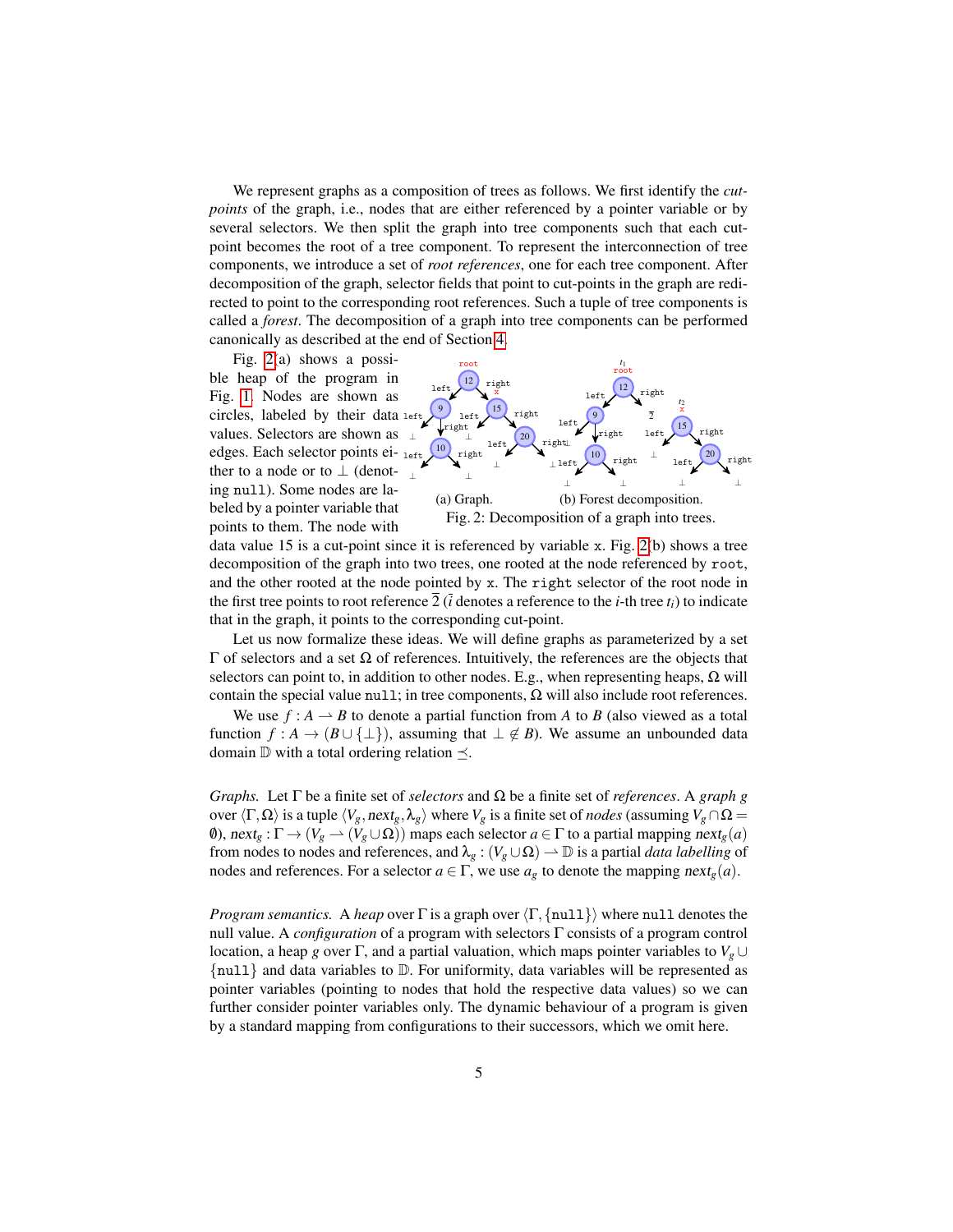<span id="page-7-1"></span>

Fig. 3: An example of a forest representation.

by (i)  $V_g = \bigcup_{i=1}^n V_{t_i}$ , and (ii) for  $a \in \Gamma$  and  $v \in V_{t_k}$ , if  $a_{t_k}(v) \in \{\overline{1}, \ldots, \overline{n}\}$  then  $a_g(v)$ *Forest representation of graphs.* A graph *t* is a *tree* if its nodes and selectors (i.e., not references) form a tree with a unique root node, denoted *root*(*t*). A *forest* over  $\langle \Gamma, \Omega \rangle$ is a sequence  $t_1 \cdots t_n$  of trees over  $\langle \Gamma, (\Omega \cup \{\overline{1}, \ldots, \overline{n}\}) \rangle$ . The element in  $\{\overline{1}, \ldots, \overline{n}\}$  are called *root references* (note that *n* must be the number of trees in the forest). A forest *t*<sub>1</sub> ···*t<sub>n</sub>* is *composable* if  $\lambda_{t_k}(\overline{j}) = \lambda_{t_j}(root(t_j))$  for any *k*, *j*, i.e., the data labeling of root references agrees with that of roots. A composable forest  $t_1 \cdots t_n$  over  $\langle \Gamma, \Omega \rangle$  represents a graph over  $\langle \Gamma, {\text{null}}\rangle$ , denoted  $\otimes t_1 \cdots t_n$ , obtained by taking the union of the trees of  $t_1 \cdots t_n$  (assuming w.l.o.g. that the sets of nodes of the trees are disjoint), and connecting root references with the corresponding roots. Formally,  $\otimes t_1 \cdots t_n$  is the graph *g* defined root( $t_{a_{t_k}(v)}$ ) else  $a_g(v) = a_{t_k}(v)$ , and finally (iii)  $\lambda_g(v) = \lambda_{t_k}(v)$  for  $v \in V_{t_k}$ .

*Example 1.* Fig. [3](#page-7-1) gives an example of how a graph is represented by a forest.

#### <span id="page-7-0"></span>4 Forest Automata

A forest automaton is essentially a tuple of tree automata accepting a set of tuples of trees that represents a set of graphs via their forest decomposition.

*Tree automata.* A (finite, non-deterministic, top-down) *tree automaton* (TA) over  $\langle \Gamma, \Omega \rangle$ extended with data constraints is a triple  $A = (Q, q_0, \Delta)$  where Q is a finite set of *states*, *q*<sub>0</sub> ∈ *Q* is the *root state* (or initial state), denoted *root*(*A*), and  $\Delta$  is a set of *transitions*. Each transition is of the form  $q \to \overline{a}(q_1,...,q_m)$ : *c* where  $m \geq 0$ ,  $q \in Q$ ,  $q_1,...,q_m \in$  $(Q \cup \Omega)$ ,  $\overline{a} = a^1 \cdots a^m$  is a sequence of different symbols from  $\Gamma$ , and *c* is a set of *local constraints*. Each local constraint is of the form  $0 \sim r_x$  *i* where  $\sim \in \{ \prec, \preceq, \succ, \succ \}$  (with  $=$  and  $\neq$  viewed as syntactic sugar),  $i \in \{1, \ldots, m\}$ , and  $x \in \{r, a\}$ . Intuitively, a local constraint of the form 0 ∼*rr i* states that the data value of the *root* of every tree *t* accepted at *q* is related by ∼ with the data value of the *root* of the *i*th subtree of *t* accepted at *q*<sub>*i*</sub>. A local constraint of the form 0 ∼*ra i* states that the data value of the *root* of every tree *t* accepted at *q* is related by ∼ to the data values of *all* nodes of the *i*-th subtree of *t* accepted at *q<sup>i</sup>* .

Let *t* be a tree over  $\langle \Gamma, \Omega \rangle$ , and let  $A = (Q, q_0, \Delta)$  be a TA over  $\langle \Gamma, \Omega \rangle$ . A *run* of *A* over *t* is a total map  $\rho: V_t \to Q$  where  $\rho(root(t)) = q_0$  and for each node  $v \in V_t$  there is a transition  $q \rightarrow \overline{a}(q_1,...,q_m)$ : *c* in  $\Delta$  with  $\overline{a} = a^1 \cdots a^m$  such that (1)  $\rho(v) = q$ , (2) for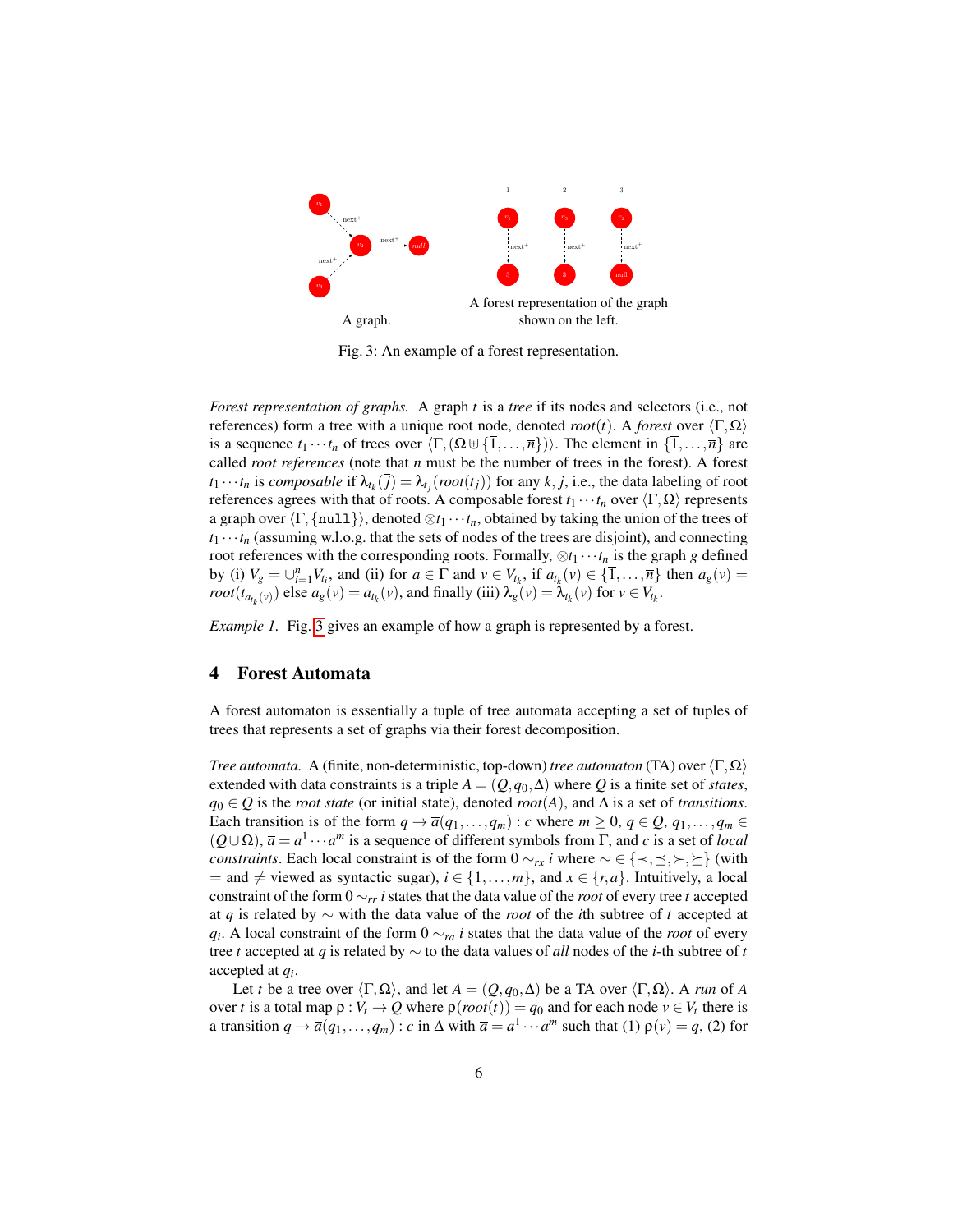all  $1 \le i \le m$ , we have (i) if  $q_i \in Q$ , then  $a_t^i(v) \in V_t$  and  $\rho(a_t^i(v)) = q_i$ , and (ii) if  $q_i \in \Omega$ , then  $a_t^i(v) = q_i$ , and (3) for each constraint in *c*, the following holds:

- $\rightarrow$  if the constraint is of the form 0 ∼*rr i*, then  $\lambda_t(v) \sim \lambda_t(a_t^i(v))$ , and
- $\sim$  if the constraint is of the form 0 ∼*ra i*, then  $\lambda_t(v) \sim \lambda_t(w)$  for all nodes *w* in *V<sub>t</sub>* that are in the subtree of *t* rooted at  $a_t^i(v)$ .

We define the *language* of *A* as  $L(A) = \{t \mid \text{there is a run of } A \text{ over } t\}.$ 

*Example 2.* BSTs, like the tree labeled by x in Fig. [2,](#page-6-0) are accepted by the TA with one state  $q_1$ , which is also the root state, and the following four transitions:

$$
\begin{array}{lll} q_1 \rightarrow \texttt{left}, \texttt{right}(q_1, q_1) & : 0 \succ_{ra} 1, 0 \prec_{ra} 2 & q_1 \rightarrow \texttt{left}, \texttt{right}(q_1, \texttt{null}) & : 0 \succ_{ra} 1 \\ q_1 \rightarrow \texttt{left}, \texttt{right}(\texttt{null}, q_1) & : 0 \prec_{ra} 2 & q_1 \rightarrow \texttt{left}, \texttt{right}(\texttt{null}, \texttt{null}) \end{array}
$$

The local constraints of the transitions express that the data value in a node is always greater than the data values of all nodes in its left subtree and less than the data values of all nodes in its right subtree.

A TA that accepts BSTs in which the right selector of the root node points to a root reference, like that labeled by root in Fig. [2,](#page-6-0) can be obtained from the above TA by adding one more state  $q_0$ , which then becomes the root state, and the additional transition  $q_0 \to \text{left}, \text{right}(q_1, \overline{2}) : 0 \succ_{ra} 1, 0 \prec_{rr} 2$  (note that the occurrence of 2) in the root reference  $\overline{2}$  is not related with the occurrence of 2 in the local constraint).  $\Box$ 

*Forest automata.* A *forest automaton with data constraints* (or simply a forest automaton, FA) over  $\langle \Gamma, \Omega \rangle$  is a tuple of the form  $F = \langle A_1 \cdots A_n, \varphi \rangle$  where:

- $-A_1 \cdots A_n$ , with  $n \geq 0$ , is a sequence of TA over  $\langle \Gamma, \Omega \uplus {\overline{1}, \ldots, \overline{n}} \rangle$  whose sets of states  $Q_1, \ldots, Q_n$  are mutually disjoint.
- $-$  φ is a set of *global data constraints* between the states of  $A_1 \cdots A_n$ , each of the form *q* ∼*rr q*<sup>'</sup> or *q* ∼*ra q*<sup>'</sup> where *q*,*q*<sup>'</sup> ∈ ∪<sub>*i*<sup>n</sup></sup>=1*Qi*, at least one of *q*, *q*<sup>'</sup> is a root state which</sub> does not appear on the right-hand side of any transition (i.e., it can accept only the root of a tree), and  $\sim \in \{\prec, \preceq, \succ, \succ\}$  (with = and  $\neq$  viewed as syntactic sugar). Intuitively,  $q \sim_{rr} q'$  says that the data value of any tree node accepted at  $q$  is related by  $\sim$  to the data value of any tree node accepted at *q*'. Similarly, *q*  $\sim$ <sub>ra</sub> *q*' says that the data value of any tree node accepted at *q* is related by ∼ to the data values of *all* nodes of the trees accepted at  $q'$ .

A forest  $t_1 \cdots t_n$  over  $\langle \Gamma, \Omega \rangle$  is *accepted* by *F* iff there are runs  $\rho_1, \ldots, \rho_n$  such that  $\rho_i$  is a run of  $A_i$  over  $t_i$  for every  $1 \le i \le n$ , and for each global constraint of the form  $q \sim_{rx} q'$ where *q* is a state of some  $A_i$  and  $q'$  is a state of some  $A_j$ , we have

- $\rightarrow$  if *rx* = *rr*, then  $\lambda_{t_i}(v) \sim \lambda_{t_j}(v')$  whenever  $\rho_i(v) = q$  and  $\rho_j(v') = q'$ ,
- $\lambda$  if *rx* = *ra*, then  $\lambda$ <sub>*t<sub>i</sub>*</sub>(*v*) ∼  $\lambda$ <sub>*i*</sub><sub>*j*</sub>(*w*) whenever  $ρ$ *<sub><i>i*</sub>(*v*) = *q* and *w* is in a subtree rooted at some *v*' with  $\rho_j(v') = q'$ .

The *language* of *F*, denoted as  $L(F)$ , is the set of graphs over  $\langle \Gamma, \Omega \rangle$  obtained by applying  $\otimes$  on composable forests accepted by *F*. An FA *F* over  $\langle \Gamma, \{\text{null}\}\rangle$  represents a set of heaps *H* over Γ.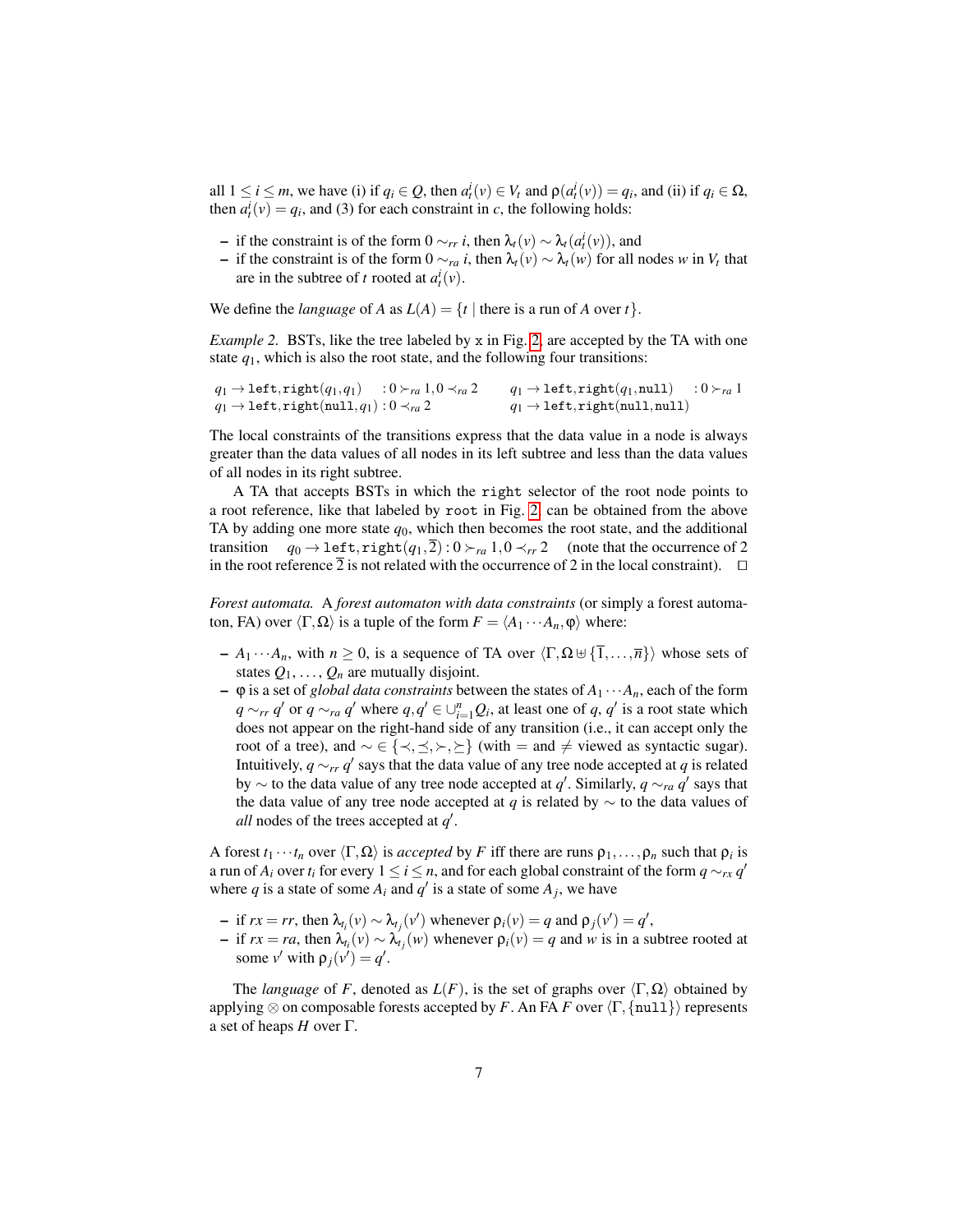Note that global constraints can imply some local ones, but they cannot in general be replaced by local constraints only. Indeed, global constraints can relate states of different automata as well as states that do not appear in a single transition and hence accept nodes which can be arbitrarily far from each other and unrelated by any sequence of local constraints.

*Canonicity.* In our analysis, we will represent only *garbage-free* heaps in which all nodes are reachable from some pointer variable by following some sequence of selectors. In practice, this is not a restriction since emergence of garbage is checked for each statement in our analysis; if some garbage arises, an error message can be issued, or the garbage removed. The representation of a garbage-free heap *H* as  $t_1 \cdots t_n$  can be made canonical by assuming a total order on variables and on selectors. Such an ordering induces a canonical ordering of cut-points using a depth-first traversal of *H* starting from pointer variables, taken in their order, and exploring *H* according to the order of selectors. The representation of *H* as  $t_1 \cdots t_n$  is called *canonical* iff the roots of the trees in  $t_1 \cdots t_n$  are the cut-points of *H*, and the trees are ordered according to their canonical ordering. An FA  $F = \langle A_1 \cdots A_n, \varphi \rangle$  is *canonicity respecting* iff for all  $H \in L(F)$ , formed as  $H = \otimes t_1 \cdots t_n$ , the representation  $t_1 \cdots t_n$  is canonical. The canonicity respecting form allows us to check inclusion on the sets of heaps represented by FA by checking inclusion component-wise on the languages of the component TA.

#### <span id="page-9-0"></span>5 FA-based Shape Analysis with Data

Our verification procedure performs a standard abstract interpretation. The concrete domain in our case assigns to each program location a set of pairs  $\langle \sigma, H \rangle$  where the *valuation*  $\sigma$  maps every variable to null, a node in *H*, or to an undefined value, and *H* is a heap representing a memory configuration. On the other hand, the abstract domain maps each program location to a finite set of *abstract configurations*. Each abstract configuration is a pair  $\langle \sigma, F \rangle$  where  $\sigma$  maps every variable to null, an index of a TA in *F*, or to an undefined value, and *F* is an FA representing a set of heaps.

<span id="page-9-1"></span>*Example [3.](#page-9-1)* The example illus-<br>*F* =  $\langle A_1 A_2 A_3, \varphi \rangle$  $\sigma(\texttt{root}) = \overline{1}, \sigma(\overline{x}) = \overline{2}, \sigma(\texttt{newNode}) = \overline{3}$  $A_1: \begin{cases} q_r \to \text{left}, \text{right}(q, \text{null}) : 0 \succ_{ra} 1 \\ q_r \to \text{left}, \text{right}(p, \text{null}) \end{cases}$  $q \rightarrow$  left,right(null, $\overline{2})$ : 0  $\prec_{ra}$  2  $A_2: q_x \rightarrow$  left, right(null,null)  $A_3: q_{nN} \rightarrow$  left, right(null,null)  $\varphi = \{q_{\rm r} \succ_{ra} q_{\rm nN}, q \prec_{ra} q_{\rm nN}, q_{\rm x} \succ_{ra} q_{\rm nN}, q \prec_{ra} q_{\rm x}\}$ trates an abstract configuration  $\langle \sigma, F \rangle$  encoding a single concrete configuration  $\langle \sigma, H \rangle$  of the program in Fig. [1.](#page-5-1) A memory node referenced by newNode is going to be added as the left child of the leaf referenced by x, which is reach-

able from the root by the sequence of selectors left right. The data values along the path from root to x must be in the proper relations with the data value of newNode, in order for the tree to stay sorted also after the addition. The data value of newNode must be smaller than that of the root (i.e.,  $q_r \succ_{ra} q_{nn}$ ), larger than that of its left child (i.e.,  $q \prec_{ra} q_{nn}$ ), and smaller than that of x (i.e.,  $q_x \succ_{ra} q_{nn}$ ). These relations and also  $q \prec_{ra} q_x$  have been accumulated during the tree traversal.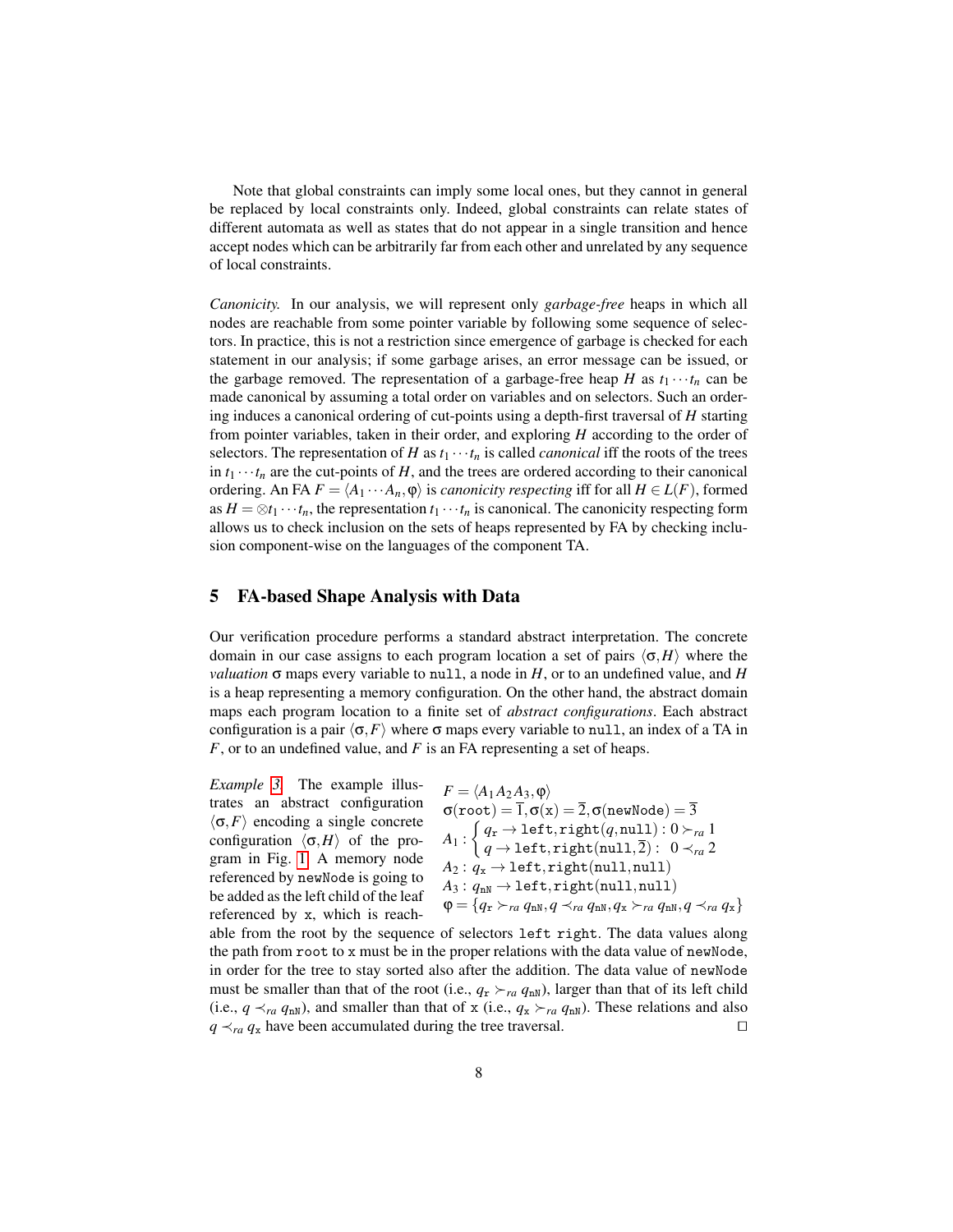The verification starts from an element in the abstract domain that represents the initial program configuration (i.e., it maps the initial program location to an abstract configuration where the heap is empty and the values of all variables are undefined, and maps non-initial program locations to an empty set of abstract configurations). The verification then iteratively updates the sets of abstract configurations at each program point until a fixpoint is reached. Each iteration consists of the following steps:

- 1. The sets of abstract configurations at each program point are updated by abstract transformers corresponding to program statements. At junctions of program paths, we take the unions of the sets produced by the abstract transformers.
- 2. At junctions that correspond to loop points, the union is followed by a widening operation and a check for language inclusion between sets of FA in order to determine whether a fixpoint has been reached. Prior to checking language inclusion, we normalize the FA, thereby transforming them into the canonicity respecting form, which is needed for inclusion checking as explained at the end of Section [4.](#page-7-0)

Our widening operation bounds the size of the TA that occur in abstract configurations. It is based on the framework of *abstract regular (tree) model checking* [\[6\]](#page-18-2). The widening is applied to individual TA inside each FA and collapses states which are equivalent w.r.t. certain criteria. More precisely, we collapse TA states  $q, q'$  which are equivalent in the sense that they (1) accept trees with the same sets of prefixes of height at most *k* and (2) occur in isomorphic global data constraints (i.e.,  $q \sim_{rx} p$  occurs as a global constraint if and only if  $q' \sim_{rx} p$  occurs as a global constraint, for any  $p$  and  $x$ ). We use a refinement of this criterion by certain FA-specific requirements, by adapting the refinement described in [\[13\]](#page-18-3). Collapsing states may increase the set of trees accepted by a TA, thereby introducing overapproximation into our analysis.

At the beginning of each iteration, the FA to be manipulated are in the saturated form, meaning that they explicitly include all (local and global) data constraints that are consequences of the existing ones. FA can be put into a saturated form by a saturation procedure, which is performed before the normalization procedure. The saturation procedure must also be performed before applying abstract transformers that may remove root states from an FA, such as memory deallocation.

In the following subsections, we provide more detail on some of the major steps of our analysis. Section [5.1](#page-10-0) describes the constraint saturation procedure, Section [5.2](#page-11-0) describes some representative abstract transformers, Section [5.3](#page-13-0) describes normalization, and Section [5.4](#page-13-1) describes our check for inclusion.

#### <span id="page-10-0"></span>5.1 Constraint Saturation

In the analysis, we work with FA that are saturated by explicitly adding into them various (local and global) data constraints that are implied by the existing ones. The saturation is based on applying several saturation rules, each of which infers new constraints from the existing ones, until no more rules can be applied. Because of space limitations, we present here only a representative sample of the rules. A complete description of our saturation rules can be found in Appendix [A.](#page-19-0) Our saturation rules can be structured into the following classes.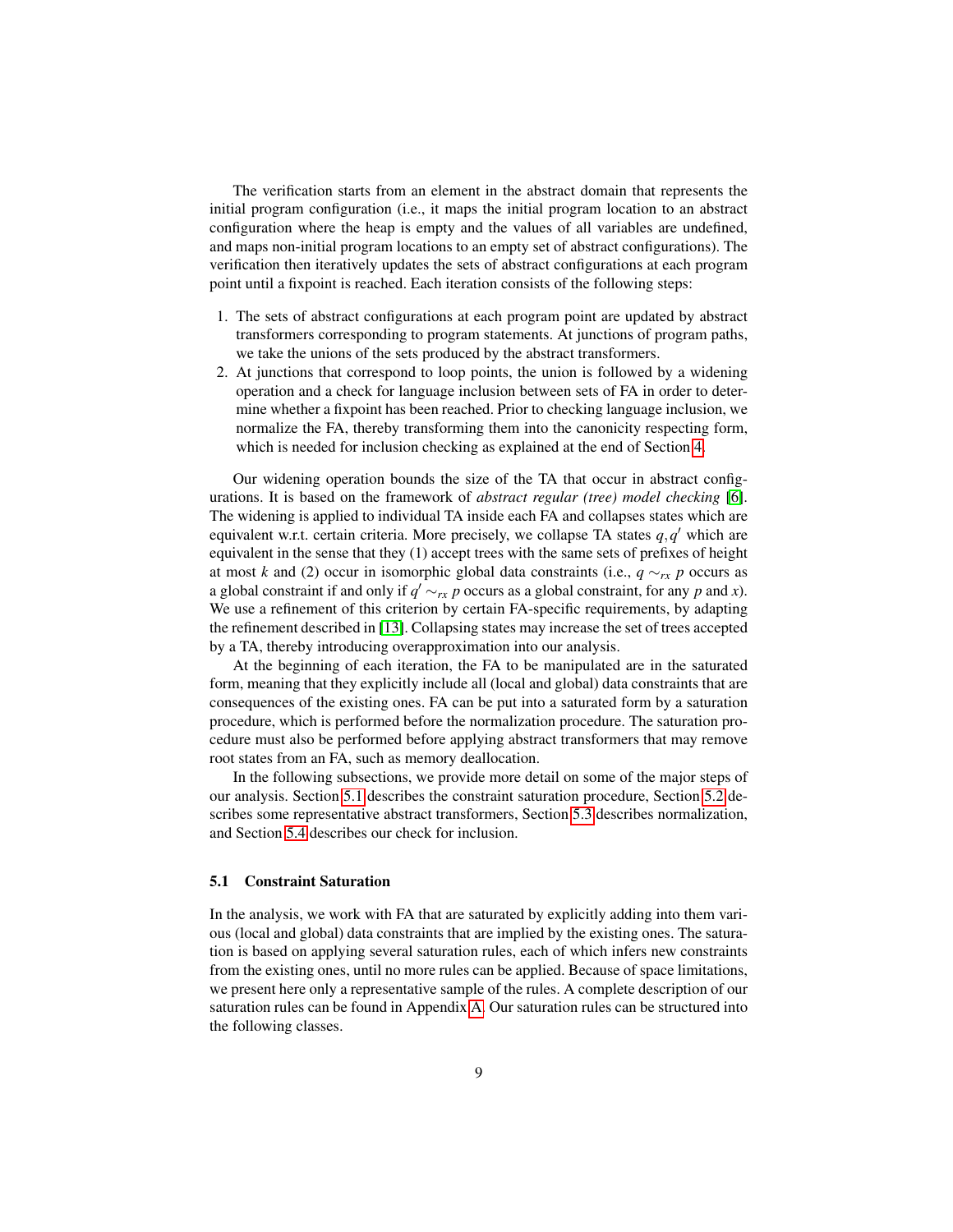- New global constraints can be inferred from existing global constraints by using transitivity, reflexivity, and symmetry (when applicable) of the involved relations. For instance, from  $q \leq_{rr} q'$  and  $q' \prec_{ra} q''$ , we infer  $q \prec_{ra} q''$  by transitivity.
- New global or local constraints can be inferred by weakening the existing ones. For instance, from  $q \prec_{ra} q'$ , we infer the weaker constraint  $q \preceq_{rr} q'$ .
- $\blacksquare$  Each local constraint 0  $\prec_{rr}$  *i* where *q<sub>i</sub>* ∈ Ω or *q<sub>i</sub>* has nullary outgoing transitions only can be strengthened to  $0 \prec_{ra} i$ . The latter applies to global transitions too.
- New local constraints can be inferred from global ones by simply transforming a global constraint into a local constraint whenever the states in a transition are related by a global constraint. For instance, if  $q \rightarrow \overline{a}(q_1,...,q_m)$ : *c* is a transition, then from  $q \leq_{rr} q_i$ , we infer the local constraint  $0 \leq_{rr} i$  and add it to *c*.
- If *q* is a state of a TA *A* and *p* is a state of *A* or another TA of the given FA such that in each sequence of states through which *q* can be reached from the root state of *A* there is a state *q*' such that  $p \sim_{ra} q'$ , then a constraint  $p \sim_{ra} q$  is added as well.
- Whenever there is a TA  $A_1$  with a root state  $q_0$  and a state  $q$  such that (i)  $q_0 \succeq_{rr} q$ , (ii) *q* has an outgoing transition in whose right-hand side a state  $q_i$  appears where *q*<sub>*i*</sub> is a reference to a TA *A*<sub>2</sub>, and (iii) *c* includes a constraint  $0 \succeq_{rr} i$ , then a global constraint  $q_0 \succeq_{rr} p_0$  can be added for the root state  $p_0$  of  $A_2$  (likewise for other kinds of relations than  $\geq_{rr}$ ). Conversely, from  $q_0 \geq_{rr} p_0$  and  $q_0 \geq_{rr} q$ , one can derive the local constrain  $0 \succeq_{rr} i$ .
- Finally, global constraints can be inferred from existing ones by propagating them over local constraints of transitions in which the states of the global constraints occur. Let us illustrate this on a small example. Assume we are given a TA *A* that has states  $\{q_0, q_1, q_2\}$  with  $q_0$  being the root state and the following transitions:  $q_0 \rightarrow$  $\overline{a}(q_1, q_2)$ :  $\{0 \prec_{rr} 1, 0 \prec_{rr} 2\}$ ,  $q_1 \rightarrow \overline{a}(\text{null}, \text{null})$ : 0, and  $q_2 \rightarrow \overline{a}(\text{null}, \text{null})$ : 0. Let *p* be a root state of some TA in an FA in which *A* appears. There are two ways to propagate global constraints between the states of *A*, either *downwards* from the root towards leaves or *upwards* from leaves towards the root.
	- In downwards propagation, we can infer  $q_2 \succ_{ra} p$  from  $q_0 \succeq_{ra} p$ , using the local constraint  $0 \prec_{rr} 2$ .
	- In upwards propagation, we can infer  $q_0 \prec_{rr} p$  from  $q_2 \prec_{rr} p$ , using the local constraint  $0 \prec_{rr} 2$ .

In more complex situations, a single state may be reached in several different ways. In such cases, propagation of global constraints through local constraints on all transitions arriving to the given state must be considered. If some of the ways how to get to the state does not allow the propagation, it cannot be done. Moreover, since one propagation can enable another one, the propagation must be done iteratively until a fixpoint is reached (for more details, see Appendix [A\)](#page-19-0). Note that the iterative propagation must terminate since the number of constraints that can be used is finite.

#### <span id="page-11-0"></span>5.2 Abstract Transformers

For each operation op in the intermediate representation of the analysed program corresponding to the function  $f_{op}$  on concrete configurations  $\langle \sigma, H \rangle$ , we define an abstract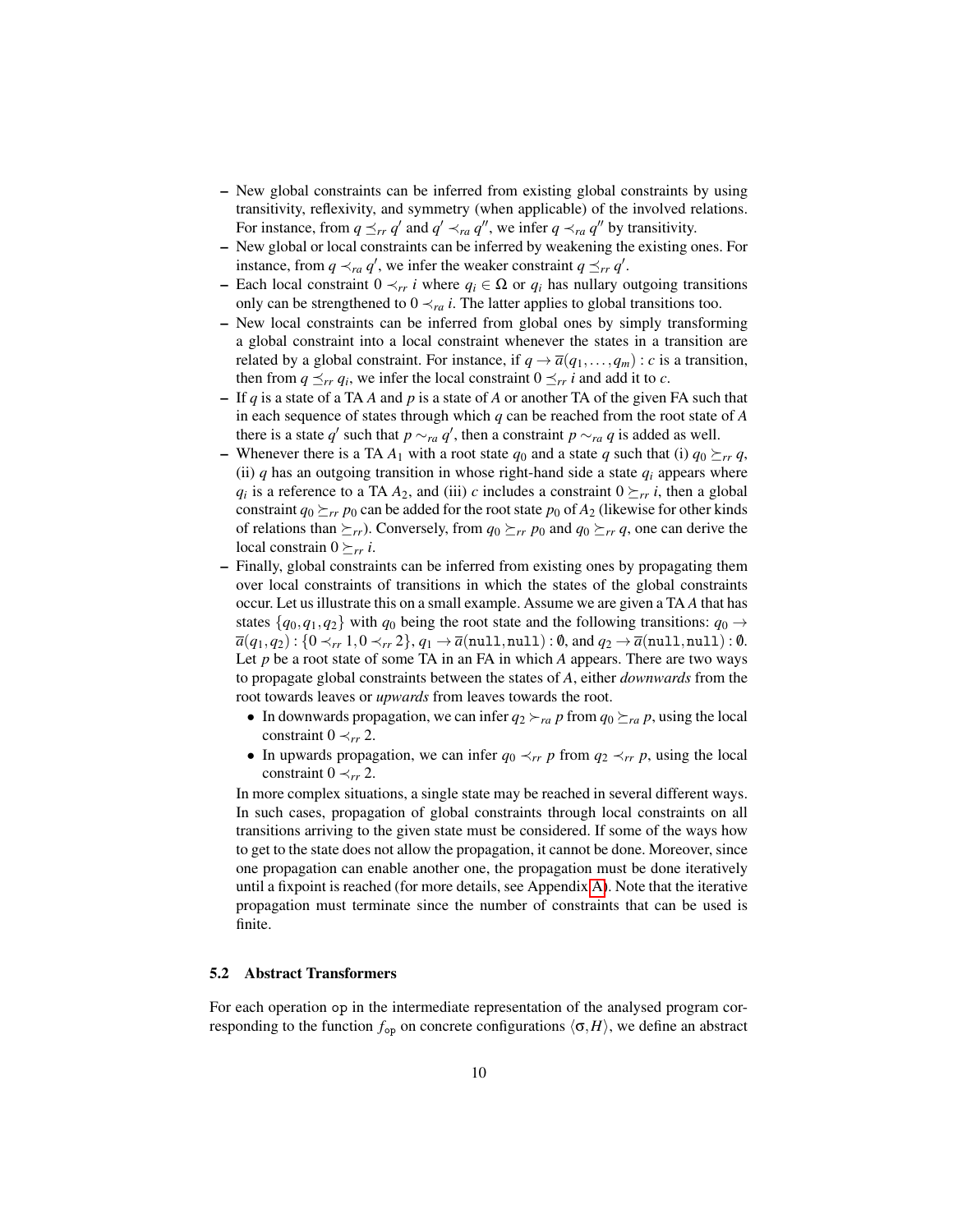transformer  $\tau_{op}$  on abstract configurations  $\langle \sigma, F \rangle$  such that the result of  $\tau_{op}(\langle \sigma, F \rangle)$  denotes the set  $\{f_{op}(\langle \sigma, H \rangle) | H \in L(F)\}$ . The abstract transformer  $\tau_{op}$  is applied separately for each pair  $\langle \sigma, F \rangle$  in an abstract configuration. Note that all our abstract transformers  $\tau_{op}$  are exact.

Let us present the abstract transformers corresponding to some operations on abstract states of form  $\langle \sigma, F \rangle$ . For simplicity of presentation, we assume that for all TA  $A_i$ in  $F$ , (a) the root state of  $A_i$  does not appear in the right-hand side of any transition, and (b) it occurs on the left-hand side of exactly one transition. It is easy to see that any TA can be transformed into this form (see Appendix ?? for details).

Let us introduce some common notation and operations for the below transformers. We use  $A_{\sigma(x)}$  and  $A_{\sigma(y)}$  to denote the TA pointed by variables x and y, respectively, and *q*<sub>x</sub> and *q*<sub>y</sub> to denote the root states of these TA. Let  $q_y \rightarrow \overline{a}(q_1,...,q_i,...,q_m)$ : *c* be the unique transition from  $q_y$ . We assume that sel is represented by  $a^i$  in the sequence  $\overline{a} = a^1 \cdots a^m$  so that  $q_i$  corresponds to the target of sel. By *splitting* a TA  $A_{\sigma(y)}$  at a state *q*<sub>*i*</sub> for  $1 \le i \le m$ , we mean appending a new TA  $A_k$  to F such that  $A_k$  is a copy of  $A_{\sigma(y)}$ but with  $q_i$  as the root state, followed by changing the root transition in  $A_{\sigma(y)}$  to  $q_y \rightarrow$  $\overline{a}(q_1,...,\overline{k},...,q_m)$ : *c*' where *c*' is obtained from *c* by replacing any local constraint of the form  $0 \sim_{rx} i$  by the global constraint  $q_y \sim_{rx} root(A_k)$ . Global data constraints are adapted as follows: For each constraint  $q \sim_{rx} p$  where *q* is in  $A_{\sigma(y)}$  such that  $q \neq q_y$ , a new constraint  $q' \sim_{rx} p$  is added. Likewise, for each constraint  $q \sim_{rx} p$  where p is in  $A_{\sigma(y)}$  such that  $p \neq q_y$ , a new constraint  $q \sim_{rx} p'$  is added. Finally, for each constraint of the form  $p \sim_{ra} q_y$ , a new constraint  $p \sim_{ra} root(A_k)$  is added.

Before performing the actual update, we check whether the operation to be performed tries to dereference a pointer to null or to an undefined value, in which case we stop the analysis and report an error. Otherwise, we continue by performing one of the following actions, depending on the particular statement:

- $x = \text{malloc}()$  We extend *F* with a new TA  $A_{new}$  containing one state and one transition where all selector values are undefined and assign  $\sigma(x)$  to the index of  $A_{new}$  in *F*.
- $x = y \rightarrow \text{sel}$  If  $q_i$  is a root reference (say, *j*), it is sufficient to change the value of  $\sigma(x)$ to *j*. Otherwise, we split  $A_{\sigma(v)}$  at  $q_i$  (creating  $A_k$ ) and assign  $k$  to  $\sigma(x)$ .
- y->sel = x If  $q_i$  is a state, then we split  $A_{\sigma(y)}$  at  $q_i$ . Then we put  $\sigma(x)$  to the *i*-th position in the right-hand side of the root transition of  $A_{\sigma(y)}$ ; this is done both if  $q_i$ is a state and if  $q_i$  is a root reference. Any local constraint in *c* of the form  $0 \sim_{rx} i$ which concerns the removed root reference  $q_i$  is then removed from  $c$ .
- **y**->data = x->data First, we remove any local constraint that involves  $q<sub>y</sub>$  or a root reference to  $A_{\sigma(y)}$ . Then, we add a new global constraint  $q_y =_{rr} q_x$ , and we also keep all global constraints of the form  $q' \sim_{rx} q_y$  if  $q' \sim_{rr} q_x$  is implied by the constraints obtained after the update.
- y**->**data ∼ x**->**data (where ~∈ {≺, ≺, ≻, ≻, ←, ≠}) First, we execute the saturation procedure in order to infer the strongest constraints between  $q<sub>y</sub>$  and  $q<sub>x</sub>$ . Then, if there exists a global constraint  $q_y \sim q_x$  that implies  $q_y \sim q_x$  (or its negation), we return *true* (or *false*). Otherwise, we copy  $\langle \sigma, F \rangle$  into two abstract configurations:  $\langle \sigma, F_{true} \rangle$  for the *true* branch and  $\langle \sigma, F_{false} \rangle$  for the *false* branch. Moreover, we extend  $F_{true}$  with the global constraint  $q_y \sim q_x$  and  $F_{false}$  with its negation.
- $x = y$  or  $x = NULL$  We simply update  $\sigma$  accordingly.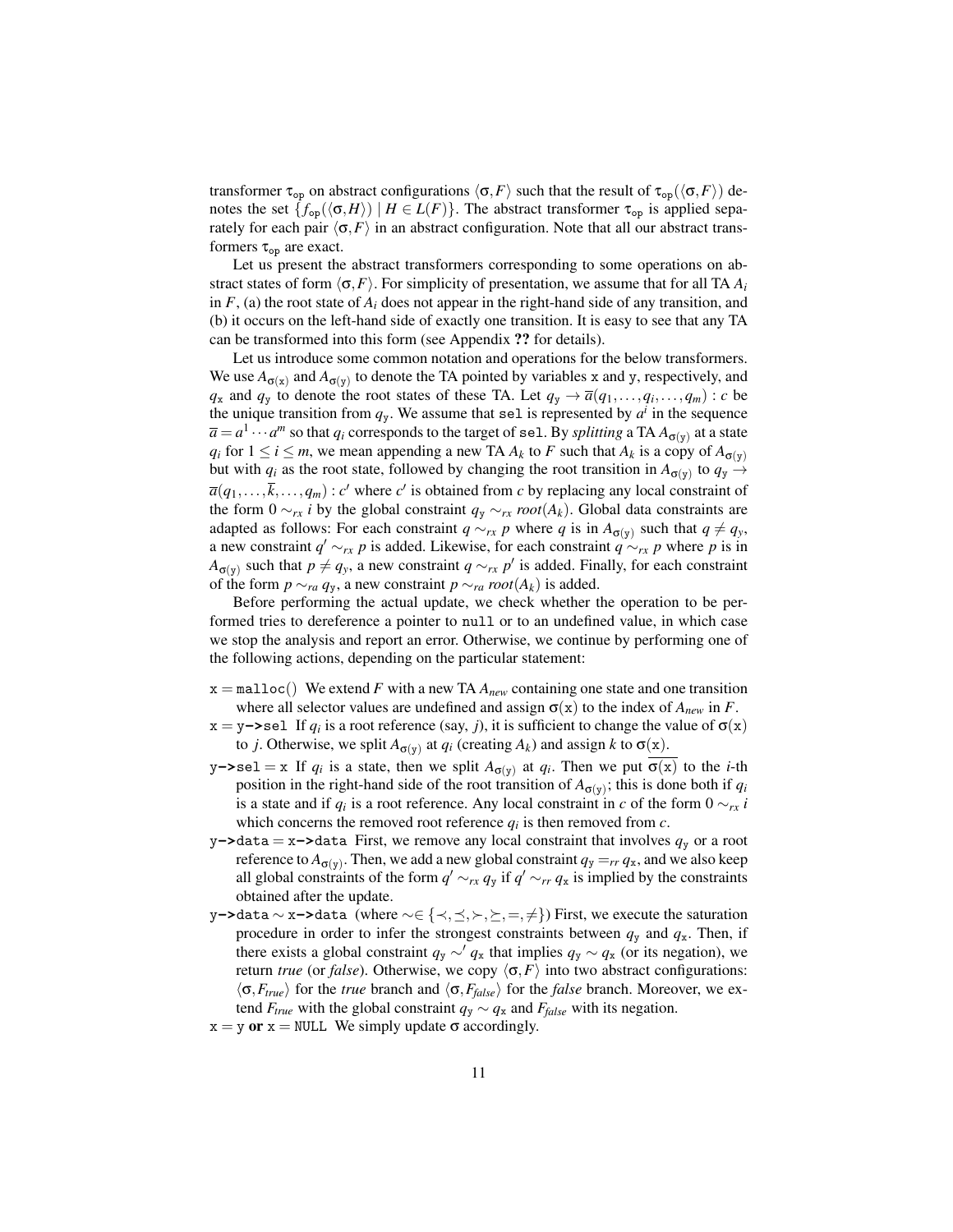- free(y) First, we split  $A_{\sigma(y)}$  at all states  $q_j$ ,  $1 \le j \le m$ , that appear in its root transition, then we remove  $A_{\sigma(y)}$  from  $F$  and set  $\sigma(y)$  to undefined. However, to keep all possible data constraints, before removing  $A_{\sigma(y)}$ , the saturation procedure is executed. After the action is done, every global constraint involving  $q<sub>y</sub>$  is removed.
- $x == y$  This operation is evaluated simply by checking whether  $\sigma(x) = \sigma(y)$ . If  $\sigma(x)$ or  $\sigma(y)$  is undefined, we assume both possibilities.

After the update, we check that all TA in *F* are referenced, either by a variable or from a root reference, otherwise we report emergence of garbage.

#### <span id="page-13-0"></span>5.3 Normalization

Normalization transforms an FA  $F = (A_1 \cdots A_n, \varphi)$  into a canonicity respecting FA in three major steps:

- 1. First, we transform *F* into a form in which roots of trees of accepted forests correspond to cut-points in a uniform way. In particular, for all  $1 \le i \le n$  and all accepted forests  $t_1 \cdots t_n$ , one of the following holds: (a) If the root of  $t_i$  is the *j*-th cut-point in the canonical ordering of an accepted forest, then it is the *j*-th cut-point in the canonical ordering of all accepted forests. (b) Otherwise the root of *t<sup>i</sup>* is not a cutpoint of any of the accepted forests.
- 2. Then we merge TA so that the roots of trees of accepted forests are cut-points only, which is described in detail below.
- 3. Finally, we reorder the TA according to the canonical ordering of cut-points (which are roots of the accepted trees).

Our procedure is an augmentation of that in [\[10](#page-18-0)[,11\]](#page-18-1) used to normalize FA without data constraints. The difference, which we describe below, is an update of data constraints while performing Step 2.

In order to minimize a possible loss of information encoded by data constraints, Step 2 is preceded by saturation (Section [5.1\)](#page-10-0). Then, for all  $1 \le i \le n$  such that roots of trees accepted by  $A_i = (Q_A, q_A, \Delta_A)$  are not cut-points of the graphs in  $L(F)$  and such that there is a TA  $B = (Q_B, q_B, \Delta_B)$  that contains a root reference to  $A_i$ , Step 2 performs the following. The TA  $A_i$  is removed from  $F$ , data constraints between  $q_A$  and non-root states of *F* are removed from  $\varphi$ , and  $A_i$  is connected to *B* at the places where *B* refers to it. In detail, *B* is replaced by the TA  $(Q_A \cup Q_B, q_B, \Delta_{A+B})$  where  $\Delta_{A+B}$  is constructed from  $\Delta_A \cup \Delta_B$  by modifying every transition  $q \to \overline{a}(q_1,\ldots,q_m)$ :  $c \in \Delta_B$  as follows:

- 1. all occurrences of  $\overline{i}$  among  $q_1, \ldots, q_m$  are replaced by  $q_A$ , and
- 2. for all  $1 \leq k \leq m$  s.t.  $q_k$  can reach *i* by following top-down a sequence of the original rules of ∆*B*, the constraint 0 ∼*ra k* is removed from *c* unless *q<sup>k</sup>* ∼*ra q<sup>A</sup>* ∈ ϕ.

#### <span id="page-13-1"></span>5.4 Checking Language Inclusion

In this section, we describe a reduction of checking language inclusion of FAs with data constraints to checking language inclusion of FAs without data constraints, which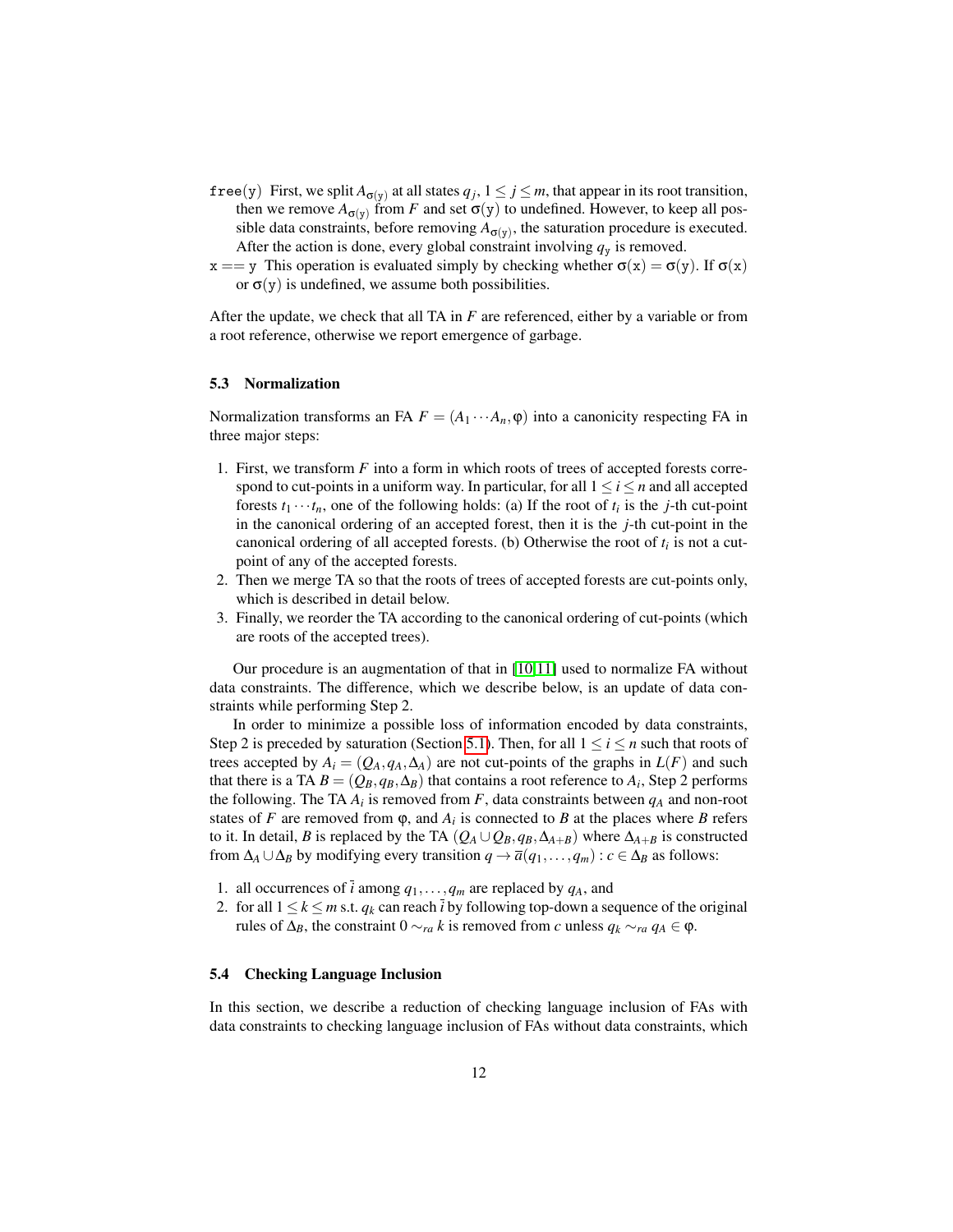can be then performed by the techniques of [\[10](#page-18-0)[,11\]](#page-18-1). We note that "ordinary FAs" correspond to FAs with no global and no local data constraints. Intuitively, an *encoding* of an FA  $F = (A_1 \cdots A_n, \varphi)$  with data constraints is an ordinary FA  $F^E = (A_1^E \cdots A_n^E, \varphi)$ where the data constraints are written into symbols of transitions. In detail, each transition  $q \rightarrow \overline{a}(q_1,...,q_m)$ : *c* of  $A_i, 1 \le i \le n$ , is in  $A_i^E$  replaced by the transition  $q \rightarrow$  $\langle (a_1, c_1, c_g) \cdots (a_m, c_m, c_g) \rangle (q_1, \ldots, q_m)$ : 0 where for  $1 \le j \le m$ ,  $c_j$  is the subset of *c* involving *j*, and  $c_g$  encodes the global constraints involving *q* as follows: for a global constraint *q* ∼*rx r* or *r* ∼*rx q* where *r* is the root state of  $A_k, 1 \leq k \leq n$ , that does not appear within any right-hand side of a rule,  $c_g$  contains  $0 \sim_{rx} k$  or  $k \sim_{rx} 0$ , respectively. The language of  $A_i^E$  thus consists of trees over the alphabet  $\Gamma^E = \Gamma \times \mathbb{C} \times \mathbb{C}$  where  $\mathbb{C}$  is the set of constraints of the form  $j \sim r x$  *k* for  $j, k \in \mathbb{N}_0$ .

Dually, a *decoding* of a forest  $t_1 \cdots t_n$  over  $\Gamma^E$  is the set of forests  $t'_1 \cdots t'_n$  over  $\Gamma$ which arise from  $t_1 \cdots t_n$  by (1) removing encoded constraints from the symbols, and (2) choosing data labeling that satisfies the constraints encoded within the symbols of  $t_1 \cdots t_n$ . Formally, for all  $1 \le i \le n$ ,  $V_{t'_i} = V_{t_i}$ , and for all  $a \in \Gamma$ ,  $u, v \in V_{t'_i}$ , and  $c, c_g \subseteq \mathbb{C}$ , we have  $(a, c, c_g)_{t_i}(u) = v$  iff: (1)  $a_{t'_i}(u) = v$  and (2) for all  $1 \le j \le n$ : if  $0 \sim_{rx} j \in c$ , then *u* ∼*rx v*, and if  $0 \sim r$ *x*  $j \in c_g$ , then *u* ∼*rx root*(*t<sub>j</sub>*) (symmetrically for  $j \sim r$ *x* 0). The notation  $u \sim_{rx} v$  for  $u, v \in V_{t'}$  used here has the expected meaning that  $\lambda_{t_i'}(u) \sim \lambda_{t_i'}(v)$ and, in case of  $x = a$ ,  $\lambda_{t_i'}(u) \sim \lambda_{t_i'}(w)$  for all nodes *w* in the subtree rooted by *v*.

The following lemma (proved in Appendix [C\)](#page-21-0) assures that encodings of FA are related in the expected way with decodings of forests they accept.

#### <span id="page-14-0"></span>Lemma 1. *The set of forests accepted by an FA F is equal to the union of decodings of forests accepted by F<sup>E</sup> .*

A direct consequence of Lemma [1](#page-14-0) is that if  $L(F_A^E) \subseteq L(F_B^E)$ , then  $L(F_A) \subseteq L(F_B)$ . We can thus use the language inclusion checking procedure of [\[10,](#page-18-0)[11\]](#page-18-1) for ordinary FA to safely approximate language inclusion of FA with data constraints.

However, the above implication of inclusions does not hold in the opposite direction, for two reasons. First, constraints of *F<sup>B</sup>* that are strictly weaker than constraints of *F<sup>A</sup>* will be translated into different labels. The labels will then be treated as *incomparable* by the inclusion checking algorithm of [\[10,](#page-18-0)[11\]](#page-18-1). For instance, let  $F_A = (A_1, \mathbf{0})$  where *A*<sub>1</sub> contains only one transition  $\delta_A = q \rightarrow a(1)$ :  $\{0 \prec_{rr} 1\}$  and  $F_B = (B_1, \emptyset)$  where  $B_1$ contains only one transition  $\delta_B = r \to a(\overline{1}) : 0$ . We have that  $L(F_A) \subseteq L(F_B)$  (indeed,  $L(F_A) = \emptyset$  due to the strict inequality on the root), but  $L(F_A^E)$  is incomparable with  $L(F_B^E)$ . The reason is that  $\delta_A$  and  $\delta_B$  are encoded as transitions the symbols of which differ due to different data constraints. The fact that the constraint  $\emptyset$  is weaker than the constraint of  $0 \prec_{rr} 1$  plays no role. The second source of incompleteness of our inclusion checking procedure is that decodings of some forests accepted by  $F_A^E$  and  $F_B^E$ may be empty due to inconsistent data constraints. If the set of such inconsistent forests of  $F_A^E$  is not included in that of  $F_B^E$ , then  $L(F_A^E)$  cannot be included in  $L(F_B^E)$ , but the inclusion  $L(F_A) \subseteq L(F_B)$  can still hold since the forests with the empty decodings do not contribute to  $L(F_A)$  and  $L(F_B)$  (in the sense of Lemma [1\)](#page-14-0).

We do not attempt to resolve the second difficulty since ruling out forests with inconsistent data constraints seems to be complicated, and according to our experiments, it does not seem necessary. On the other hand, we resolve the first difficulty by a quite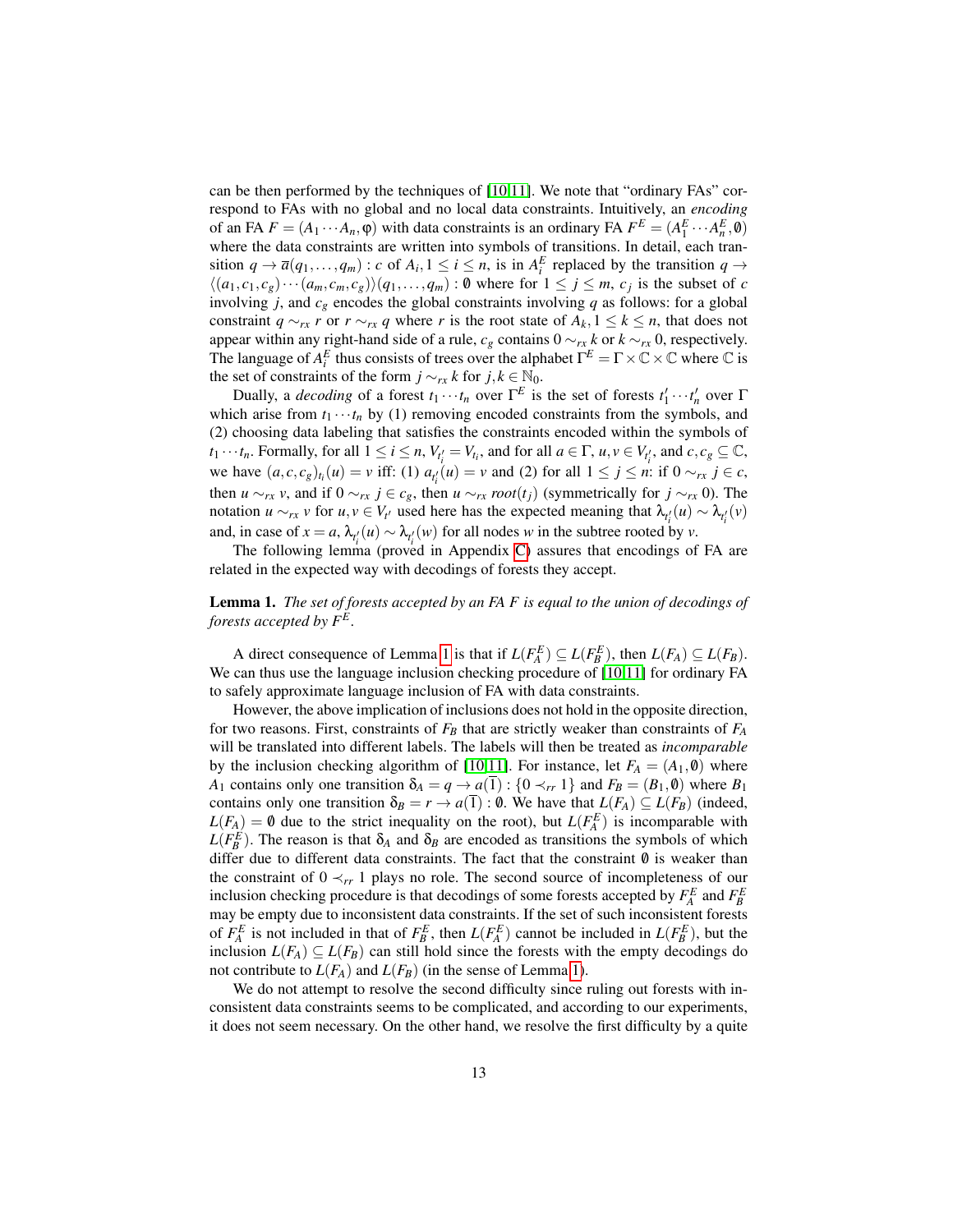simple transformation of  $F_B^E$ : we pump up the TAs of  $F_B^E$  by variants of their transitions which encode stronger data constraints than originals and match the data constraints on transitions of  $F_A^E$ . For instance, in our previous example, we wish to add the transition  $r \rightarrow a(\overline{1})$ : { $0 \prec_{rr} 1$ } to  $B_1$ . Notice that this does not change the language of  $F_B$ , but makes checking of  $L(F_A^E) \subseteq L(F_B^E)$  pass.

Particularly, we call a sequence  $\overline{\alpha} = (a_1, c_1, c_g) \cdots (a_m, c_m, c_g) \in (\Gamma^E)^m$  *stronger* than a sequence  $\overline{\beta} = (a_1, c'_1, c'_g) \cdots (a_m, c'_m, c'_g)$  iff  $\bigwedge c_g \implies \bigwedge c'_g$  and for all  $1 \le i \le m$ ,  $\bigwedge c_i \implies \bigwedge c'_i$ . Intuitively,  $\overline{\alpha}$  encodes the same sequence of symbols  $\overline{a} = a_1 \cdots a_m$  as  $\bar{\beta}$  and stronger local and global data constraints than  $\bar{\beta}$ . We modify  $F_{\beta}^{E}$  in such a way that for each transition  $r \to \overline{\alpha}(r_1, \ldots, r_m)$  of  $F_B^E$  and each transition of  $F_A^E$  of the form  $q \rightarrow \overline{\beta}(q_1,\ldots,q_m)$  where  $\overline{\beta}$  is stronger than  $\overline{\alpha}$ , we add the transition  $q \rightarrow \overline{\beta}(q_1,\ldots,q_m)$ . The modified FA, denoted by  $F_B^{E^+}$ , accepts the same or more forests than  $F_B^E$  (since its TA have more transitions), but the sets of decodings of the accepted forests are the same (since the added transitions encode stronger constraints than the existing transitions). FA  $F_B^{E^+}$  can thus be used within language inclusion checking in the place of  $F_B^E$ . The checking is still sound, and the chance of missing inclusion is smaller. The following lemma (proved in Appendix [C\)](#page-21-0) summarises soundness of the (approximation of) inclusion check which is implemented in our tool.

<span id="page-15-1"></span>**Lemma 2.** *Given two FAs F<sub><i>A*</sub> and F<sub>B</sub>,  $L(F_A^E) \subseteq L(F_B^{E^+}) \implies L(F_A) \subseteq L(F_B)$ 

We note that the same construction is used when checking language inclusion between sets of FAs with data constraints in a combination with the construction of [\[10](#page-18-0)[,11\]](#page-18-1) for checking inclusion of sets of ordinary FAs. We also note that for the purpose of checking language inclusion, we need to work with TAs where the tuples  $\bar{a}$  of symbols (selectors) on all rules are ordered according to a fixed total ordering of selectors (we use the one from Section [4,](#page-7-0) used to define canonical forests).

#### <span id="page-15-0"></span>6 Boxes

Forest automata, as defined in Section [4,](#page-7-0) cannot be used to represent sets of graphs with an unbounded number of cut-points since this would require an unbounded number of TAs within FAs. An example of such a set of graphs is the set of all DLLs of an arbitrary length where each internal node is a cut-point. The solution provided in [\[10](#page-18-0)[,11\]](#page-18-1) is to allow FAs to use other nested FAs, called boxes, as symbols to "hide" recurring subgraphs and in this way eliminate cut-points. Here, we give only an informal description of a simplified version of boxes from [\[10,](#page-18-0)[11\]](#page-18-1) and of their combination with data constraints. See Appendix [B](#page-20-0) for details.

A *box*  $\Box = \langle F_{\Box}, i, o \rangle$  consists of an FA  $F_{\Box} = \langle A_1 \cdots A_n, \varphi \rangle$  accompanied with an *input port index i* and an *output port index o*,  $1 \le i, o \le n$ . Boxes can be used as symbols in the alphabet of another FA F. A graph *g* from  $L(F)$  over an alphabet  $\Gamma$  enriched with boxes then represents a set of graphs over Γ obtained by the operation of *unfolding*. Unfolding replaces an edge with a box label  $\Box$  by a graph *g* $\Box$  *E L*(*F* $\Box$ ). The node of *g* $\Box$ which is the root of a tree accepted by  $A_i$  is identified with the source of the replaced edge, and the node of  $g_{\Box}$  which is the root of a tree accepted by  $A_o$  is mapped to the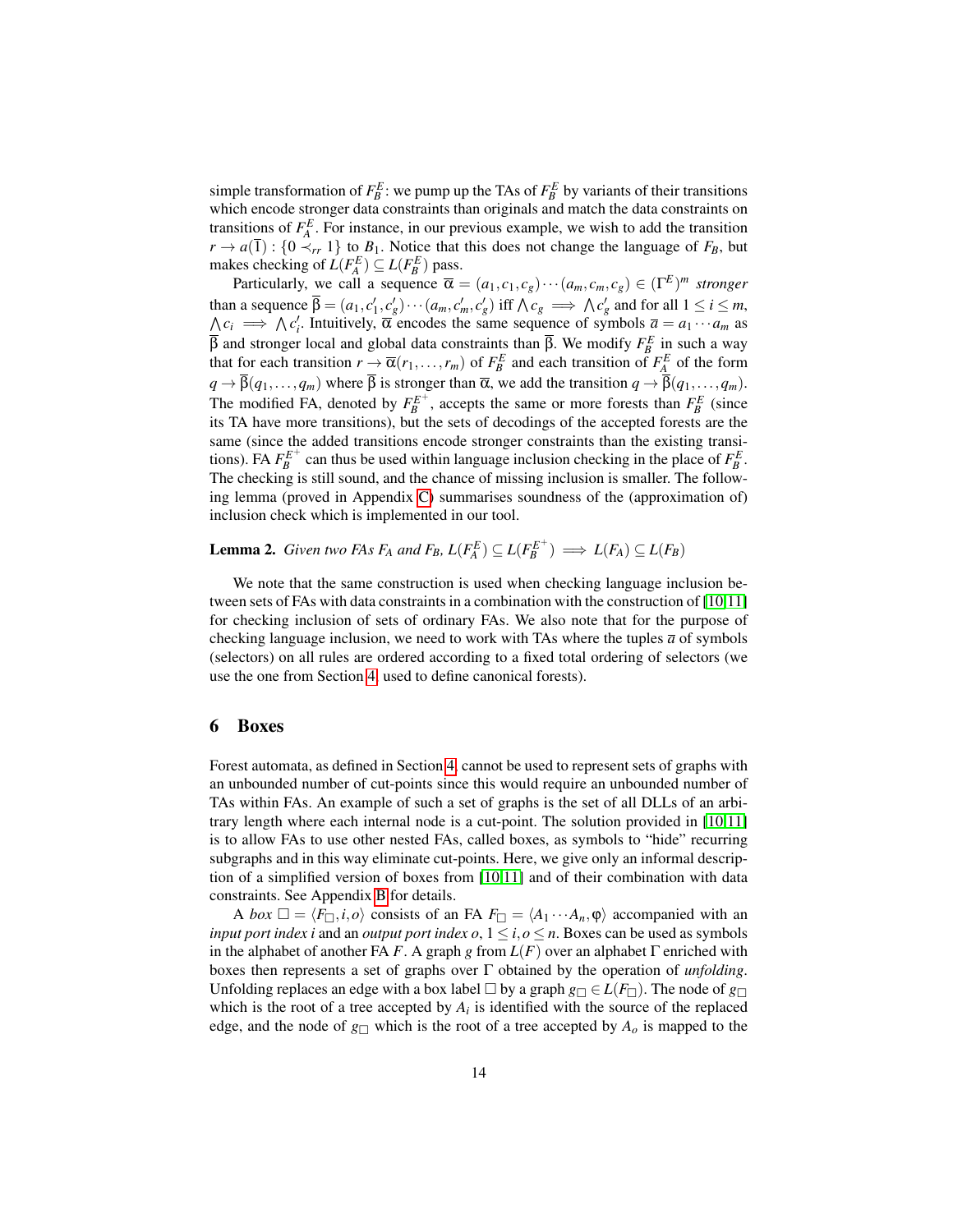Table 1: Results of the experiments

<span id="page-16-1"></span>

| Example            | $\Vert$ time $\Vert$ Example                                                    | time Example                                                                                 | time  Example $\parallel$             | time |
|--------------------|---------------------------------------------------------------------------------|----------------------------------------------------------------------------------------------|---------------------------------------|------|
| <b>SLL</b> insert  | $\overline{0.06}$ DLL insert                                                    | $\overline{0.14}$ BST insert                                                                 | 6.87 SL <sub>2</sub> insert   9.65    |      |
| <b>SLL</b> delete  | $  0.08  $ DLL delete                                                           | $\left  0.38 \right $ BST delete                                                             | $  114.00  SL2$ delete $  10.14  $    |      |
| <b>SLL</b> reverse | $  0.07  $ DLL reverse                                                          | $  0.16  $ BST left rotate                                                                   | 7.35 SL <sub>3</sub> insert $ 56.99 $ |      |
|                    |                                                                                 | $ SLL \text{ bubblesort}   0.13   DLL \text{ bubblesort}   0.39   BST \text{ right rotate} $ | 6.25 SL <sub>3</sub> delete 57.35     |      |
|                    | $\vert$ SLL insertsort $\vert$ 0.10 $\vert$ DLL insertsort $\vert$ 0.43 $\vert$ |                                                                                              |                                       |      |

target of the edge. The *semantics* of *F* then consists of all fully unfolded graphs from the language of *F*. The alphabet of a box itself may also include boxes, however, these boxes are required to form a hierarchy, they cannot be recursively nested.

In a verification run, boxes are automatically inferred using the techniques presented in [\[13\]](#page-18-3). Abstraction is combined with *folding*, which substitutes substructures of FAs by TA transitions which use boxes as labels. On the other hand, *unfolding* is required by abstract transformers that refer to nodes or selectors encoded within a box to expose the content of the box by making it a part of the top-level FA.

In order not to loose information stored within data constraints, folding and unfolding require some additional calls of the saturation procedure. When folding, saturation is used to transform global constraints into local ones. Namely, global constraints between the root state of the TA which is to become the input port of a box and the state of the TA which is to become the output port of the box is transformed into a local constraint of the newly introduced transition which uses the box as a label. When unfolding, saturation is used to transform local constraints into global ones. Namely, local constraints between the left-hand side of the transition with the unfolded box and the right-hand side position attached to the unfolded box is transformed to a global constraint between the root states of the TA within the box which correspond to its input and output port.

#### <span id="page-16-0"></span>7 Experimental Results

We have implemented the above presented techniques as an extension of the Forester tool and tested their generality and efficiency on a number of case studies. We considered programs dealing with SLLs, DLLs, BSTs, and skip lists. We verified the original implementation of skip lists that uses the data ordering relation to detect the end of the operated window (as opposed to the implementation handled in [\[13\]](#page-18-3) which was modified to remove the dependency of the algorithm on sortedness).

Table [1](#page-16-1) gives running times in seconds (the average of 10 executions) of the extension of Forester on our case studies. The names of the examples in the table contain the name of the data structure manipulated in the program, which is "SLL" for singly-linked lists, "DLL" for doubly-linked lists, and "BST" for binary search trees. "SL" stands for skip lists where the subscript denotes their level (the total number of next pointers in each cell). All experiments start with a random creation of an instance of the specified structure and end with its disposal. The indicated procedure is performed in between. The "insert" procedure inserts a node into an ordered instance of the structure, at the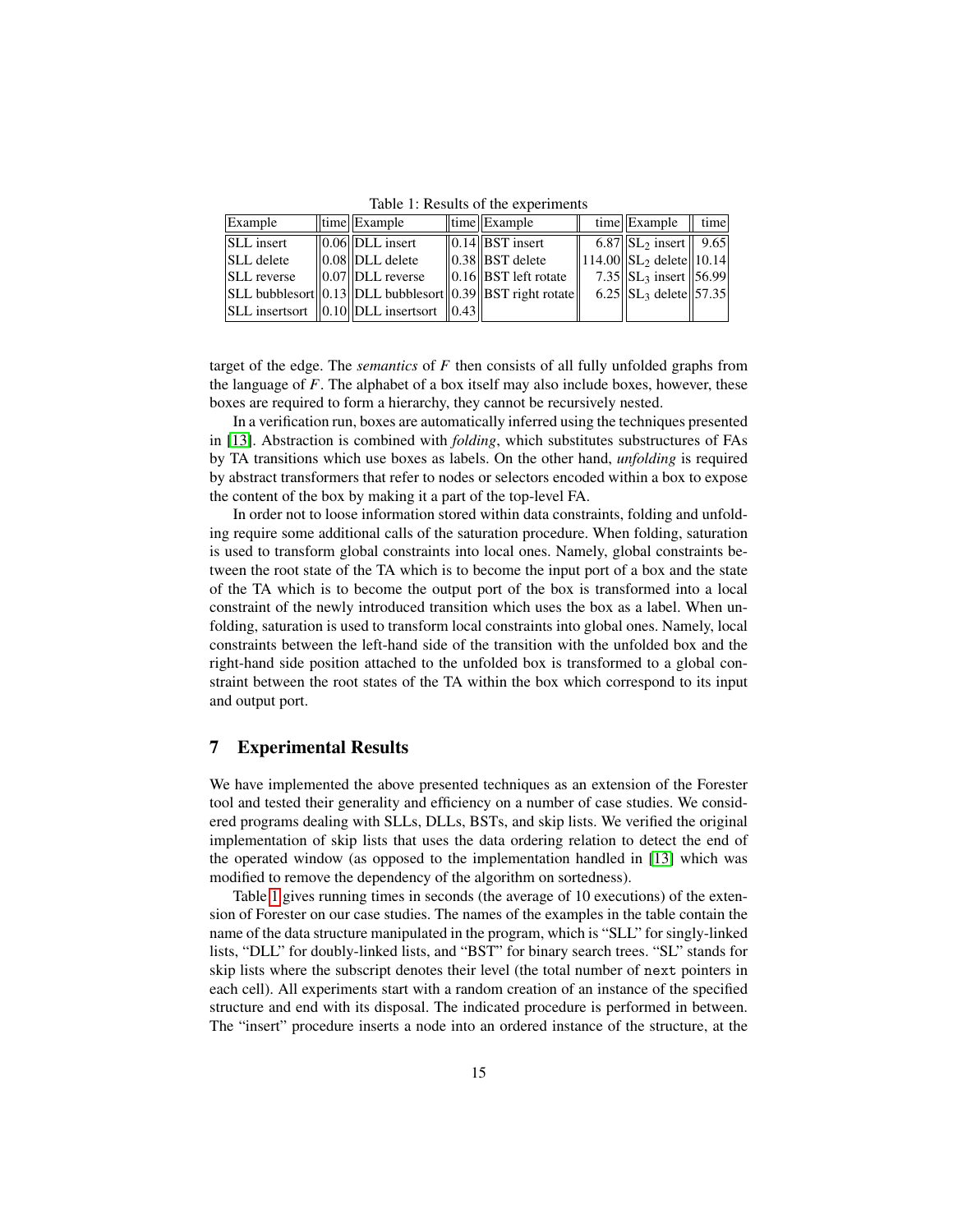position given by the data value of the node, "delete" removes the first node with a particular data value, and "reverse" reverses the structure. "Bubblesort" and "insertsort" perform the given sorting algorithm on an unordered instance of the list. "Left rotate" and "right rotate" rotate the BST in the specified direction. Before the disposal of the data structure, we further check that it remained ordered after execution of the operation. Source code of the case studies can be found in Appendix [D.](#page-22-0) The experiments were run on a machine with the Intel i5 M 480 (2.67 GHz) CPU and 5 GB of RAM.

Compared with works [\[15](#page-18-14)[,20,](#page-18-18)[4](#page-18-12)[,18\]](#page-18-16), which we consider the closest to our approach, the running times show that our approach is significantly faster. We, however, note that a precise comparison is not easy even with the mentioned works since as discussed in the related work paragraph, they can handle more complex properties on data, but on the other hand, they are less automated or handle less general classes of pointer structures.

#### <span id="page-17-0"></span>8 Conclusion

We have extended the FA-based analysis of heap manipulating programs with a support for reasoning about data stored in dynamic memory. The resulting method allows for verification of pointer programs where the needed inductive invariants combine complex shape properties with constraints over stored data, such as sortedness. The method is fully automatic, quite general, and its efficiency is comparable with other state-of-theart analyses even though they handle less general classes of programs and/or are less automated. We presented experimental results from verifying programs dealing with variants of (ordered) lists and trees. To the best of our knowledge, our method is the first one to cope fully automatically with a full C implementation of a 3-level skip list.

We conjecture that our method generalises to handle other types of properties in the data domain (e.g., comparing sets of stored values) or other types of constraints (e.g., constraints over lengths of lists or branches in a tree needed to express, e.g., balancedness of a tree). We are currently working on an extension of FA that can express more general classes of shapes (e.g., B+ trees) by allowing recursive nesting of boxes, and employing the CEGAR loop of ARTMC. We also plan to combine the method with techniques to handle concurrency.

*Acknowledgement.* This work was supported by the Czech Science Foundation (projects P103/10/0306, 13-37876P), the Czech Ministry of Education, Youth, and Sports (project MSM 0021630528), the BUT FIT project FIT-S-12-1, the EU/Czech IT4Innovations Centre of Excellence project CZ.1.05/1.1.00/02.0070, the Swedish Foundation for Strategic Research within the ProFuN project, and by the Swedish Research Council within the UPMARC centre of excellence.

#### References

- <span id="page-17-1"></span>1. P. Abdulla, M. Atto, J. Cederberg, and R. Ji. Automated Analysis of Data-Dependent Programs with Dynamic Memory. In *Proc. of ATVA'09*, *LNCS* 5799. Springer, 2009.
- <span id="page-17-2"></span>2. P. Abdulla, F. Haziza, L. Holík, B. Jonsson, and A. Rezine. An Integrated Specification and Verification Technique for Highly Concurrent Data Structures. *Proc of TACAS'13*, *LNCS* 7795. Springer, 2013.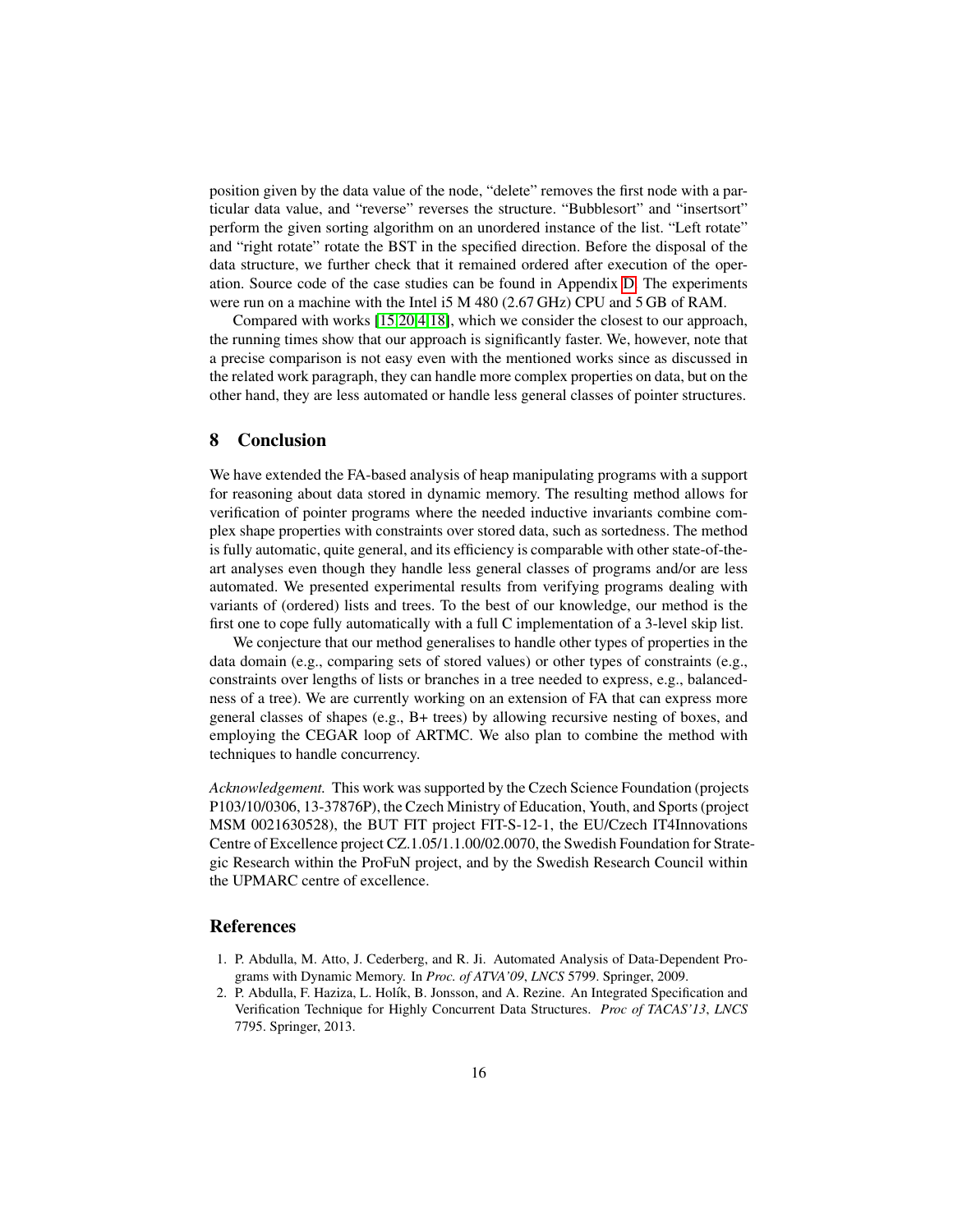- <span id="page-18-13"></span>3. J. Bingham and Z. Rakamaric. A Logic and Decision Procedure for Predicate Abstraction of Heap-Manipulating Programs. In *Proc. of VMCAI'06*, *LNCS* 3855. Springer, 2006.
- <span id="page-18-12"></span>4. A. Bouajjani, M. Bozga, P. Habermehl, R. Iosif, P. Moro, and T. Vojnar. Programs with Lists Are Counter Automata. *Formal Methods in System Design*, 38(2):158–192, 2011.
- <span id="page-18-19"></span>5. A. Bouajjani, C. Dragoi, C. Enea, and M. Sighireanu. Accurate Invariant Checking for Programs Manipulating Lists and Arrays with Infinite Data. In *Proc. of ATVA'12*, *LNCS* 7561. Springer, 2012.
- <span id="page-18-2"></span>6. A. Bouajjani, P. Habermehl, A. Rogalewicz, and T. Vojnar. Abstract Regular (Tree) Model Checking. *International Journal on Software Tools for Technology Transfer*, 14(2):167–191, 2012.
- <span id="page-18-7"></span>7. B.-Y. Chang, X. Rival, and G. Necula. Shape Analysis with Structural Invariant Checkers. In *Proc. of SAS'07*, *LNCS* 4634. Springer, 2007.
- <span id="page-18-15"></span>8. W.-N. Chin, C. David, H. Nguyen, and S. Qin. Automated Verification of Shape, Size and Bag Properties via User-defined Predicates in Separation Logic. *Science of Computer Programming*, 77(9):1006–1036, 2012.
- <span id="page-18-8"></span>9. K. Dudka, P. Peringer, and T. Vojnar. Byte-Precise Verification of Low-Level List Manipulation. In *Proc. of SAS'13*, *LNCS 7935*. Springer, 2013.
- <span id="page-18-0"></span>10. P. Habermehl, L. Holík, A. Rogalewicz, J. Šimáček, and T. Vojnar. Forest Automata for Verification of Heap Manipulation. In *Proc. of CAV'11*, *LNCS* 6806. Springer, 2011.
- <span id="page-18-1"></span>11. P. Habermehl, L. Holík, A. Rogalewicz, J. Šimáček, and T. Vojnar. Forest Automata for Verification of Heap Manipulation. *Formal Methods in System Design*, 41(1):83–106, 2012.
- <span id="page-18-11"></span>12. J. Heinen, T. Noll, and S. Rieger. Juggrnaut: Graph Grammar Abstraction for Unbounded Heap Structures. *ENTCS*, 266, 2010.
- <span id="page-18-3"></span>13. L. Holík, O. Lengál, A. Rogalewicz, J. Šimáček, and T. Vojnar. Fully Automated Shape Analysis Based on Forest Automata. In *Proc. of CAV'13*, LNCS 8044. Springer, 2013.
- <span id="page-18-10"></span>14. J. Jensen, M. Jørgensen, N. Klarlund, and M. Schwartzbach. Automatic Verification of Pointer Programs Using Monadic Second-order Logic. In *Proc. of PLDI'97*. ACM, 1997.
- <span id="page-18-14"></span>15. A. Loginov, T. Reps, and M. Sagiv. Abstraction Refinement via Inductive Learning. In *Proc. of CAV'05*, *LNCS* 3576. Springer, 2005.
- <span id="page-18-6"></span>16. S. Magill, M. Tsai, P. Lee, and Y.-K. Tsay. A Calculus of Atomic Actions. In *Proc. of POPL'10*, ACM, 2010.
- <span id="page-18-4"></span>17. W. Pugh. Skip Lists: A Probabilistic Alternative to Balanced Trees. *CACM*, 33(6), 1990.
- <span id="page-18-16"></span>18. S. Qin, G. He, C. Luo, W.-N. Chin, and X. Chen. Loop Invariant Synthesis in a Combined Abstract Domain. *Journal of Symbolic Computation*, 50, 2013.
- <span id="page-18-9"></span>19. S. Sagiv, T. Reps, and R. Wilhelm. Parametric Shape Analysis via 3-valued Logic. *TOPLAS*, 24(3). ACM Press, 2002.
- <span id="page-18-18"></span>20. T. Wies, V. Kuncak, K. Zee, A. Podelski, and M. Rinard. On Verifying Complex Properties using Symbolic Shape Analysis. In *Proc. of HAV'07*, 2007.
- <span id="page-18-5"></span>21. H. Yang, O. Lee, J. Berdine, C. Calcagno, B. Cook, D. Distefano, and P. O'Hearn. Scalable Shape Analysis for Systems Code. In *Proc. of CAV'08*, *LNCS* 5123. Springer, 2008.
- <span id="page-18-17"></span>22. K. Zee, V. Kuncak, and M. Rinard. Full Functional Verification of Linked Data Structures. In *Proc. of PLDI'08*. ACM Press, 2008.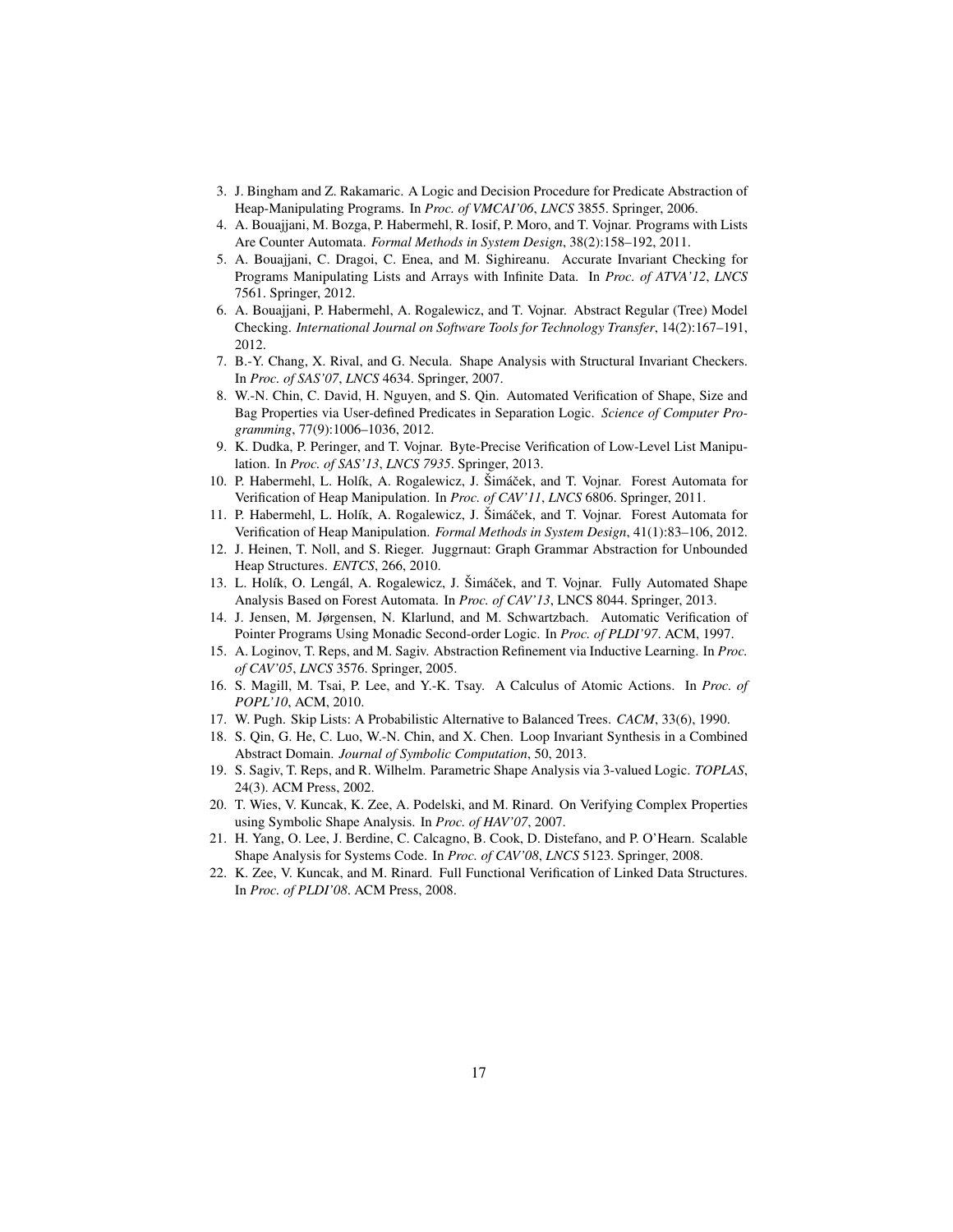#### <span id="page-19-0"></span>A Constraint Saturation

This appendix describes in a more detail the saturation procedure of Section [5.1.](#page-10-0) FA can be put into a saturated form by applying saturation rules, each of which infers new constraints from existing ones, until no more rules can be applied. Before describing our saturation rules, we first introduce some notation. For relations  $\sim$  and  $\sim'$  on D, let  $\sim$   $\circ$  ∼' be the relation defined such that *d*( $\sim$   $\circ$  ∼')*d*' iff there is a *d*" such that *d* ∼ *d*" and  $d'' \sim' d'$ . We write  $\sim \subseteq \sim'$  iff  $d \sim d'$  implies  $d \sim' d'$ , and we define  $\sim^{-1}$  by  $d \sim^{-1} d'$ iff *d'* ∼ *d*. We say that a constraint *q* ∼'<sub>ry</sub> *q*' is a *weakening* of a constraint *q* ∼<sub>*rx*</sub> *q*' iff  $\sim \subseteq \sim'$  and *y* = *a* implies *x* = *a*. The saturation rules that can be used are as follows.

- New global constraints can be inferred from existing global constraints by using properties of relations. In particular, one can use:
	- Transitivity to infer infer  $q(\sim \infty \sim')_{r}q''$  from  $q \sim_{rx} q'$  and  $q' \sim'_{ry} q''$  for  $x, y \in$  $\{r, a\}$  and any states  $q, q', q''$ .
	- Reflexivity to infer  $q \leq_{rr} q$  for any state q.
- New global or local constraints can be inferred by weakening the existing ones. In particular, from  $q \sim_{ra} q'$ , we infer the weaker constraint  $q \sim_{rr} q'$ , and from  $q \prec_{rx} q'$ , we infer  $q \leq_{rx} q'$  for any  $x \in \{r, a\}$  and any states  $q, q'$  (and likewise for local constraints).
- $\blacksquare$  Each local constraint 0  $\prec_{rr}$  *i* where *q<sub>i</sub>* ∈ Ω or *q<sub>i</sub>* has nullary outgoing transitions only can be strengthened to  $0 \prec_{ra} i$ . The latter applies to global transitions too.
- Local constraints can be inferred from global ones (i.e., if  $q \rightarrow \overline{a}(q_1,...,q_m)$ ) : *c* is a transition, then a global constraint  $q \sim_{rx} q_i$  adds  $0 \sim_{rx} i$  to *c*; moreover, if  $q_i$  is a root reference (say, *j*), then a global constraint  $q \sim_{rx} root(A_i)$  adds  $0 \sim_{rx} i$  to *c*).
- If *q* is a state of a TA *A* and *p* is a state of *A* or another TA of the given FA such that in each sequence of states through which *q* can be reached from the root state of *A* there is a state *q*' such that  $p \sim_{ra} q'$ , then a constraint  $p \sim_{ra} q$  is added as well.
- Whenever there is a TA  $A_1$  with a root state  $q_0$  and a state q such that (i)  $q_0 \succeq_{rr} q$ , (ii) *q* has an outgoing transition in whose right-hand side a state  $q_i$  appears where *q*<sub>*i*</sub> is a reference to a TA *A*<sub>2</sub>, and (iii) *c* includes a constraint  $0 \succeq_{rr} i$ , then a global constraint  $q_0 \succeq_{rr} p_0$  can be added for the root state  $p_0$  of  $A_2$  (likewise for other kinds of relations than  $\geq_{rr}$ ). Conversely, from  $q_0 \geq_{rr} p_0$  and  $q_0 \geq_{rr} q$ , one can derive the local constrain  $0 \succeq_{rr} i$ .
- Finally, global constraints can be inferred from existing ones by propagating them over local constraints of transitions in which the states of the global constraints occur. Since a single state may be reached in several different ways, propagation of global constraints through local constraints on all transitions arriving to the given state must be considered. If some of the ways how to get to the state does not allow the propagation, it cannot be done. Moreover, since one propagation can enable another one, the propagation must be done iteratively until a fixpoint is reached. The iterative propagation must terminate since the number of constraints that can be used is finite. The propagation of constraints between states of TA can be performed either downwards from the root towards leaves or upwards from leaves towards the root as described below.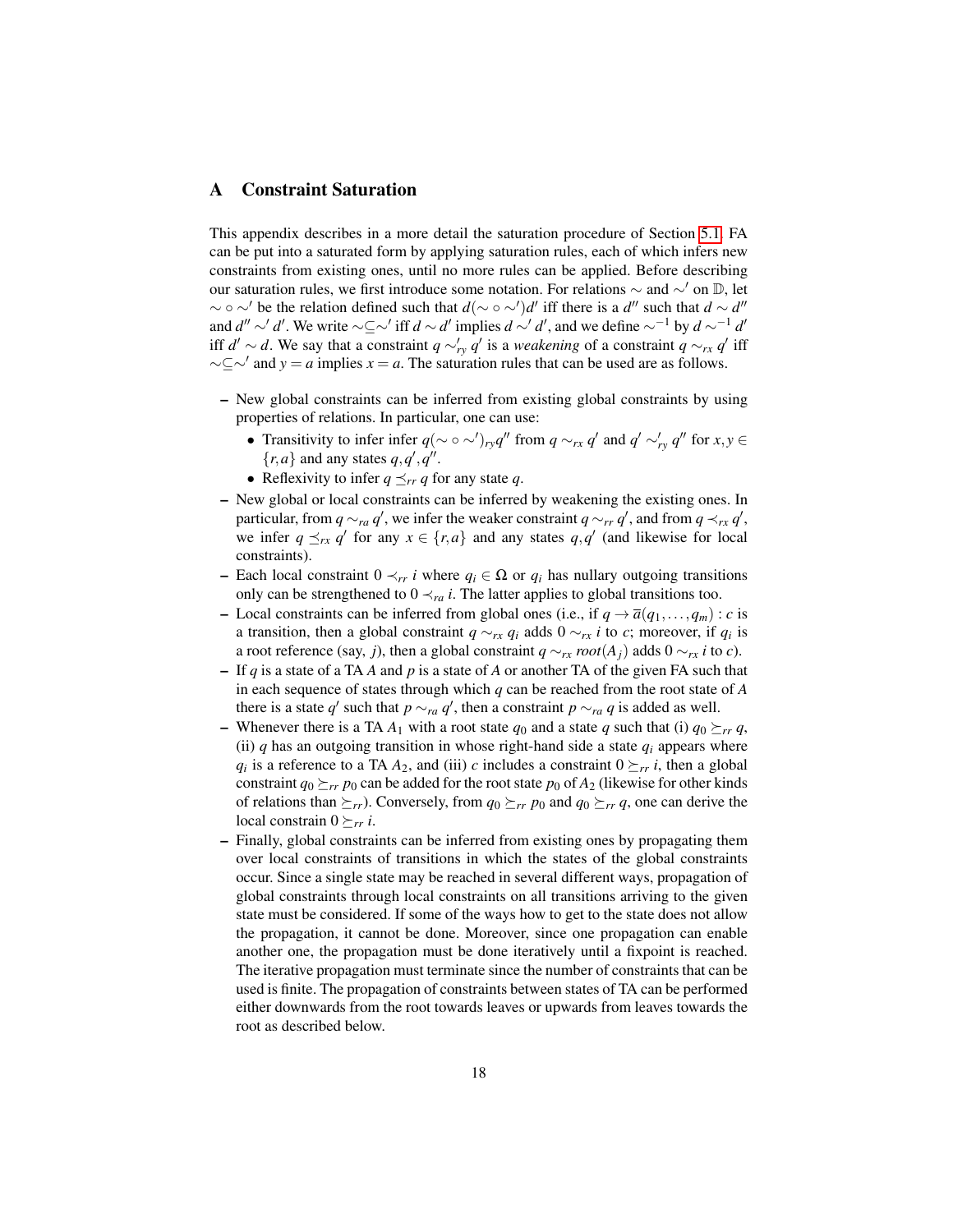Let *p* be the root state of some TA. For each state *q* of *A*, let  $\Phi(q, p)$  be the set of global constraints between  $q$  and  $p$ . In the downwards propagation, we simultaneously extend the sets  $\Phi(q, p)$  to larger ones  $\Psi(q, p)$  provided that  $\Psi(q, p) = \Phi(q, p)$ when  $q$  is the root state (i.e., no constraints are added at the root state) and provided that (when *q* is not the root state) for each constraint  $\phi$  in  $\Psi(q, p) \setminus \Phi(q, p)$  and each occurrence of *q* as  $q_i$  (say) in the right-hand side of a transition  $\delta = q' \rightarrow$  $\overline{a}(q_1,\ldots,q_m):$  *c*, either

- there is a local constraint  $0 \sim'_{rr} i$  in *c* and a global constraint  $q' \sim_{rx} p$  in  $\Psi(q', p)$ with  $x \in \{a, r\}$  such that  $\phi$  is of the form  $q((\sim')^{-1} \circ \sim)_{rx} p$  or a weakening thereof,
- there is a local constraint  $0 \sim_{rx}^{\prime} i$  in *c* and a global constraint  $p \sim_{ry} q'$  in  $\Psi(q', p)$ with  $x, y \in \{a, r\}$  such that  $\phi$  is of the form  $p \sim \infty$ ,  $\gamma_{rx} q$  or a weakening thereof, or
- $p \sim_{ra} q'$  is in  $\Psi(q', p)$  and  $\phi$  is  $p \sim_{ra} q$  or a weakening thereof.

Intuitively, the first two cases use transitivity to propagate a constraint involving  $q'$ to a constraint involving  $q_i$ ; the last case uses the semantics of  $p \sim_{ra} q'$ .

The upwards propagation can be defined analogously. Already existing sets of constraints  $\Phi(q, p)$  can be extended to sets  $\Psi(q, p)$  provided that for each constraint  $\phi$ in  $\Psi(q,p) \setminus \Phi(q,p)$ , either

- $\phi$  is of the form  $p \sim_{ra} q$ , the constraint  $p \sim_{rr} q$  is in  $\Psi(q, p)$ , and  $p \sim_{ra} q_i \in$  $\Phi(q_i, p)$  for each *i* in  $1, \ldots, m$  such that  $q_i$  is a state, or
- $\bullet$  it is the case that a leaf of a tree can never be mapped to  $q$  in a run, and for each occurrence of *q* in the left-hand side of a transition  $\delta = q \rightarrow \overline{a}(q_1,...,q_m)$ : *c*, either
	- ∗ there is a 0 ∼ $'$ <sub>*rr*</sub> *i* in *c* and a constraint  $q_i$  ∼<sub>*rx*</sub>  $p$  in  $\Psi(q_i, p)$  with  $x \in \{a, r\}$ such that φ is of the form  $q$  (∼' ∘ ∼)<sub>rx</sub> p (or a weakening thereof), or
	- ∗ there is a 0 ∼ $'$ *r i* in *c* and a constraint *p* ∼*rx q<sub>i</sub>* in Ψ(*q<sub>i</sub>*, *p*) with *x* ∈ {*a*,*r*} such that  $\phi$  is of the form  $p \ (\sim \circ (\sim')^{-1})_{rr} q$  (or a weakening thereof).

#### <span id="page-20-0"></span>B A Formal Description of Boxes

We introduce the so-called *nested forest automata* (NFA) which are FA that use as symbols both selectors and *boxes*. Boxes are NFA of a lower level that represent graphs with an *input port* and an *output port*. We will now extend the definitions from Section [4](#page-7-0) to allow ports. For simplicity of presentation, we give only a simplified version of the definition in [\[10](#page-18-0)[,11\]](#page-18-1), which is more general and allows boxes with an arbitrary number of output ports.

Formally, we define an *io-graph* over  $\langle \Gamma, \Omega \rangle$  to be a tuple  $g_{io} = \langle g, i, o \rangle$  where *g* is a graph with two designated distinct nodes *i* and *o* called the *input* and *output port* respectively. An *io-forest*  $(t_1 \cdots t_n)_{i_0}$  over  $\langle \Gamma, \Omega \rangle$  is defined as  $(t_1 \cdots t_n)_{i_0} = \langle t_1 \cdots t_n, i, o \rangle$ where  $t_1 \cdots t_n$  is a forest and  $i, o \in \{1, \ldots, n\}$ ,  $i \neq o$ , are the *input port* and *output port indices*. The composition operator ⊗ is extended to io-forests in the following way:  $\otimes$   $\langle t_1 \cdots t_n, i, o \rangle = \langle \otimes t_1 \cdots t_n, root(t_i), root(t_o) \rangle$ , so the composition of an io-forest is an io-graph.

A *nested forest automaton* (NFA) over  $\langle \Gamma, \Omega \rangle$  is an FA over  $\langle \Gamma \cup \mathcal{B}, \Omega \rangle$  where *B* is a finite set of *boxes*. A *box*  $\Box$  over  $\langle \Gamma, \Omega \rangle$ , where  $\Gamma$  does not contain  $\Box$ , is a triple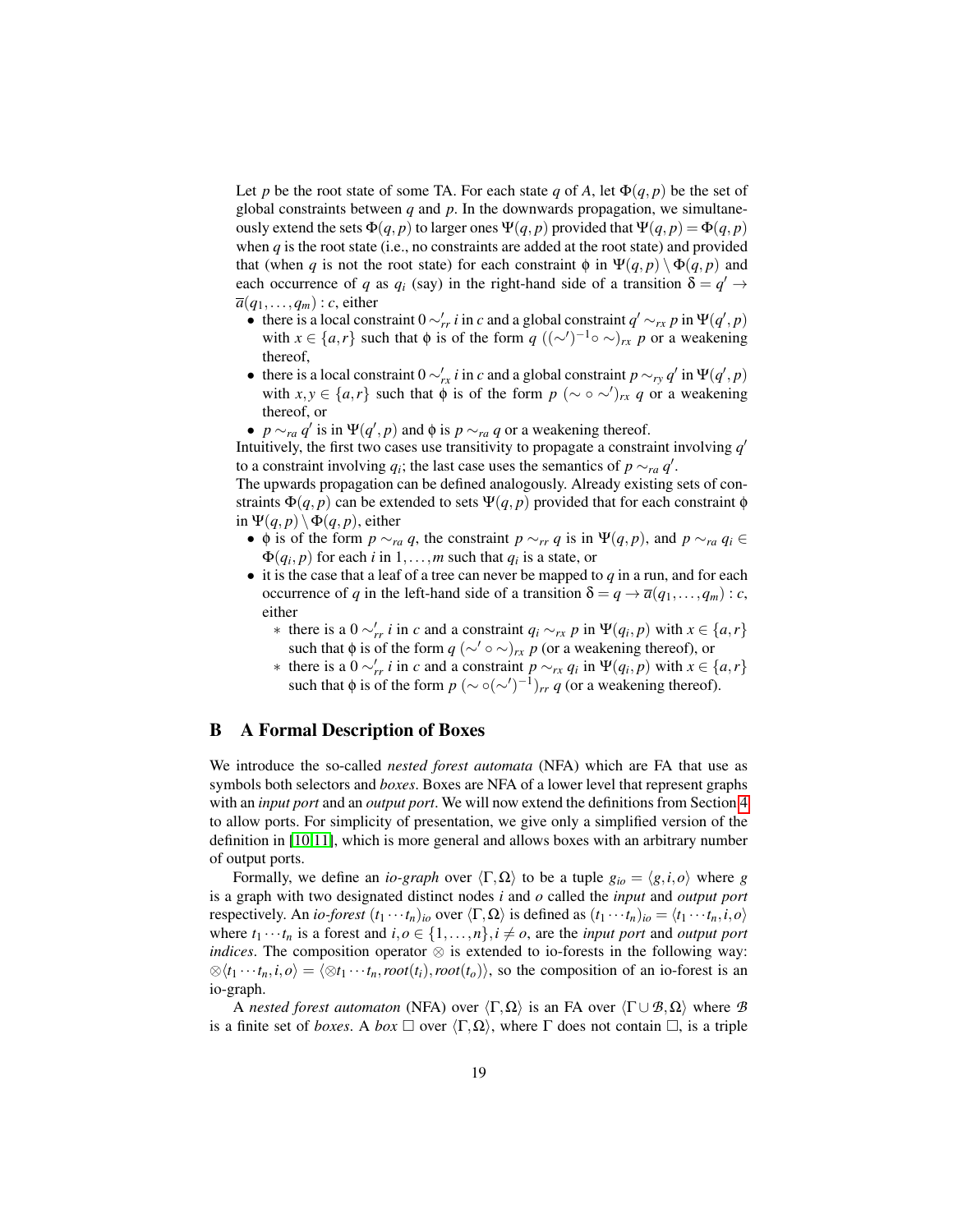$\square = \langle F_{\square}, i, o \rangle$  such that  $F_{\square}$  is an NFA  $F_{\square} = \langle A_1 \cdots A_n, \varphi \rangle$  over  $\langle \Gamma, \Omega \rangle$ ,  $i \in \{1, \ldots, n\}$ is the *input port index*, and  $o \in \{1, \ldots, n\}$  is the *output port index* such that  $i \neq o$ . The set of boxes of an NFA is required to form a hierarchy, i.e. a box cannot recursively contain itself. The *io-language*  $L_{io}(\square)$  of a box  $\square = \langle F_{\square}, i, o \rangle$  is the set of io-graphs  $L_{io}(\square) = \{ \otimes \langle t_1 \cdots t_n, i, o \rangle \mid t_1 \cdots t_n \text{ is accepted by } F_{\square} \}.$ 

In the case of an NFA  $F$ , we need to distinguish between its language  $L(F)$ , which is a set of graphs over  $\langle \Gamma \cup B, \Omega \rangle$  and its *semantics*, which is a set of graphs over  $\langle \Gamma, \Omega \rangle$ that emerges when all boxes in the graphs of the language are recursively *unfolded* in all possible ways. Formally, given a graph  $g$ , a graph  $g'$  is an *unfolding* of  $g$  (written as  $g \rightsquigarrow g'$ ) if there is an occurrence  $(u, \Box, v) \in \text{next}_g$  of a box  $\Box$  in *g* (which may be seen as an edge from *u* to *v* over  $\Box$  in *g*), such that  $g'$  can be constructed from *g* by substituting  $(u, \Box, v)$  with  $g_{\Box}$ , which is done by removing  $(u, \Box, v)$  from *g*, uniting *g* with  $g_{\Box}$ , and associating the input port of  $g_{\Box}$  with *u* and the output port of  $g_{\Box}$  with *v*, where  $g_{\Box} \in L_{io}(\Box)$ . We use  $\leadsto^*$  to denote the reflexive transitive closure of  $\leadsto$ . The *semantics* of *F*, written as  $\llbracket F \rrbracket$ , is the set of all graphs *g*' over  $\langle \Gamma, \Omega \rangle$  for which there is a graph *g* in  $L(F)$  such that  $g \rightarrow g'$ .

#### <span id="page-21-0"></span>C Proofs for Section [5](#page-9-0)

Lemma [1.](#page-14-0) *The set of forests accepted by an FA F is equal to the union of decodings of forests accepted by F<sup>E</sup> .*

*Proof.* The proof is technical but straightforward. Let  $F = \langle A_1 \cdots A_n, \varphi \rangle$  and  $F^E =$  $\langle A_1^E \cdots A_n^E, \emptyset \rangle$ . We first prove that every forest  $t_1 \cdots t_n$  accepted by *F* belongs to the decoding of some forest accepted by  $F^E$ . Let  $\rho_1, \ldots, \rho_n$  be the runs of  $A_1 \cdots A_n$  on *t*<sub>1</sub> ···*t<sub>n</sub>*, respectively. We will construct runs  $\rho'_1, \ldots, \rho'_n$  of  $A_1^E \ldots A_n^E$  on a forest  $t'_1 \cdots t'_n$ of which  $t_1 \cdots t_n$  is a decoding. For every  $1 \leq i \leq n$ ,  $\rho'_i$  is constructed from  $\rho_i$  as follows. To simplify notation, let  $\rho, t, \rho', t', A, A^E = \rho_i, t_i, \rho'_i, t'_i, A_i, A^E_i$ . We let  $V_{t'} = V_t$ .  $\lambda_{t'}$ can be chosen arbitrary. For every  $v \in V_t$  s.t.  $a_t^1(v) = v_1, \ldots, a_t^m(v) = v_m$  are all edges of *t* with the source *v*, there is a transition of *A* of the form  $\delta = q \rightarrow \overline{a}(q_1, \ldots, q_m)$ : *c* such that  $\rho(v) = q$ ,  $\rho(v_1) = q_1, \ldots, \rho(v_m) = q_m$ , *c* is satisfied by  $\lambda_t(v), \lambda_t(v_1), \ldots, \lambda_t(v_m)$ , and moreover, global constraints  $q \sim r, r \sim q \in \varphi$  where *r* is the root state of the *k*-th tree for some  $1 \leq k \leq n$  are satisfied by the root of the *k*-th tree and *v* (by the definition of a run).  $\rho'$  then labels  $v, v_1, \ldots, v_m$  using the rule  $\delta' = q \rightarrow \bar{\alpha}(q_1, \ldots, q_m)$ : 0 which is ob-tained by the opration encoding of Section [5.4](#page-13-1) from  $\delta$  ( $\bar{\alpha} = \langle (a_1, c_1, c_g) \cdots (a_m, c_m, c_g) \rangle$ where  $c_g$  contains encoded part of  $\varphi$  involving *q* and  $c = c_1 \cup \ldots \cup c_m$ ).  $\rho'$  is obviously a run of  $A^E$ , so we are indeed constructing a sequence of runs  $\rho'_1, \ldots, \rho'_n$  of  $A_1^E \ldots A_n^E$ . The construction of  $\rho'$  defines a map *f* which assigns to every  $v, v_1, \ldots, v_m \in V_t$  where  $v_1, \ldots, v_m$  are the successors of *v* a pair of transition  $(\delta, \delta')$  of *A* and *A*<sup> $\prime$ </sup>, respectively.  $\delta$ and  $\delta'$  are the rules used within  $\rho$  and  $\rho'$ , respectively, to label  $v, v_1, \ldots, v_n$ .

To observe that  $t_1 \cdots t_n$  is indeed a decoding of  $t'_1 \cdots t'_n$ , notice that for all  $1 \le i \le n$ ,  $V_{t_i} = V_{t_i}$  and for every  $v \in V_{t_i}$ , and its successors  $v_1, \ldots, v_m$  with  $f(v, v_1, \ldots, v_m) = (\delta, \delta')$ , the following holds: let  $\delta = q \to \overline{a}(q_1,\ldots,q_m)$  : *c* and  $\delta' = q \to \overline{\alpha}(q_1,\ldots,q_m)$  : 0 where  $\bar{\alpha} = \langle (a_1, c_1, c_g) \cdots (a_m, c_m, c_g) \rangle$ . Then (1) δ' specifies that  $\alpha_1(v) = v, \ldots, \alpha_m(v) = v_m$ which means that the decoding function of Sec. [5.4](#page-13-1) will define  $a_1(v) = v, \ldots, a_m(v) = v$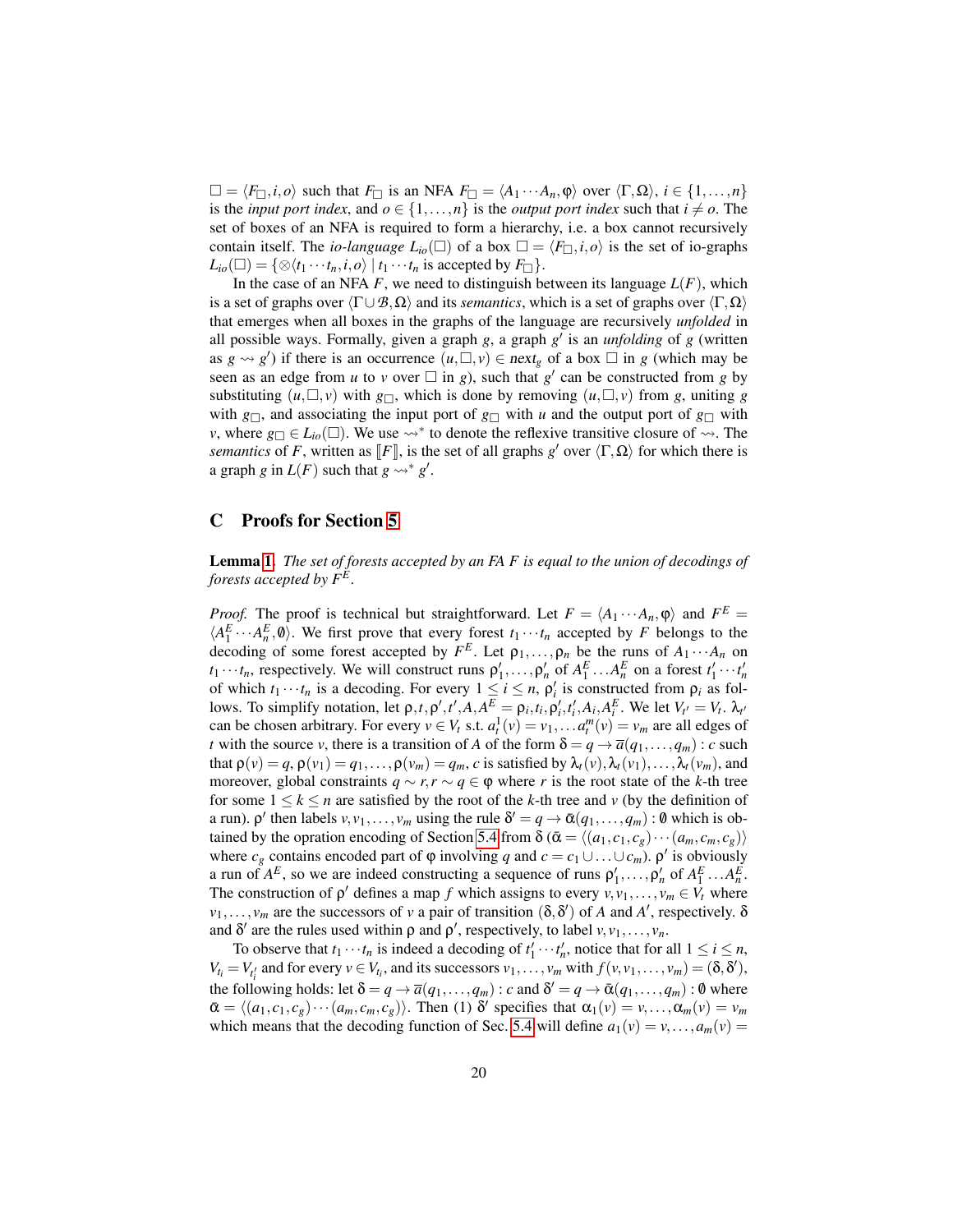$v_m$ . This is indeed the same as specified by  $\delta$  for *t*. (2) the constraints imposed on the data value of *v* by  $\delta$  and by  $\varphi$  within  $\rho_1, \ldots, \rho_n$  are the same as the constraints imposed on *v* by the decoding function of Section [5.4](#page-13-1) when applied on *v* within  $t'_1 \cdots t'_n$ . In detail, *c* contains a local constraint  $0 \sim k$  iff  $c_k$  contains  $0 \sim k$  (by the def. of encoding). This means that in the run of *A* on *t*, it is required that  $v \sim v_k$ , which is the same constraint as required by the decoding function. Symmetrically for local constraints *k* ∼ 0. Second, there is a global constrain  $q \sim r \in \varphi$  s.t. *r* it the root state of  $A_k$  not appearing within right-hand sides iff 0 ∼ *k* ∈ *c<sup>g</sup>* (by the def. of encoding). Then, in the run of *A*, this enforces that *v* ∼ *u* where *u* is the root of  $t_k$ . Notice that *u* cannot be any other node then the root since  $r$  does not appear within right-hand sides of rules and can thus accept only the root of  $t_k$ . These is precisely the same requirement as imposed by decoding based on the constraint 0 ∼ *k*.

Second, we prove that the decoding of every forest  $t'_1 \cdots t'_n$  accepted by  $F^E$  contains only forests accepted by *F*. Let  $\rho'_1, \ldots, \rho'_n$  be the runs of  $A_1^E \ldots A_n^E$  on  $t'_1 \cdots t'_n$ , respectively. For every forest  $t_1 \cdots t_n$  in the decoding of  $t'_1 \cdots t'_n$ , we will construct runs  $\rho_1, \ldots, \rho_n$  of  $A_1 \ldots A_n$ . For every  $1 \leq i \leq n$ ,  $\rho_i$  simply equals  $\rho'_i$  (this definition is possible since  $t_i$  and  $t'_i$  have the same sets of nodes). We now need to check that  $\rho_1, \ldots, \rho_n$  is indeed a sequence of runs of  $A_1 \cdots A_n$  accepting  $t_1 \cdots t_n$ .

Let  $1 \le i \le n$ , and to simplify notation, let  $\rho, t, \rho', t', A, A^E = \rho_i, t_i, \rho'_i, t'_i, A_i, A^E_i$ . Let  $v \in V_t'$  s.t.  $\alpha_{t'}^1(v) = v_1, \ldots \alpha_{t'}^m(v) = v_m$  are all edges of *t*' with the source *v*, and  $\alpha_j =$  $(a_j, c_j, c_g)$  for all  $1 \leq j \leq m$ . By the definition of decoding, *v* satisfies all constraints encoded within  $\bar{\alpha}$ . Since  $t'_1 \cdots t'_n$  is accepted by  $F^E$ , there is a transition of  $A^E$  of the form  $\delta' = q \rightarrow \bar{\alpha}(q_1, \ldots, q_m)$ :  $\bar{\theta}$  such that  $\rho'(v) = q$ ,  $\rho(v_1) = q_1, \ldots, \rho'(v_m) = q_m$ . By the definition of encoding,  $\delta'$  was created from a rule  $\delta = q \rightarrow \overline{a}(q_1,...,q_m)$ : *c* of *A* where  $c_1, \ldots, c_m$  encode *c* and  $c_g$  encode all global constraints involving *q* and a root state *r* which does not appear within a right-hand side of a rule. These are precisely the constraints mentioned above which are required to hold for *v* in  $t_1 \cdots t_n$  by decoding, hence they are in  $t_1 \cdots t_n$  satisfied.  $\rho$  is thus indeed a run of *A* compatible with  $t_1 \cdots t_n$ since for every *v* and its children  $v_1, \ldots, v_m$ , there is a suitable rule  $\delta$ .

**Lemma [2.](#page-15-1)** *Given two FAs F<sub><i>A*</sub> and F<sub>B</sub>,  $L(F_A^E) \subseteq L(F_B^{E^+}) \implies L(F_A) \subseteq L(F_B)$ 

*Proof* (sketch). The statement is obviously true. Since the transformation from  $F_2^E$  to  $F_2^{E^+}$  $2^{2^{L}}$  adds only versions of existing rules encoding stronger constraints, the sets of decodings of forest of  $F_2^{E^+}$  $E_2^{E^+}$  is the same the set of decodings of forests of  $F_2^E$ . The statement then follows immediately from Lemma [1.](#page-14-0)  $\Box$ 

#### <span id="page-22-0"></span>D Source Code of the Considered Case Studies

This appendix provides all source code examples that are actually analyzed by our framework.

#### D.1 Singly-Linked Lists

/\*\*\*\*\*\*\*\*\*\*\*\*\*\*\*\*\*\*\*\*\*\*\*\*\*\*\*\*\*\*\*\*\*\*\*\*\*\*\*\*\*\*\*\*\*\*\*\*\*\*\*\*\*\*\*\*\*\*\*\*\*\*\*\*\*\*\*\*\*\*\*\*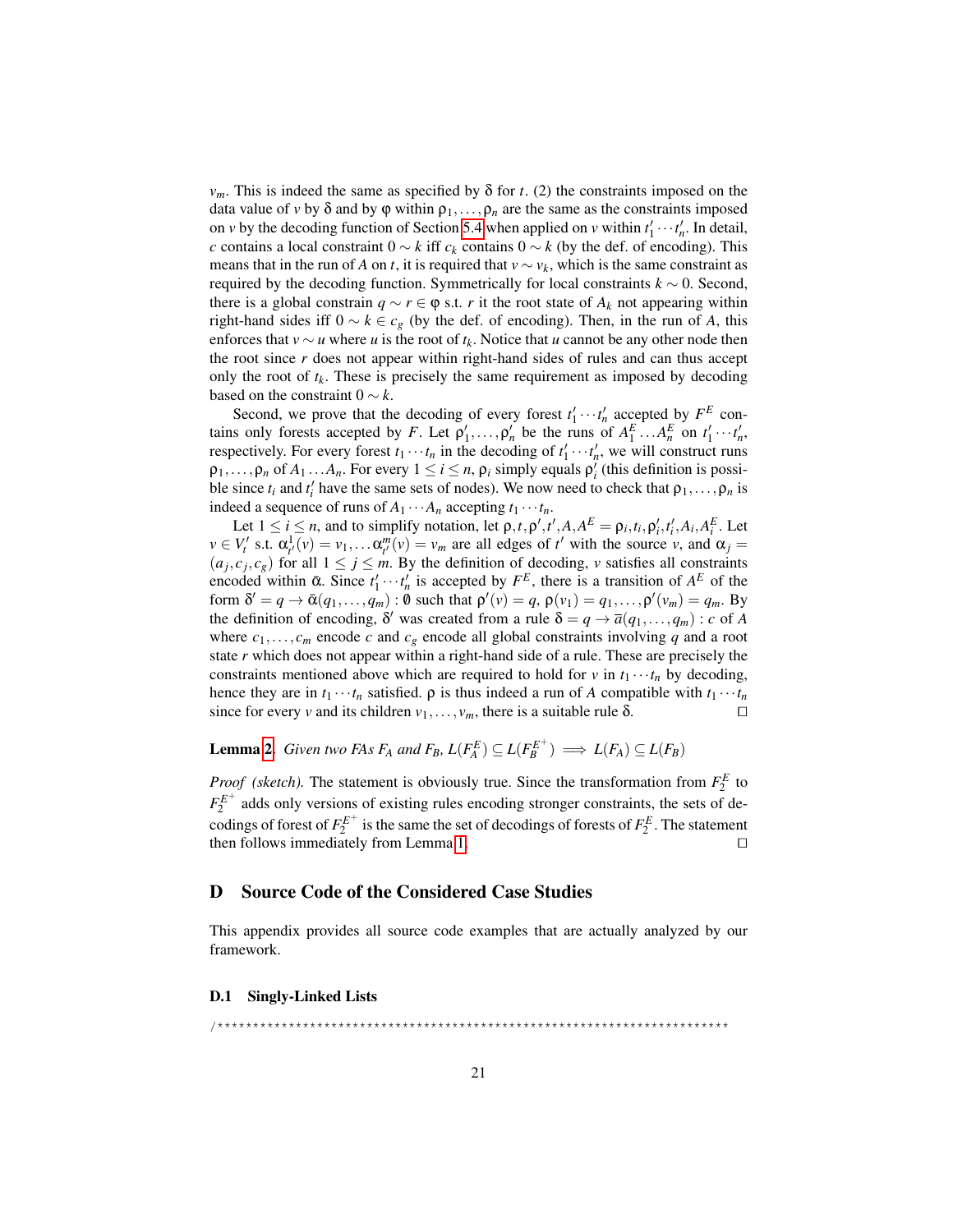```
Name: Node
  Description: Structure of a node in a singly-linked list
struct Node {
      struct Node* next; // Next pointer field
                    // Data field
      int data;
   \};
Name: insert
  Description: Insert a node into a singly-linked sorted list.
  Input: A head pointer 'head' of the list and the new node pointer 'new'.
  Output: New head pointer 'head' of the new list after inserting
struct Node* insert (struct Node* new, struct Node* head) {
          struct Node* curr = head;
          struct Node* prev = NULL;
          // Search for position of the new node
          while(curr != NULL && new->data > curr->data){
               prev = curr;curr = curr \rightarrow next;\rightarrow// If the new node is inserted after head node
          if (prev != NULL) {
            new \rightarrow next = curr;prev\rightarrow next = new;\rightarrow// If the new node is inserted before head node
          elsefnew \rightarrow next = curr;// new node will be the new head node
            return new;
          \rightarrowreturn head;
\rightarrowName: remove
  Description: Remove a node from a sorted list
  Input: A head pointer 'head' of the list and the value v of node that
       is removed
  Output: New head pointer 'head' of the new list after removing
struct Node* remove(int v, struct Node* head){
         struct Node* curr = head;
         struct Node* pred = NULL;
         while (curr != NULL) {
             // if current node is the removed node
             if (curr-\lambda) == v) {
                // if current node is not head node
                if (pred)
                   pred->next = curr->next;
```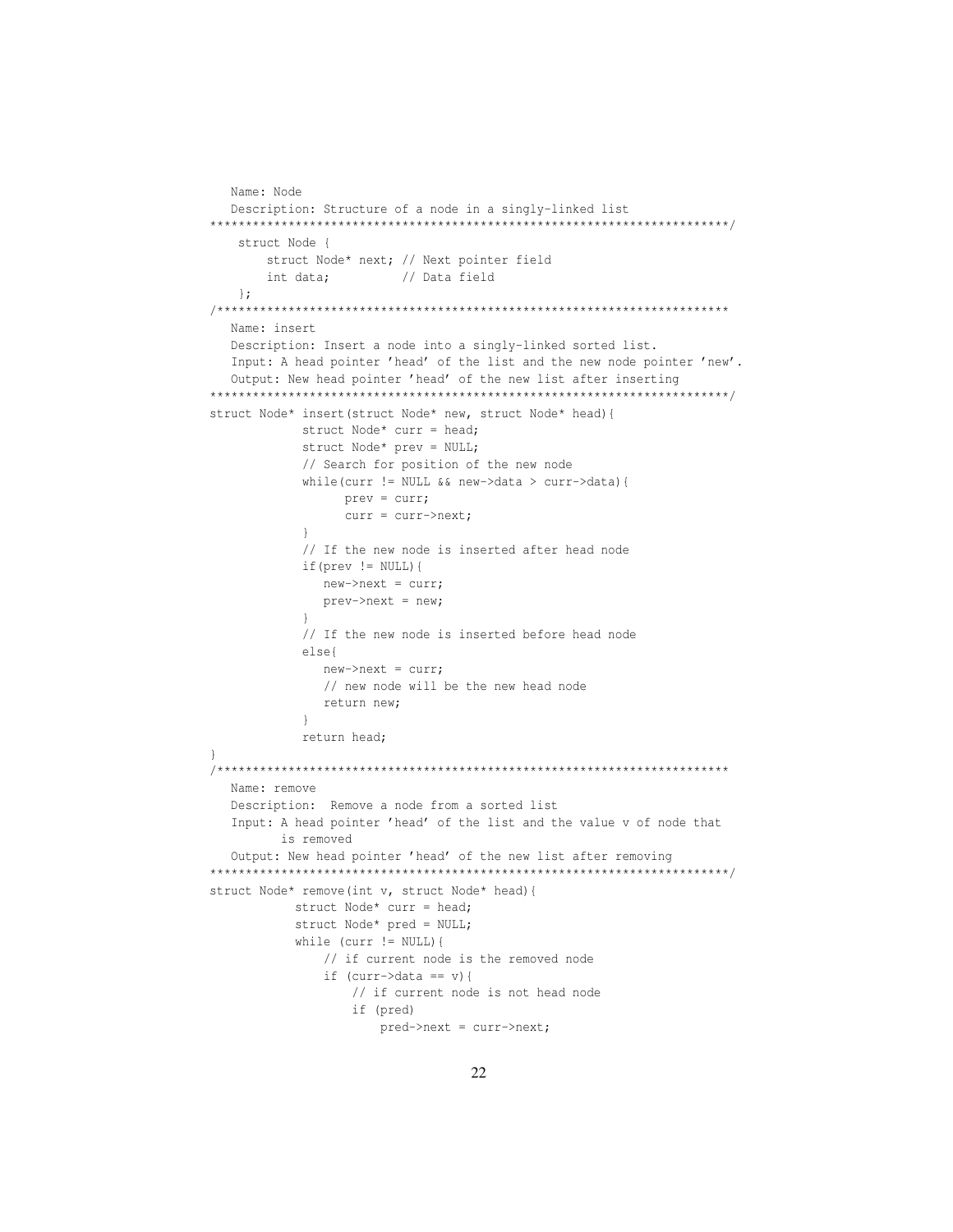```
else
                   // if current node is head node
                   head = head \rightarrow next;free(curr);
                break;
             \rightarrow// if the removed node is not not found yet
             if(curr->data < v){
               pred = curr;curr = curr \rightarrow next;\rightarrowelse
               // there is no node in the list with value v
               return head;
         \}return head;
\rightarrowName: reverse
  Description: Reverse a sorted list
  Input: A head pointer 'head' of the list
  Output: New head pointer 'head' of the new list after reversing
struct Node* reverse(struct T* head){
     struct Node* z = NULL;struct Node* y = NULL;
     while (head != NULL) {
        y = head;head = head \rightarrow next;y \rightarrow next = z;z = y;\}return y;
Name: insertionsort
  Description: Sort a singly-linked list by insertion sort algorithm
  Input: A head pointer 'head' of the list
  Output: New head pointer 'head' of the sorted list
struct Node* insertionsort (struct Node* head) {
      // sorted is pointer to a sorted list
      struct Node* sorted = NULL;
      struct Node* pred = NULL;
      struct Node* z = NULL;struct Node* x = head;struct Node* y = head;
      while (x) {
             y = x;x = x->next;
```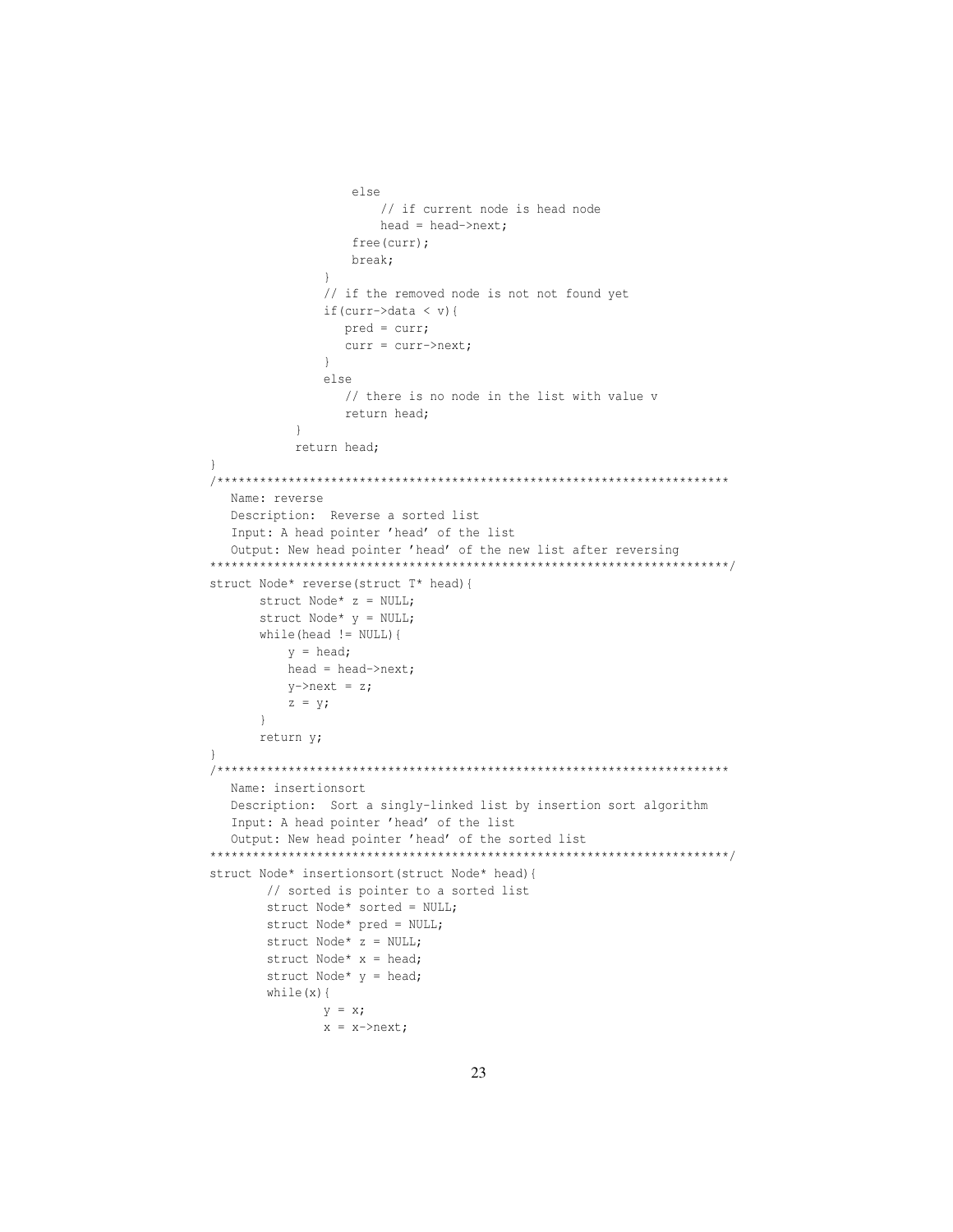```
pred = NULL;// find the position of y in the sorted list
             z = sorted;while (z && y->data > z->data){
                    pred = z;z = z->next;
              \mathcal{E}// insert y into the sorted list
             y->next = z;
             if(pred) pred->next = y;
             else
               // update sorted pointer
               sorted = y;\}return sorted;
\}Name: bubblesort
  Description: Sort a singly-linked list by bubblesort algorithm
  Input: A head pointer 'head' of the list
  Output: New head pointer 'head' of the sorted list
struct Node* bubblesort (struct Node* head) {
      struct Node* pred = NULL;
      struct Node* succ = NULL;
      struct Node* t = NULL;bool sorted = false;
      // while a list is not sorted
      while(!sorted){
           sorted = true;succ = head;
            while(succ->next != NULL){
                 pred = succ;succ = succ->next;// if a swap between two neighbour nodes is needed
                 if(pred->data > succ->data){
                   // swap
                   pred->next = succ->next;
                   succ->next = pred;
                   if(t)
                     t->next = succ;
                   else
                     head = succ;t = pred;pred = succ;succ = t;
                   // update sorted to false
                   sorted = false;t = pred;
```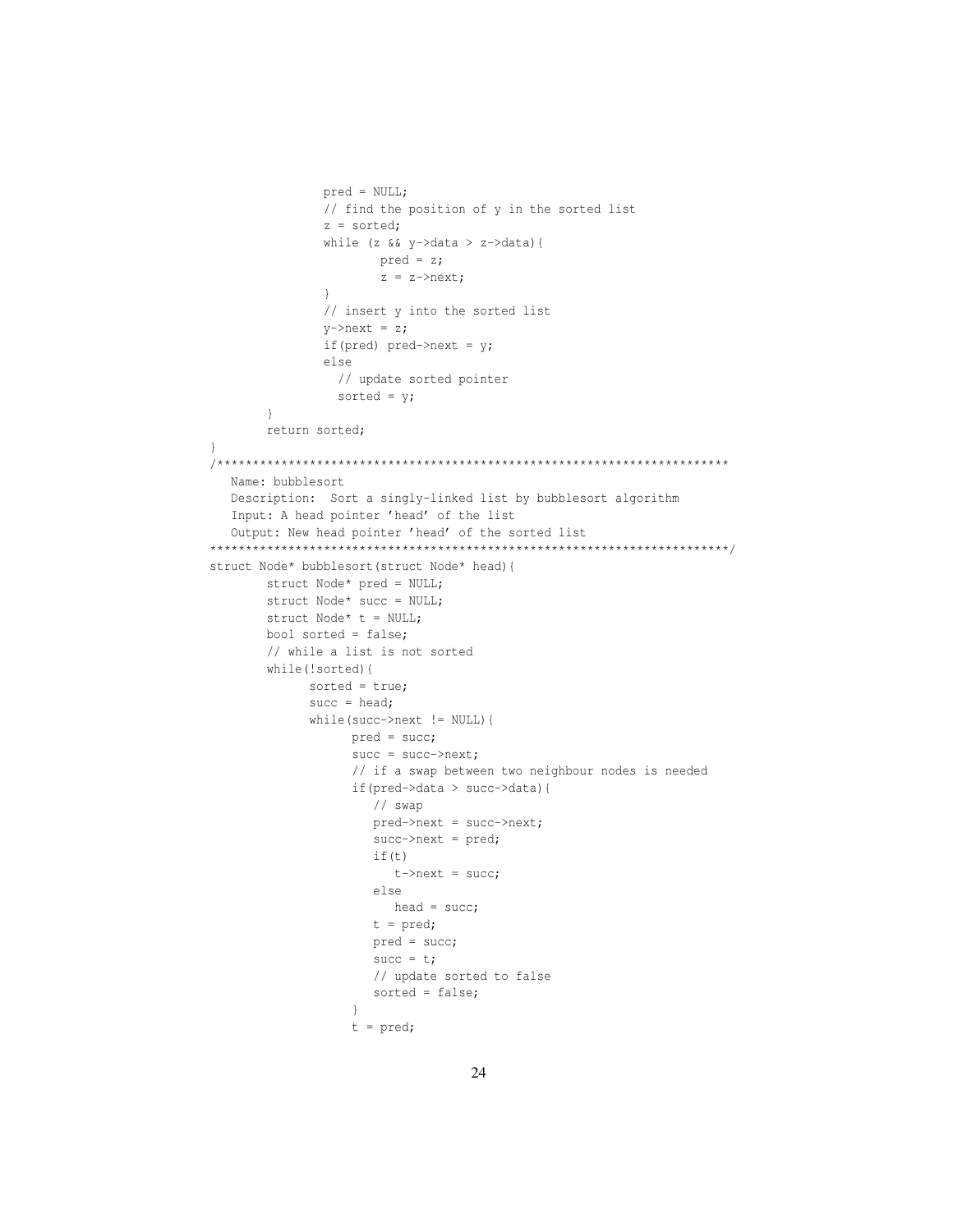```
\rightarrowt = NULL;\left\{\right.return head;
\}
```
#### D.2 Doubly-Linked Lists

```
Name: Node
  Description: Structure of a node in a doubly-linked list
struct Node {
       struct Node* next; // Next pointer field
      struct Node* prev; // Prev pointer field
      int data;
                      // Data field
   \};
Name: insert
  Description: Insert a node into a sorted list.
  Input: A head pointer 'head' of the list and the new node pointer 'new'.
  Output: New head pointer 'head' of the new list after inserting
struct Node* insert (struct Node* new, struct Node* head) {
      struct Node* curr = head;
      struct Node* prev = NULL;
      // search for position of inserted node
      while(curr != NULL && new->data > curr->data){
            prev = curr;curr = curr \rightarrow next;\left\{ \begin{array}{c} 1 \\ 1 \end{array} \right.// if the inserted node is insert at the middle of the list
      if (prev != NULL && curr != NULL) {
           prev\rightarrow next = new;curr \rightarrow prev = new;new \rightarrow prev = prev;new \rightarrow next = curr;\}else {
             // if the inserted node is inserted at tail of the list
             if (prev != NULL) {
               prev\rightarrow next = new;new \rightarrow prev = prev;new \rightarrow next = curr;\}else{
              // if the inserted node is inserted at the head of the list
               new\rightarrow next = curr;curr->prev = new;
               new \rightarrow prev = NULL;
```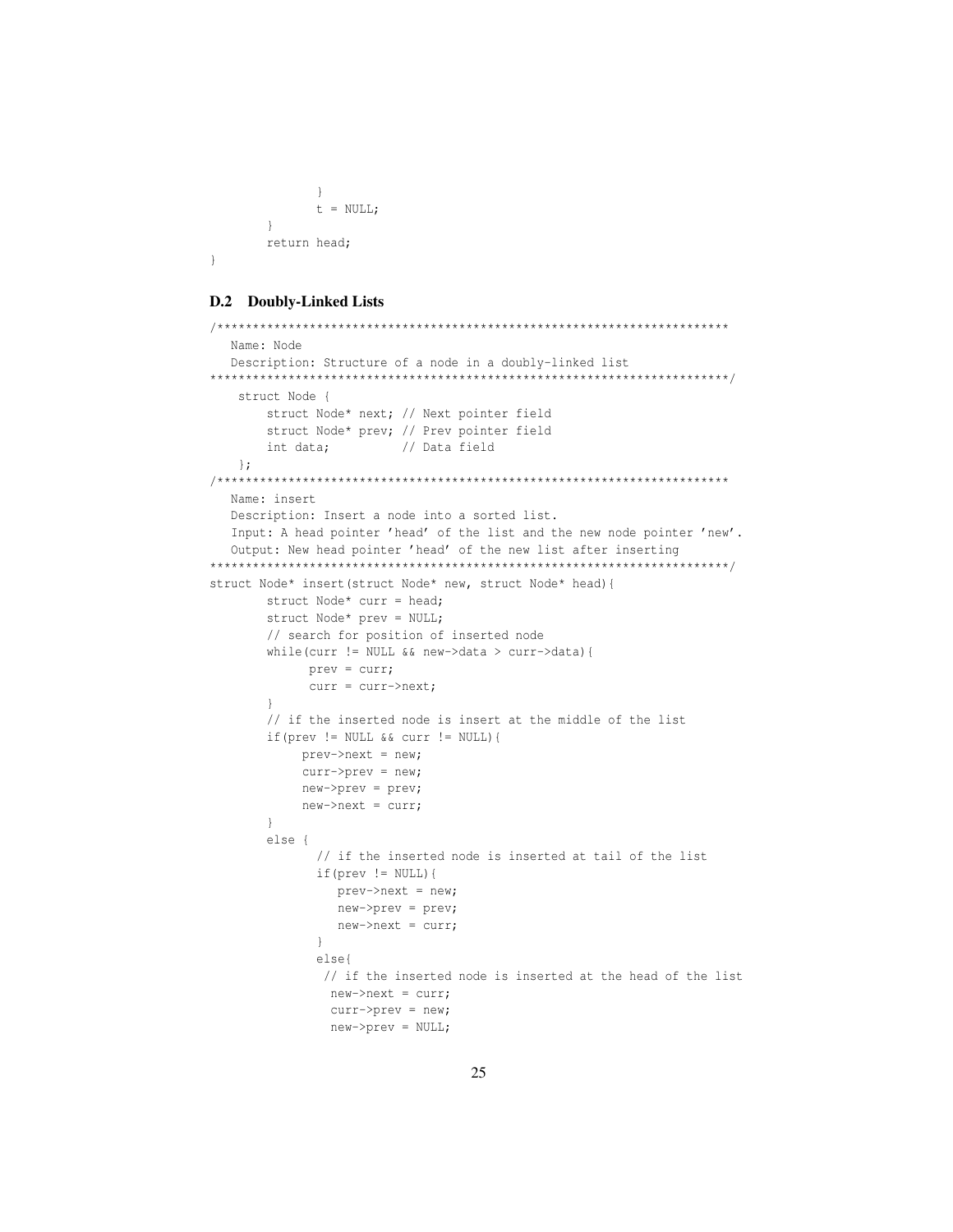```
head = new;\rightarrow\bigg\}return head;
\rightarrowName: remove
  Description: Remove a node from a sorted list
  Input: A head pointer 'head' of the list and the value v of node that
        is removed
  Output: New head pointer 'head' of the new list after removing
struct Node* remove(int v, struct Node* head){
   struct Node* curr = head;
   struct Node* pred = NULL;
   while (curr != NULL) {
        // if current node is node we need to remove
        if (curr-\lambda) == v) {
           // current node is not head node
           if (pred) {
              pred->next = curr->next;
              if(curr->next)
                curr->next->prev = pred;
           \left\{ \right\}else
              // if current node is head node then head is updated
              head = head \rightarrow next;free (curr);
             break;
           \overline{\phantom{a}}// if removed node is not found yet
           if(curr>\ndata < v) {
              pred = curr;curr = curr \rightarrow next;\}else
             // if there is node node with value v
             return head;
   \}return head;
\}Name: reverse
  Description: Reverse a sorted list
  Input: A head pointer 'head' of the list
  Output: New head pointer 'head' of the new list after reversing
struct Node* reverse(struct T* head){
     struct Node* x = NULL;while (head != NULL) {
```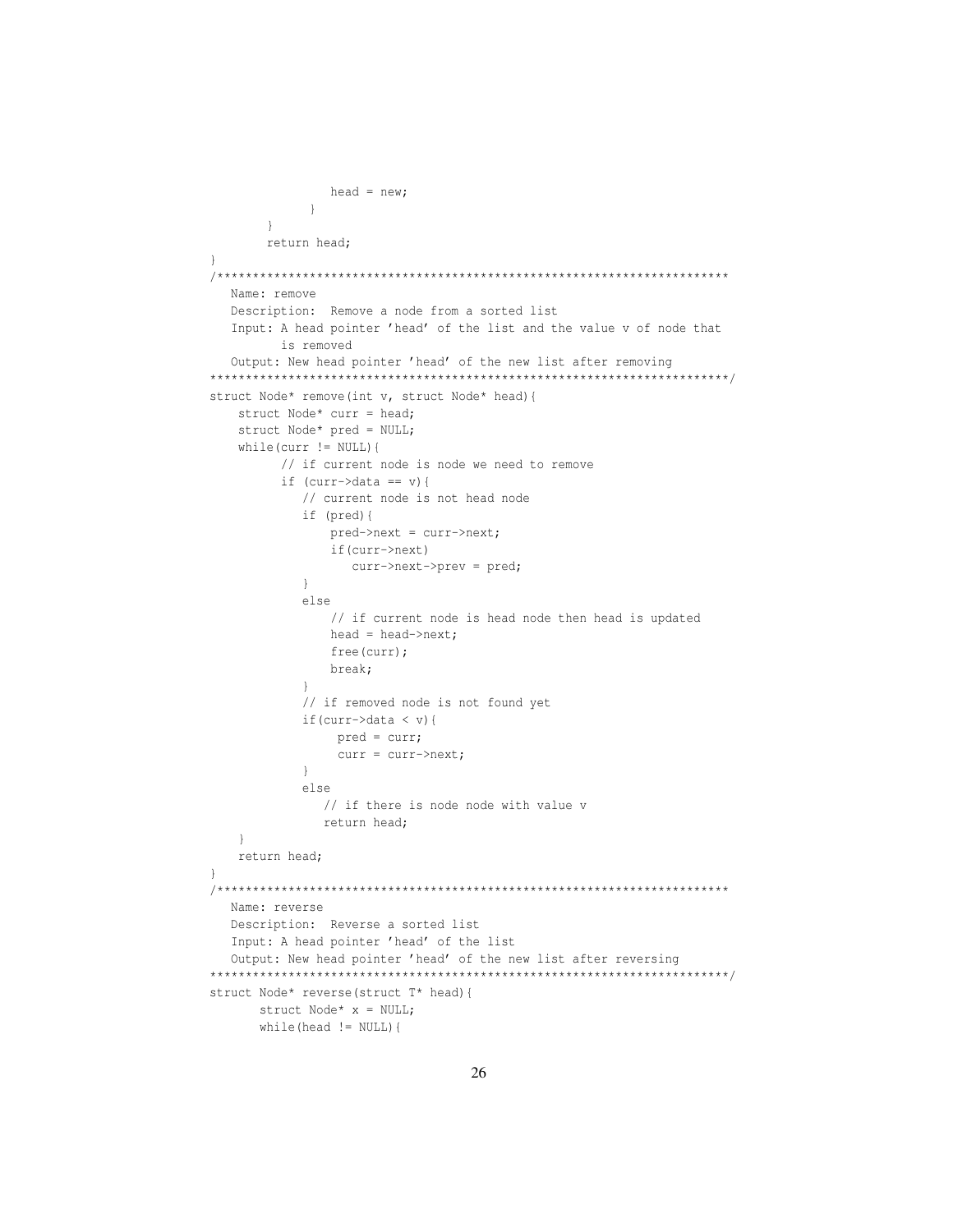```
struct Node* z = head;head = head \rightarrow next;if (head)
          head \rightarrow prev = NULL;z->next = x;
         z->prev = NULL;
         if(x)x \rightarrow prev = z;X = Z_i\left\{ \right.return x;
\overline{\phantom{a}}Name: insertionsort
  Description: Sort a linked list by insertion sort algorithm
  Input: A head pointer 'head' of the list
  Output: New head pointer 'head' of the sorted list
       *******
struct Node* insertionsort (struct Node* head) {
      // 'sorted' is pointer to a sorted list
       struct Node* sorted = NULL;
       struct Node* pred = NULL;
       struct Node* z = NULL;struct Node* x = head;
       struct Node* y = NULL;while (x) {
              y = x;x = x \rightarrow next;if (x) x->prev = NULL;
              // find the position of y in the sorted list
              z = sorted;pred = NULL;while (z && y->data > z->data){
                     pred = z;z = z->next;
              \}// insert y into the sorted list
              y->next = z;
              if(z) z->prev = y;
              y->prev = pred;
              if (pred) pred->next = y;
              else sorted = y;
       \left\{ \right.return sorted;
\rightarrowName: bubblesort
  Description: Sort a singly-linked list by bubble sort algorithm
  Input: A head pointer 'head' of the list
  Output: New head pointer 'head' of the sorted list
```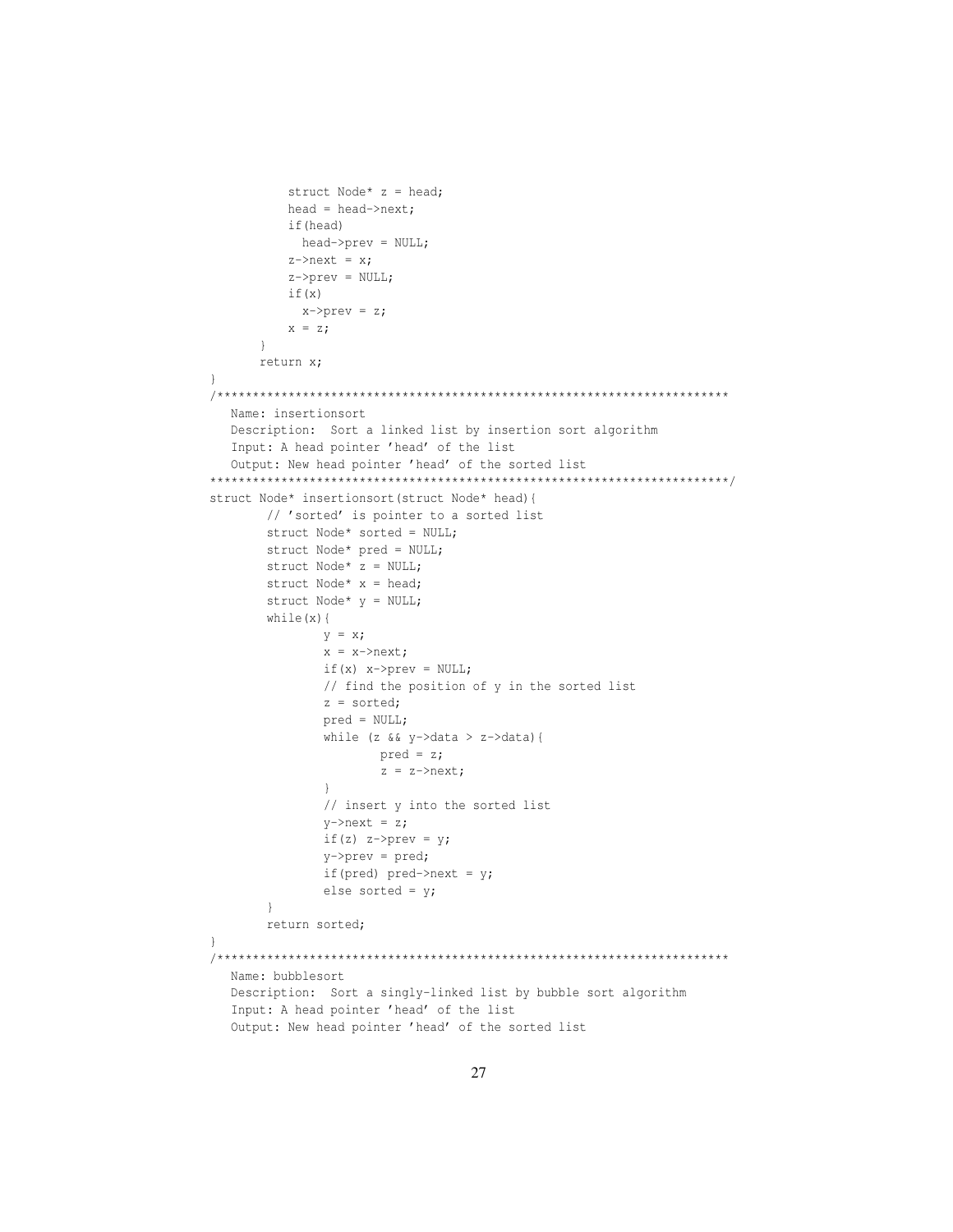```
struct Node* bubblesort (struct Node* head) {
       struct Node* pred = NULL;
       struct Node* succ = NULL;
       struct Node* t = NULL;bool sorted = false;
       // when the list has not been sorted yet
       while(!sorted){
               sorted = true;succ = head;while(succ->next){
                    pred = succ;succ = succ->next;
                    // if its needed to swap two neighbour nodes
                    if(pred->data > succ->data){
                       // swap
                       if(succ->next){
                          pred->next = succ->next;
                          succ->next->prev = pred;
                       \overline{\phantom{a}}elsepred->next = NULL;
                       succ->next = pred;
                       pred->prev = succ;
                       if(t){
                          t->next = succ;
                          succ->prev = t;
                       \}else{
                          head = succ;head->prev = NULL;
                       \}t = pred;pred = succ;succ = t;
                       /* update sorted variable to false
                       because the list is not sorted*/
                       sorted = false;\left\{ \right.t = pred;\}t = NULL;\}return head;
\}
```
#### D.3 Skip Lists with Two Levels

 $7************$ Name: Node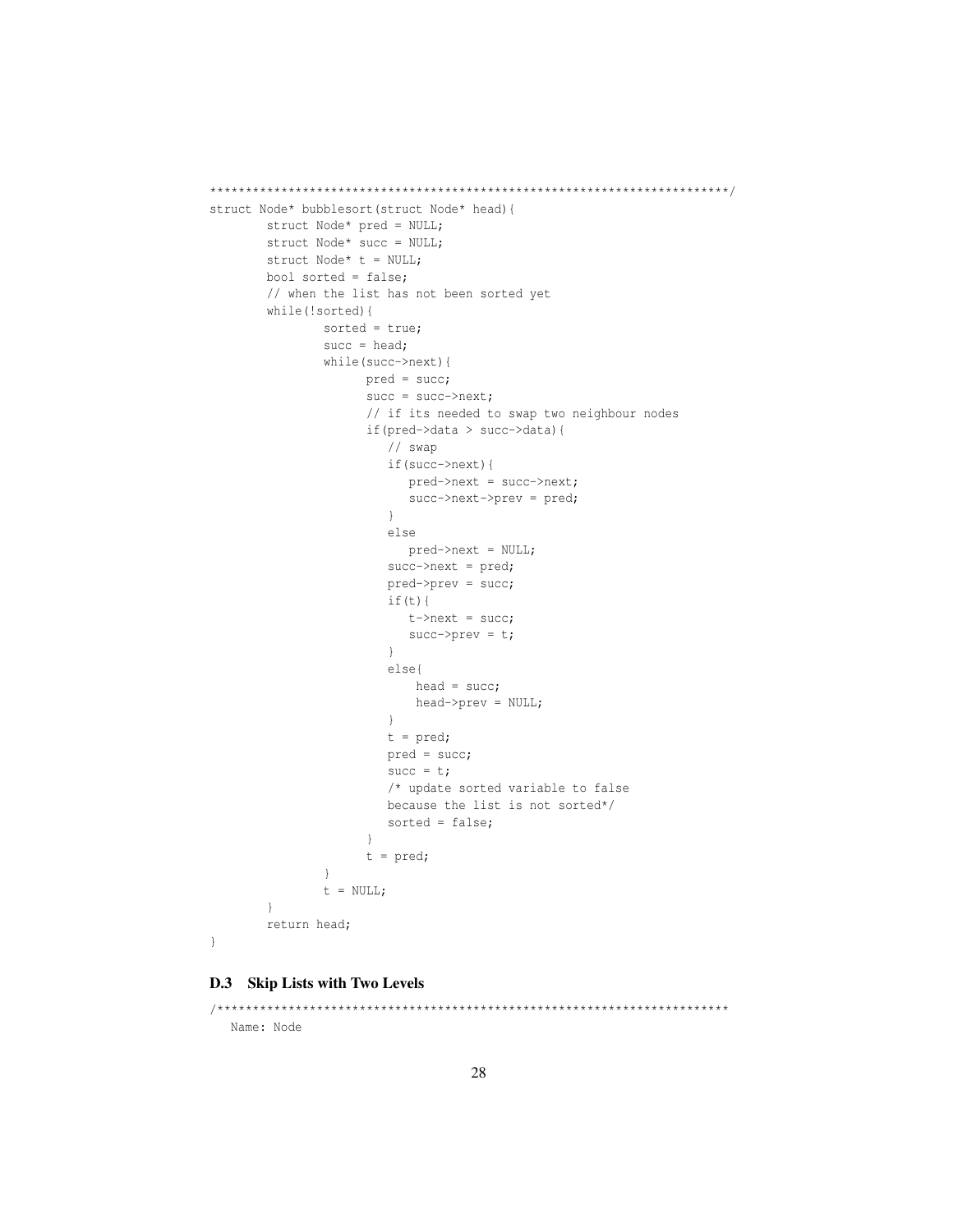```
Description: Structure of a node in a 2-pointer skip list
struct Node {
      struct Node* n1; // pointer field at higher level
      struct Node* n2 // pointer field at lower level
                   // Data field
      int data;
   \cdotName: insert
  Description: Insert a node into a skip list.
  Input: A head pointer 'head' and tail pointer 'tail'.
  Output: Return true if the node is inserted into the list, otherwise
        the function return false
bool insert (struct Node* newNode, struct Node* head, struct Node* tail) {
    struct Node* sPred, sSucc, mPred, mSucc, pred, curr;
    pred = head;curr = pred->n1;// in the case that new node is in data range of the list
    if (newNode->data < tail->data && head->data < newNode->data) {
      // search for position at higher level
      while(newNode->data > curr->data){
          pred = curr;curr = pred->n1;\left\{ \right.sPred = pred;sSucc = curr;curr = pred->n2;// search for position at lower level
      while(newNode->data > curr->data){
           pred = curr;curr = pred->n2;\left\{ \right.mPred = pred;mSucc = curr;/* if the value of new node is not equal to value of any node
       in the list*/
       if(newNode->data != mSucc->data && newNode->data != sSucc->data){
         // insert at lower level
         newNode->n2 = mSucc;mPred->n2 = newNode;// insert at higher level non-deterministically
         if (\underline{\hspace{1cm}} \text{nondet} () )newNode \rightarrow n1 = sSucc;sPred->n1 = newNode;\rightarrow// finish the inserting and return true
         return true;
       \bigg\}else
```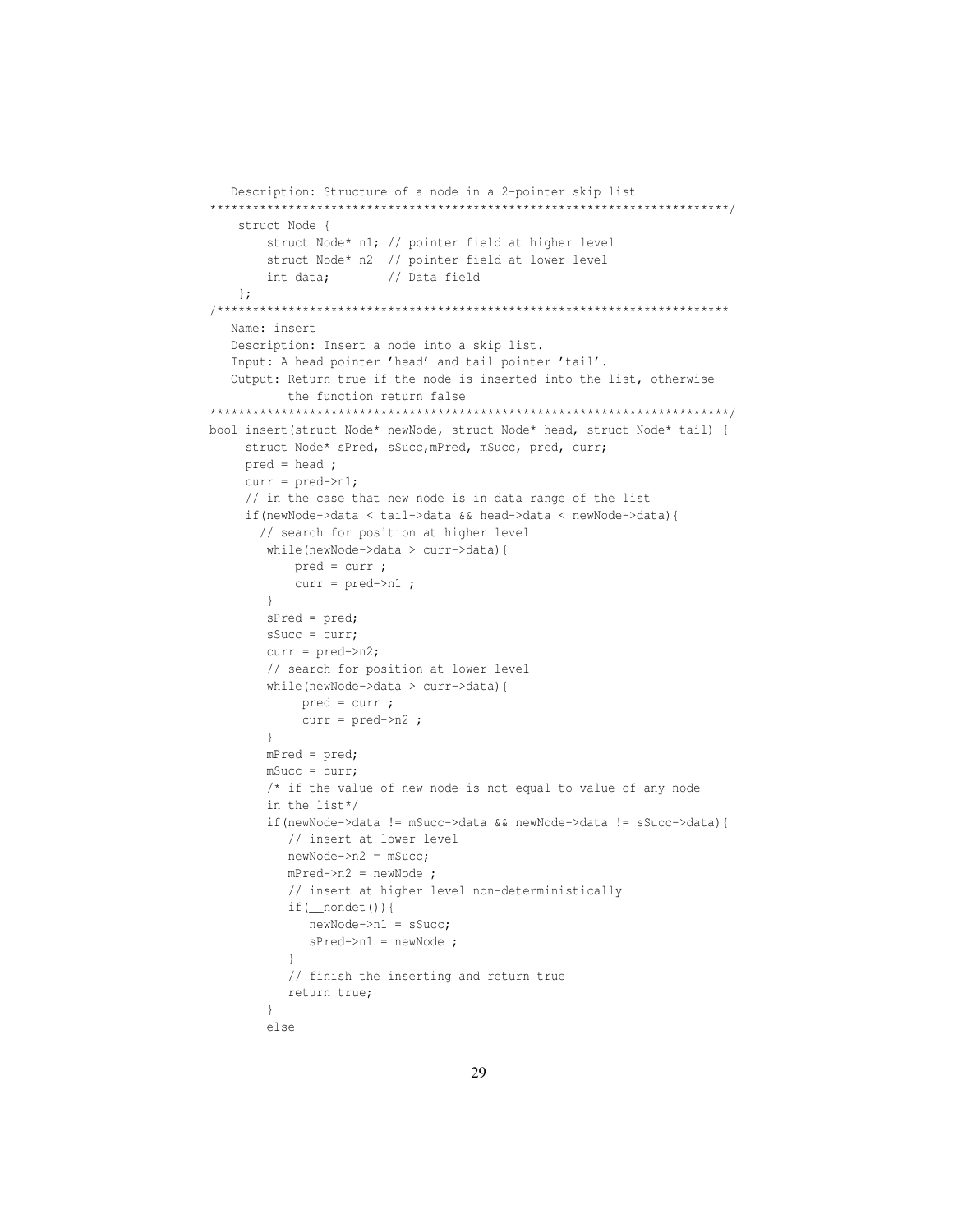```
// if the value of new node is found in the list
          return false;
    \}else
       // if the value of new node is out of the data range of the list
       return false;
\rightarrowName: remove
  Description: Remove a node from a skip list
  Input: A head pointer 'head' and tail pointer 'tail'.
  Output: Return true if the node with value v is removed from the list,
         otherwise the function return false
bool remove(int v, struct Node* head, struct Node* tail) {
      struct Node* sPred, sSucc, mPred, mSucc, pred, curr;
      pred = head;curr = pred->n1;// in the case that v is in data range of the list
      if(tail->data > v && head->data < v){
        // search for position at higher level
        while (curr->data < v) {
            pred = curr;curr = pred->n1;\overline{\phantom{a}}sPred = pred;sSucc = curr;curr = pred->n2;// search for position at lower level
        while(curr->data < v){
         pred = curr;curr = pred->n2;
        \lambdamPred = pred;mSucc = curr;// if the node with data value v is found at the higher level
        if(sSucc->data == v){
           sPred->n1 = sSucc->n1;mPred->n2 = mSucc->n2;free (sSucc);
           return true;
        \left\{ \right.else{
            // if the node with data value v is found at the lower level
           if (mSucc->data == v) {
              mPred->n2 = mSucc->n2;free(mSucc);
              return true;
            \}else
```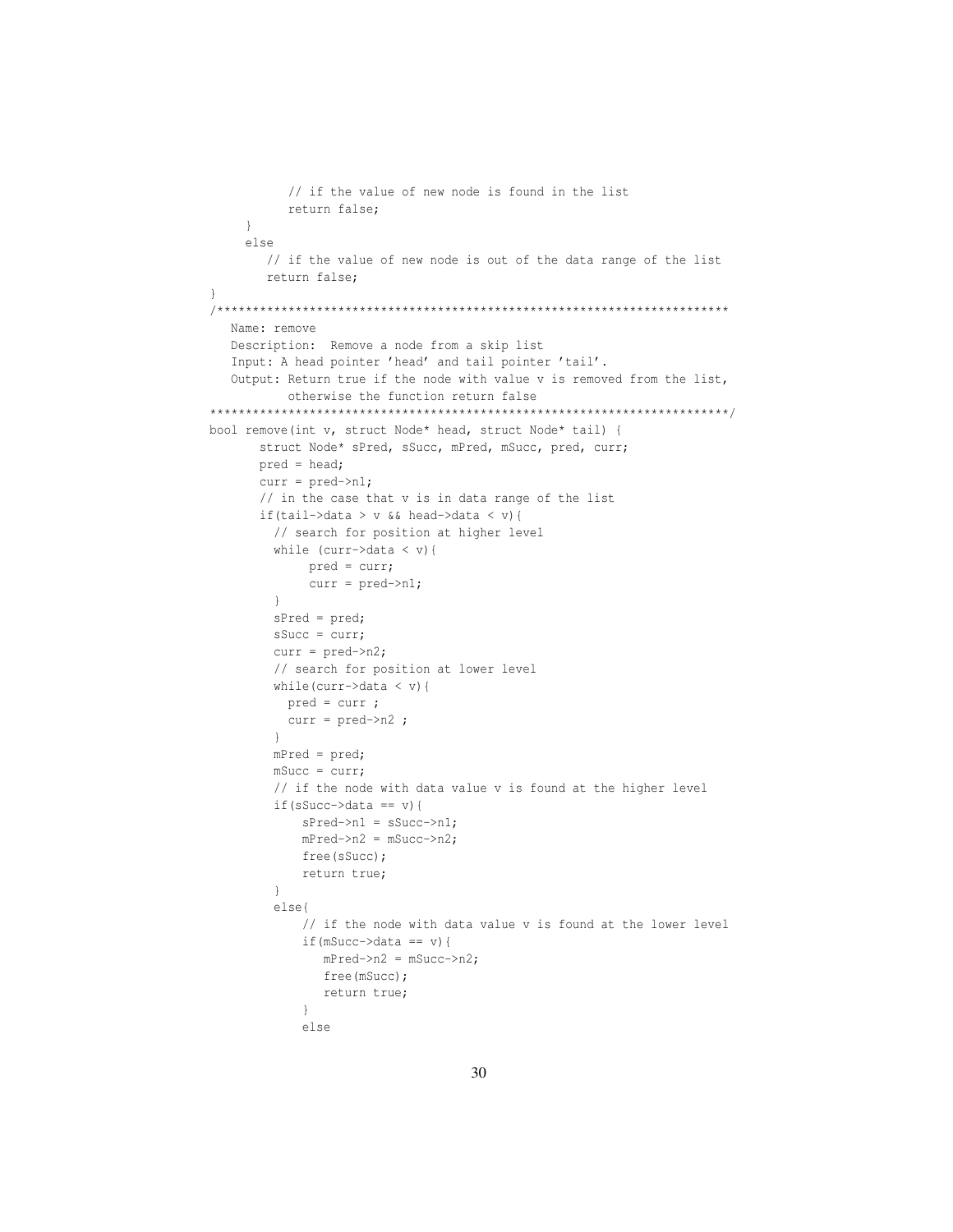```
// if the node with data value v is not found in the list
                       return false;
           \left\{ \right\}\mathcal{E}else
          return false;
\overline{\phantom{a}}
```
#### D.4 Skip Lists with Three Levels

```
Name: Node
  Description: Structure of a node in a 3-pointer skip list
struct Node {
     struct Node* n1; // pointer field at top level
     struct Node* n2 // pointer field at sub level
     struct Node* n3 // pointer field at main level
                // Data field
      int data;
   \};
Name: insert
  Description: Insert a node into a skip list.
  Input: A head pointer 'head' and tail pointer 'tail'.
  Output: Return true if the node is inserted into the list, otherwise
       the function return false
bool insert (struct Node* newNode, struct Node* head, struct Node* tail) {
   struct Node* tPred, tSucc, sPred, sSucc, mPred, mSucc, pred, curr;
   pred = head;
   curr = pred->n1;// in the case that new node is in data range of the list
   if(newNode->data < tail->data && head->data < newNode->data){
     // search for position at top level
      while(newNode->data > curr->data){
         pred = curr;curr = pred->n1;\left\{ \right.tPred = pred;tSucc = curr;curr = pred->n2;// search for position at sub level
      while(newNode->data > curr->data){
          pred = curr;curr = pred->n2 ;
      \left\{ \right.sPred = pred;sSucc = curr;curr = pred \rightarrow n3;
```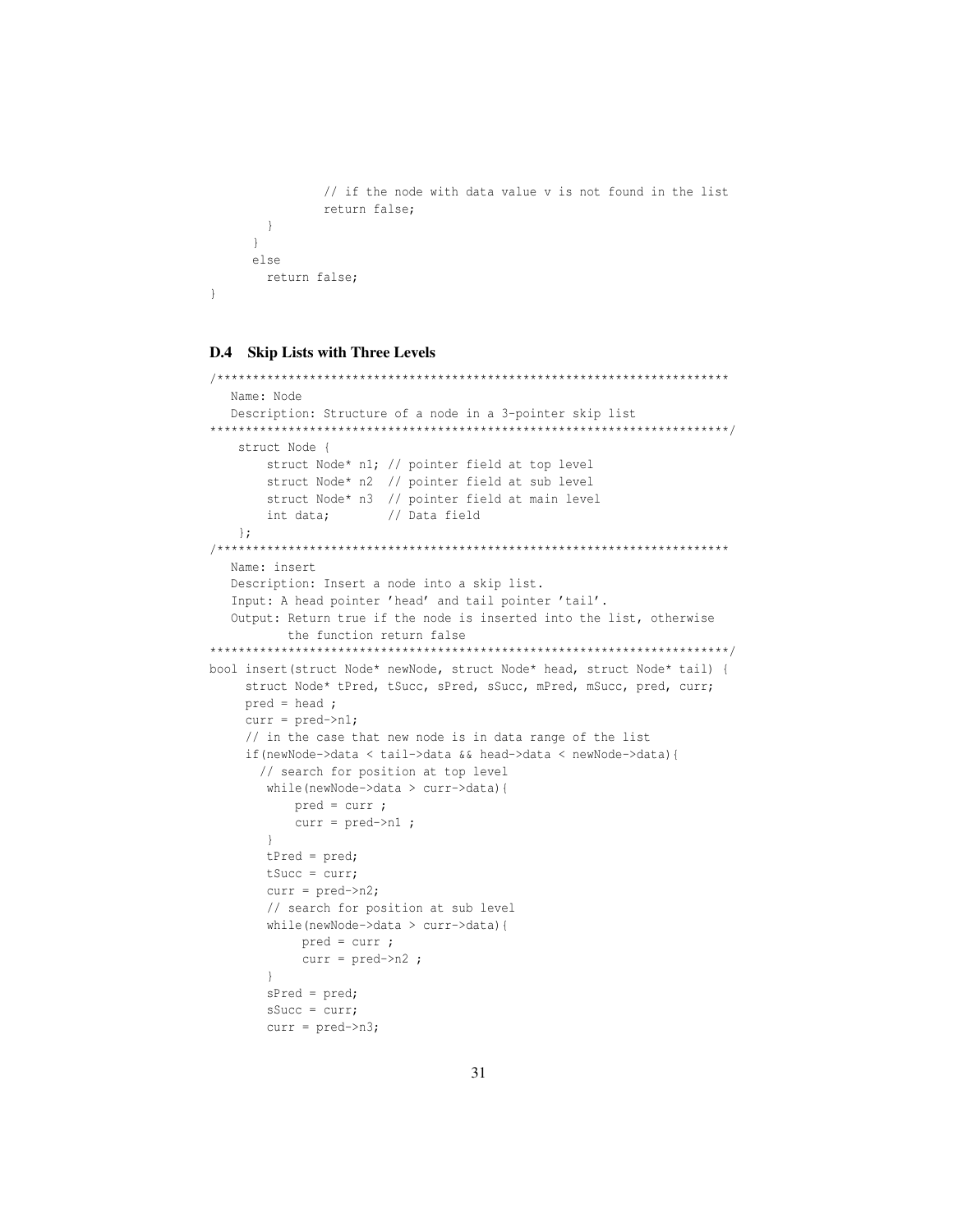```
// search for position at main level
       while(newNode->data > curr->data){
            pred = curr;curr = pred->n3;\left\{ \right.mPred = pred;mSucc = curr;/* if the value of new node is not equal to value of any node
       in the list*/
       if(newNode->data != tSucc->data && newNode->data != mSucc->data
          && newNode->data != sSucc->data) {
           // randomly insert the new node at any level of skiplist
           newNode->n3 = mSucc; mPred->n3 = newNode;if (\underline{\hspace{2cm}} nondet () ) {
             newNode->n2 = sSucc; sPred->n2 = newNode;if (\underline{\hspace{.3cm}}\text{nondet}()newNode->n1 = tSucc; tPred->n1 = newNode ;
           \rightarrow// finish the inserting and return true
          return true;
       \}else
          // if the value of new node is found in the list
          return false;
    \left\{ \right.else
       // if the value of new node is out of the data range of the list
       return false;
\mathcal{E}Name: remove
  Description: Remove a node from a skip list
  Input: A head pointer 'head' and tail pointer 'tail'.
  Output: Return true if the node with value v is removed from the list,
         otherwise the function return false
bool remove(int v, struct Node* head, struct Node* tail) {
     struct Node* tPred, tSucc, sPred, sSucc, mPred, mSucc, pred, curr;
     pred = head;curr = pred->n1;// in the case that v is in data range of the list
     if(tail->data > v && head->data < v){
        // search for position at top level
        while (curr->data < v) {
             pred = curr;curr = pred->n1;\rightarrowtPred = pred;tSucc = curr;curr = pred->n2;
```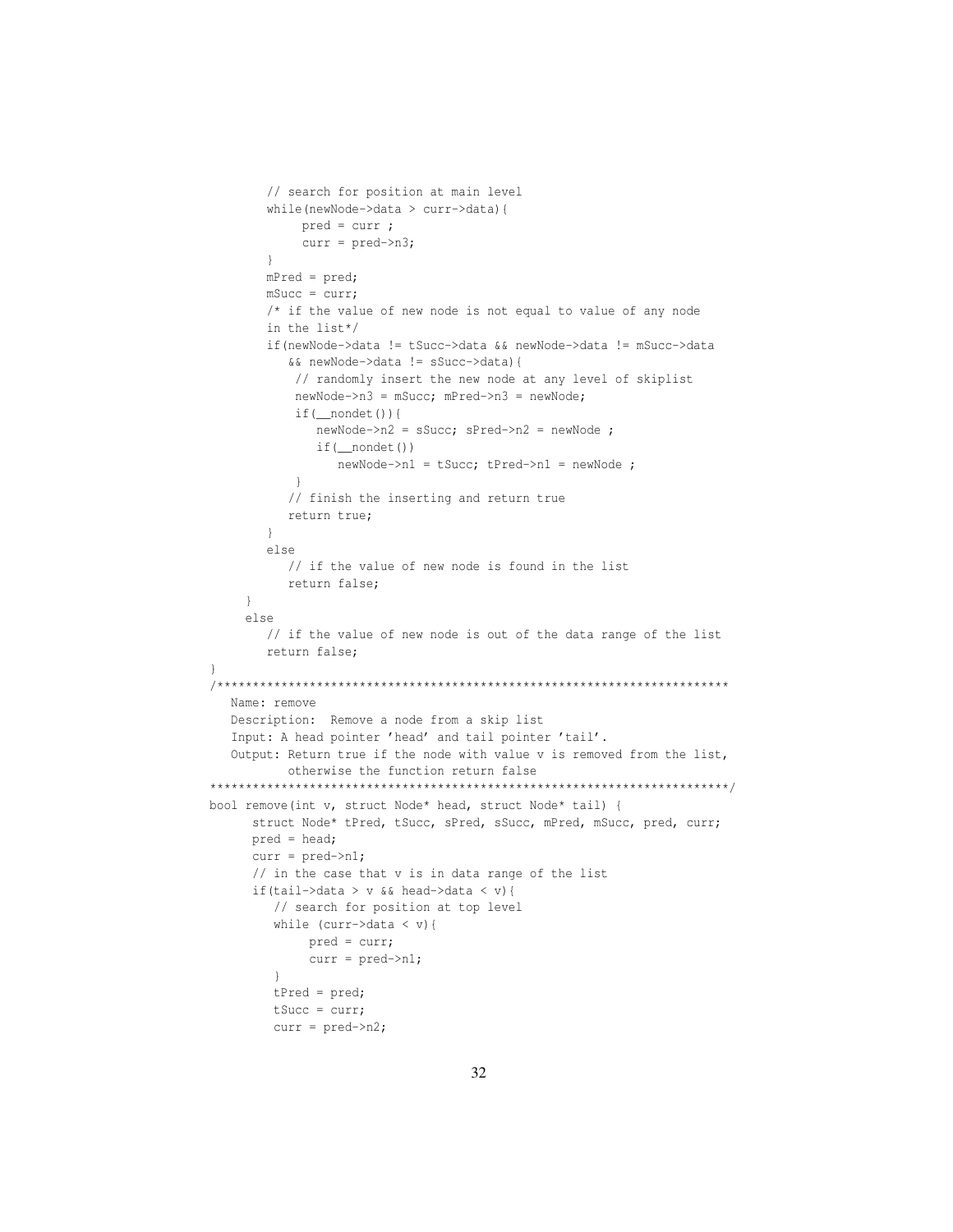```
// search for position at sub level
   while(curr->data < v){
    pred = curr ;
    curr = pred->n2 ;
   }
   sPred = pred;
   sSucc = curr;
   curr = pred->n3;
   // search for position at main level
   while(curr->data < v){
    pred = curr ;
    curr = pred->n3 ;
   }
   mPred = pred;
  mSucc = curr;
   // if the node with data value v is found at the top level
   if(tSucc->data == v){
       tPred->n1 = tSucc->n1;sPred->n2 = sSucc->n2;
      mPred->n3 = mSucc->n3;free(tSucc);
       return true;
   }
   else{
     // if the node with data value v is found at the sub level
      if(sSucc->data == v){
        sPred->n2 = sSucc->n2;
         mPred->n3 = mSucc->n3;free(sSucc);
         return true;
      }
      else{
         // if the node with data value v is found at the main level
         if(mSucc->data == v){
           mPred->n3 = mSucc->n3;free(mSucc);
           return true;
         }
         else
          // if the node with data value v is not found in the list
          return false;
      }
   }
}
else
 return false;
```
}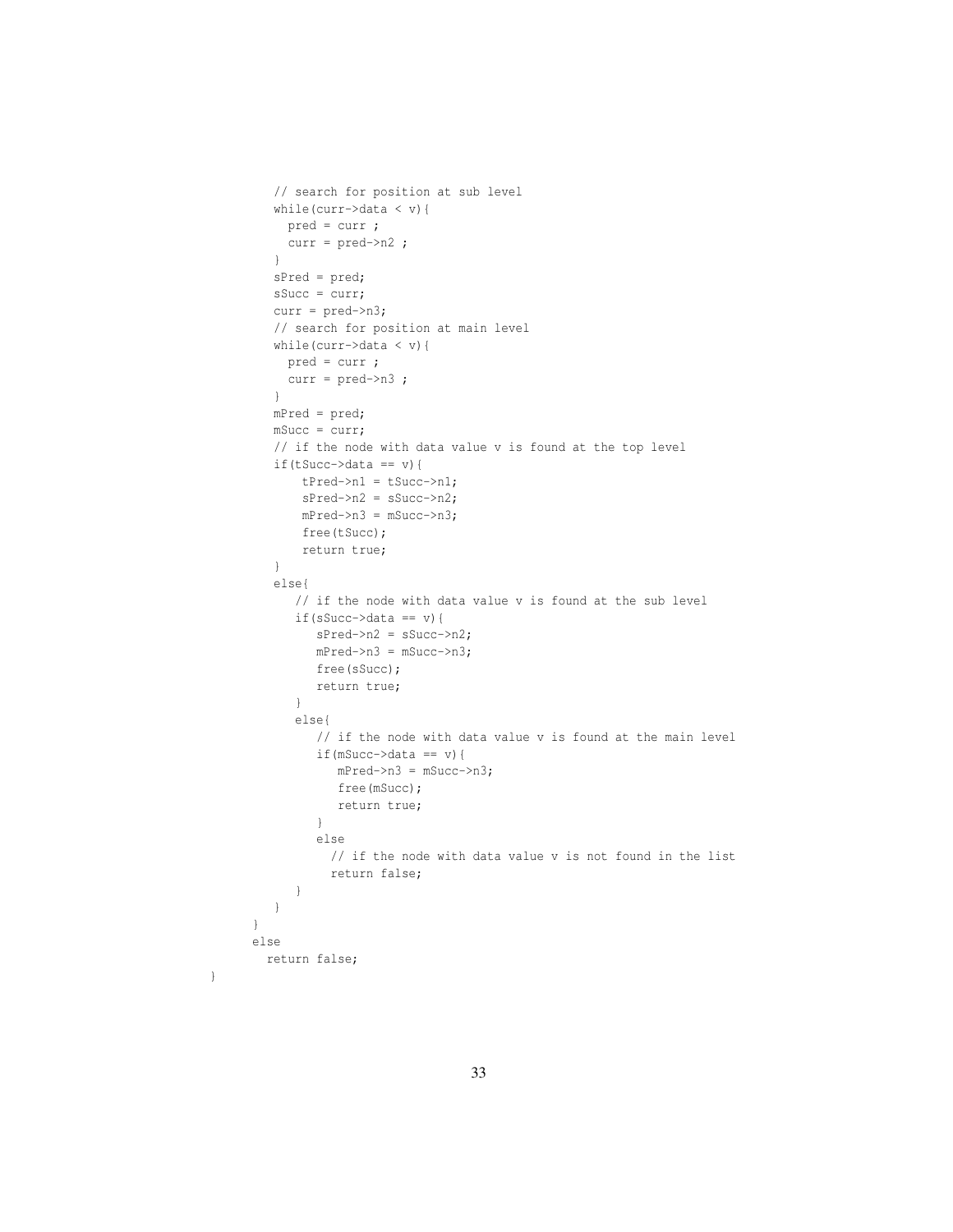#### **D.5** Binary Search Trees

```
Name: Node
 Description: Structure of a node in a binary search tree
struct Node {
     struct Node* left; // Left pointer field
     struct Node* right; // Right pointer field
     int data;
                   // Data field
  \};
Name: insert
 Description: Insert a node into a binary search tree.
 Input: A root pointer 'root' of the tree and the new node pointer 'new'.
 Output: New root pointer 'root' of the new tree after inserting
struct Node* insert(struct Node* root, struct Node* new){
           Node *_{X};
           if (!root) return new;
           x = root;while (x.data != new.data)if(x.data \le new.data)if (x.right) x = x.right;else x.right = new;else
               if (x.left) x = x.left;else x.\text{left} = new;return root;
Name: leftRotate
 Description: Left rotate a binary search tree.
 Input: A root pointer 'root' of the tree.
 Output: New root pointer 'root' of the new tree after left rotating
struct Node* leftRotate(struct Node* root){
if(root->left){
   struct Node* r = root->left;
   root->left = r->right;
  r->right = root;
  return r;
  \Boxreturn root;
Name: rightRotate
 Description: Right rotate a binary search tree.
 Input: A root pointer 'root' of the tree.
 Output: New root pointer 'root' of the new tree after right rotating
```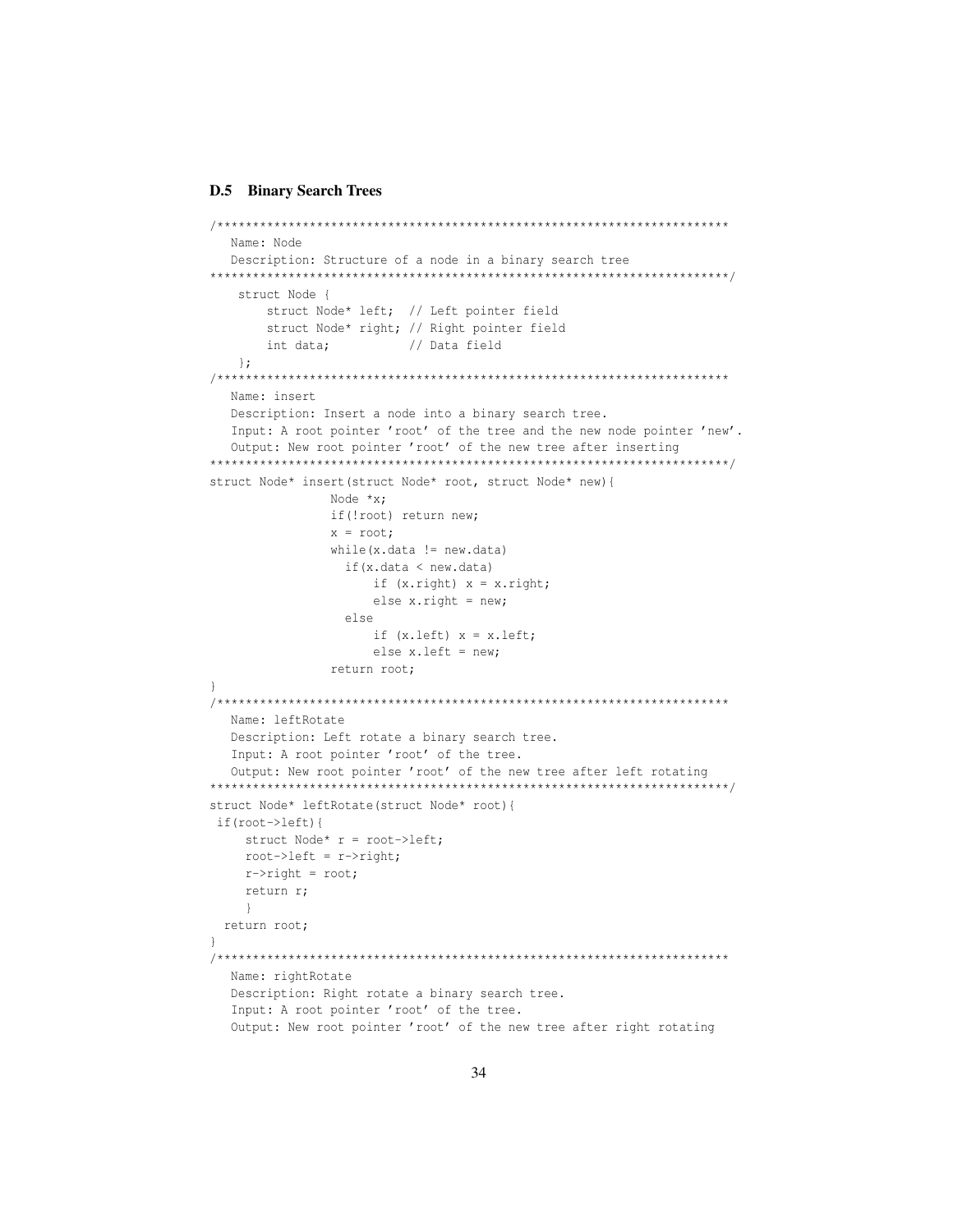```
struct Node* rightRotate(struct Node* root){
if(root->right) {
     struct Node* r = root \rightarrow right;root \rightarrow right = r \rightarrow left;r->left = root;
    return r;
 return root;
\rightarrowName: remove
  Description: Remove a node from a binary search tree.
  Input: A root pointer 'root' of the tree and value v of the node we need
       to remove
  Output: New binary search tree
void remove(int v, struct Node* root){
     struct Node* t;
     struct Node* right = NULL;
     struct Node* sparent = NULL;
     struct Node* min = NULL;struct Node* node = root;
     struct Node* parent = root;
     // search for the node with value v
     while(node->data != v) {
          parent = node;if (parent->data < v) {
             if(node->left)
                node = node - \text{left};else
               break;
          \mathcal{V}else {
             if(node->right)
               node = node->right;else
              break;
          \}\}t = node;// only delete the node with value v and its not a root node
    if(node != root && node->data == v){
    // if the removed node does not have right subtree
    if(t->right == NULL) {
         node = node -left;free(t);
    \rightarrowelse{
        /* if the right subtree of the removed node
```